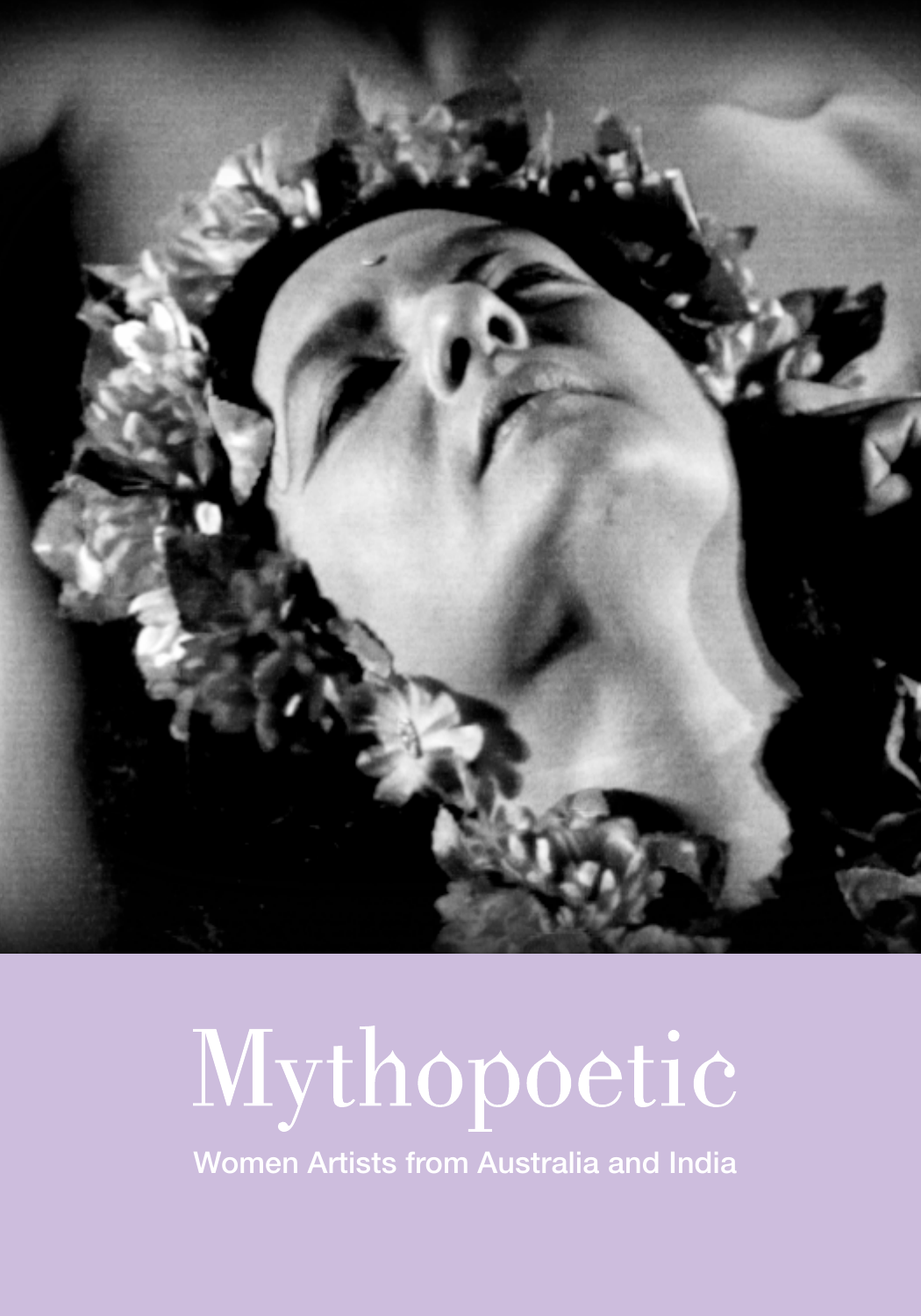### COVER IMAGE

Pushpamala N. *Indrajaala/Seduction* 2012 (detail of video still), from the series *Avega—The Passion: The Drama of Three Women*, single-channel digital video (blackand-white, silent) 4:27 min (looped). Image courtesy of the artist and Nature Morte, New Delhi.

# MYTHOPOETIC: WOMEN ARTISTS FROM AUSTRALIA AND INDIA

# 10 April—18 May 2013

# Griffith University Art Gallery PROJECT GALLERy WEBB GALLERY

Queensland College of Art, 226 Grey Street, South Bank,

# National Library of Australia Cataloguing-in-Publication entry

Author Marnie Dean

### Title

Mythopoetic: Women Artists from Australia and India / Marnie Dean; Cassandra Schultz

ISBN 978-1-922216-01-4

Notes

includes bibliographical references.

### **Subjects**

Dhruvi Acharya, Kate Beynon, Di Ball, Laini Burton, Marnie Dean, Simone Eisler, Fiona Hall, Pat Hoffie, Sonia Khurana, Pushpamala N., Ann-Maree Reaney, Jill Kinnear, Mandy Ridley, Sangeeta Sandrasegar, Shambhavi; Art, Modern-21st century; Art, Indian-Exhibitions; Art, Australian-Exhibitions

Other Authors/Contributors Evans, Naomi Schultz, Cassandra Griffith University Art Gallery Queensland College of Art

### Catalogue design

**Designer** Da Wang

Creative Director David Sargent

Client Manager Jacqui Hancox

Queensland College of Art Griffith University liveworm.com.au

### PHOTOGRAPHY

Carl Warner, Ari Hatzis, Lindsay Roberts and Mick Richards.



**GUAG QCA Galleries**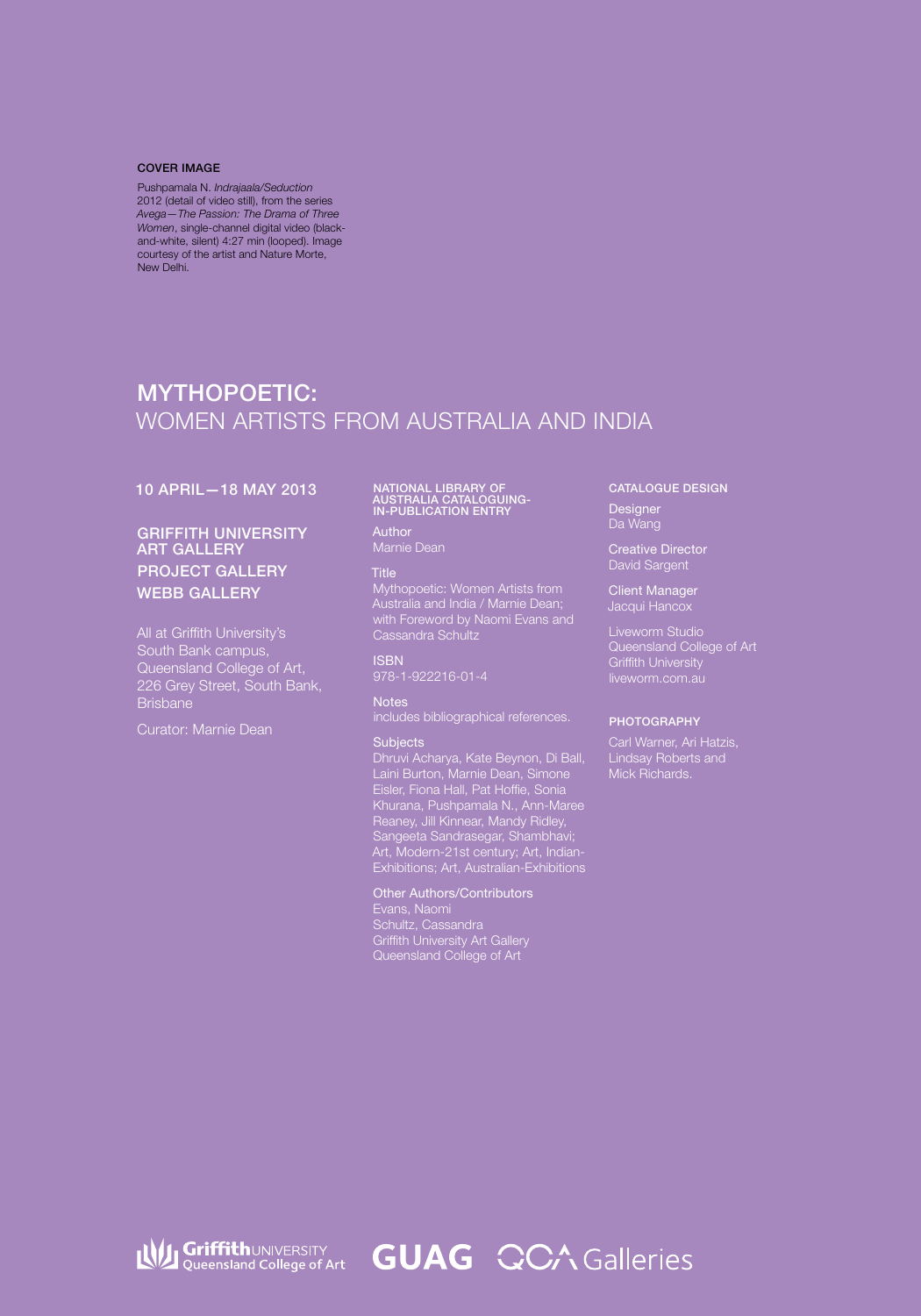# **CONTENTS**

### 3 Foreword

 Naomi Evans Acting Director | Curator Griffith Artworks and Griffith University Art Gallery

 Cassandra Schultz QCA Galleries Coordinator Queensland College of Art, Griffith University

### 4 CURATORIAL ESSAY

 Mythopoetic: Women Artists from Australia and India Marnie Dean

# 10 Artist essays

Marnie Dean

- 10 Dhruvi Acharya
- 12 Di Ball
- 14 Kate Beynon
- 16 Laini Burton
- 18 Marnie Dean
- 20 Simone Eisler
- 22 Fiona Hall
- 24 Pat Hoffie
- 26 Sonia Khurana
- 30 Pushpamala N.
- 32 Ann-Maree Reaney and Jill Kinnear
- 34 Mandy Ridley
- 36 Sangeeta Sandrasegar
- 38 Shambhavi
- 40 list of works
- 43 Acknowledgements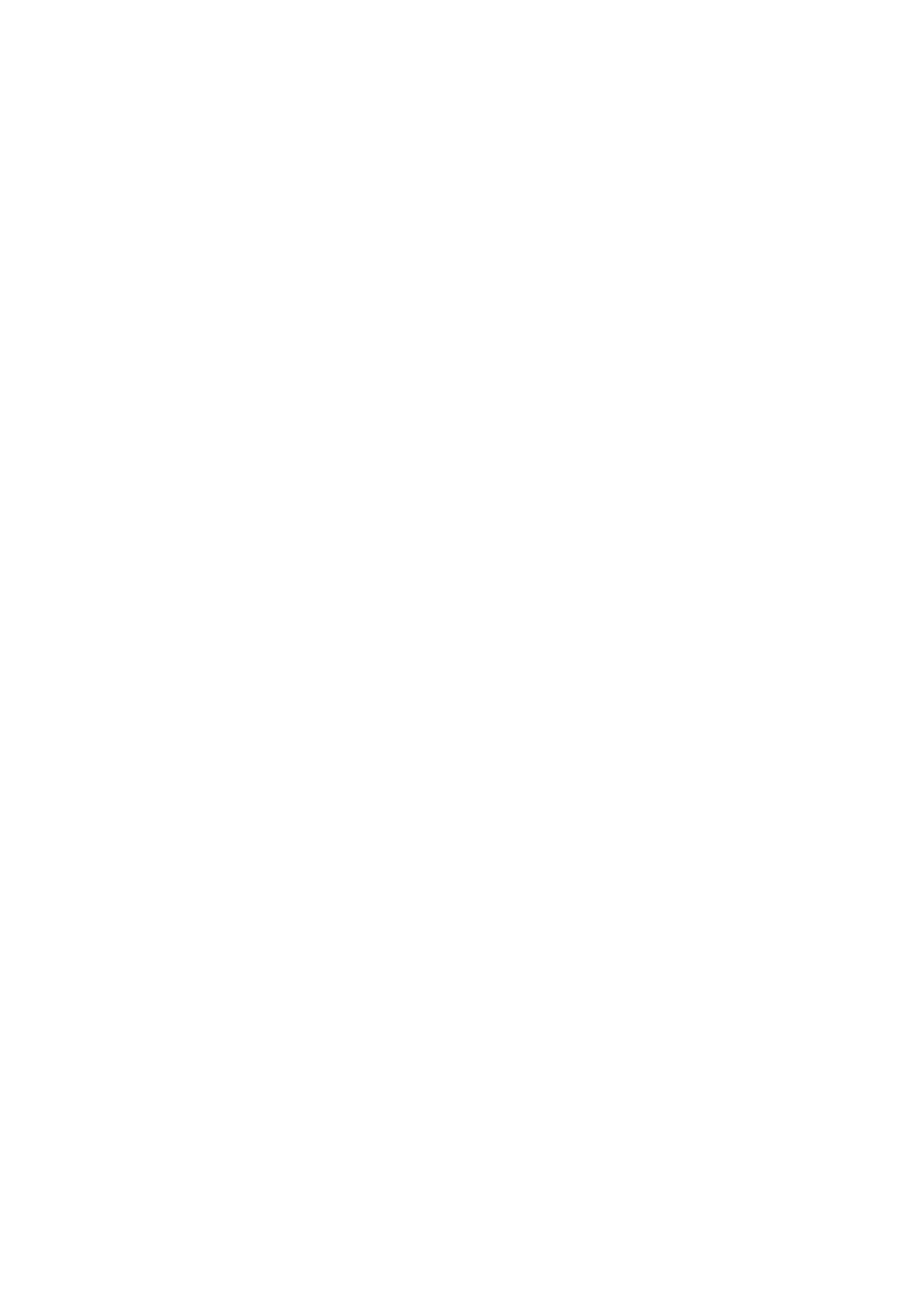# FOREWORD

Griffith University Art Gallery (GUAG) and Queensland College of Art (QCA) Galleries are proudly united for the first time to present the exhibition *Mythopoetic: Women Artists from Australia and India* across three venues located within the South Bank campus of QCA. *Mythopoetic* has come together to coincide with the *Encounters: India* festival, organised by Queensland Conservatorium of Music. GUAG and QCA Galleries are delighted to be satellite venues for this major event, which takes place across the South Bank cultural precinct and Brisbane city, charting connections between the philosophies and cultures of Australia and India.

The exhibition is a culmination of many interwoven collaborative efforts spanning cultures and localities from India to South Bank. Emerging curator Marnie Dean has brought together the works of fifteen artists who are connected through their individual explorations of mythology. In each case, the works reflect an engagement with mythologies, their legacies, and how these impact on their subjectivity as females and as artists. The varied and diverse works span a range of mediums, reflecting the rich and broad topic.

This exhibition continues Dean's curatorial efforts in uniting and giving agency to the voices of women, with particular reference to her passion for, and personal connection to, the Indian sub-

continent. Her previous exhibition, *Re-Picturing the Feminine: New and Hybrid Realities in the Artworld—A Survey of Indian and Australian Contemporary Female Artists,* staged in December 2012, at Gallery OED, Cochin, was a satellite event of the inaugural Kochi-Muzuris Biennale. This exhibition presented a feminist case to an Indian audience. Many of the artists from this earlier exhibition are again represented in *Mythopoetic* in a continuation of the dialogue begun in the Cochin exhibition. Here the artists elaborate further, reclaiming and creating new mythologies while firmly situated as both female and empowered.

Dean's work as an artist is also featured in this exhibition. In the work titled *Morrigan-Kali the "SHE-WOLF": Wave of the Future*, Dean recontextualises feminine myths pertinent to her own identity, leading the call to women to write their own mythologies. *Mythopoetic* brings to light new possibilities by exclaiming, in a female chorus, the ancient and contemporary mythologies of existence, travel, discovery, creation, destruction, and rebirth.

GUAG is a free public gallery located at the QCA's South Bank campus. A diverse and rigorous range of exhibitions are generated and displayed in-house and/or toured throughout regional, state or national galleries in a bid to focus attention on contemporary practices and their historical contexts.

QCA Galleries present exhibitions of, by, and for students, staff, alumni, and relevant artists in a range of galleries located on the QCA campus and elsewhere. The QCA Galleries provide vital support and opportunity for practitioners to present and engage with art. These galleries are often the first place in which student artists hold exhibitions, and through this exposure, gain a further audience beyond the institution. QCA Galleries nurture fledgling artists in a tiered experience offered in a safe space, to experiment and begin their practice while moving through increasingly professional activities that ground them for a longer career in the wider arts world. Exhibitions such as *Mythopoetic* situate these fledgling artists in a context of excellence alongside professional artists, many of whom are foremost in their field.

*Mythopoetic* represents a fruitful opportunity for our two multifaceted organisations to work together, eloquently demonstrating a shared goal of fostering understanding and excellence in art.

### Naomi Evans Director, GUAG

Cassandra Lehman-Schultz QCA Galleries Coordinator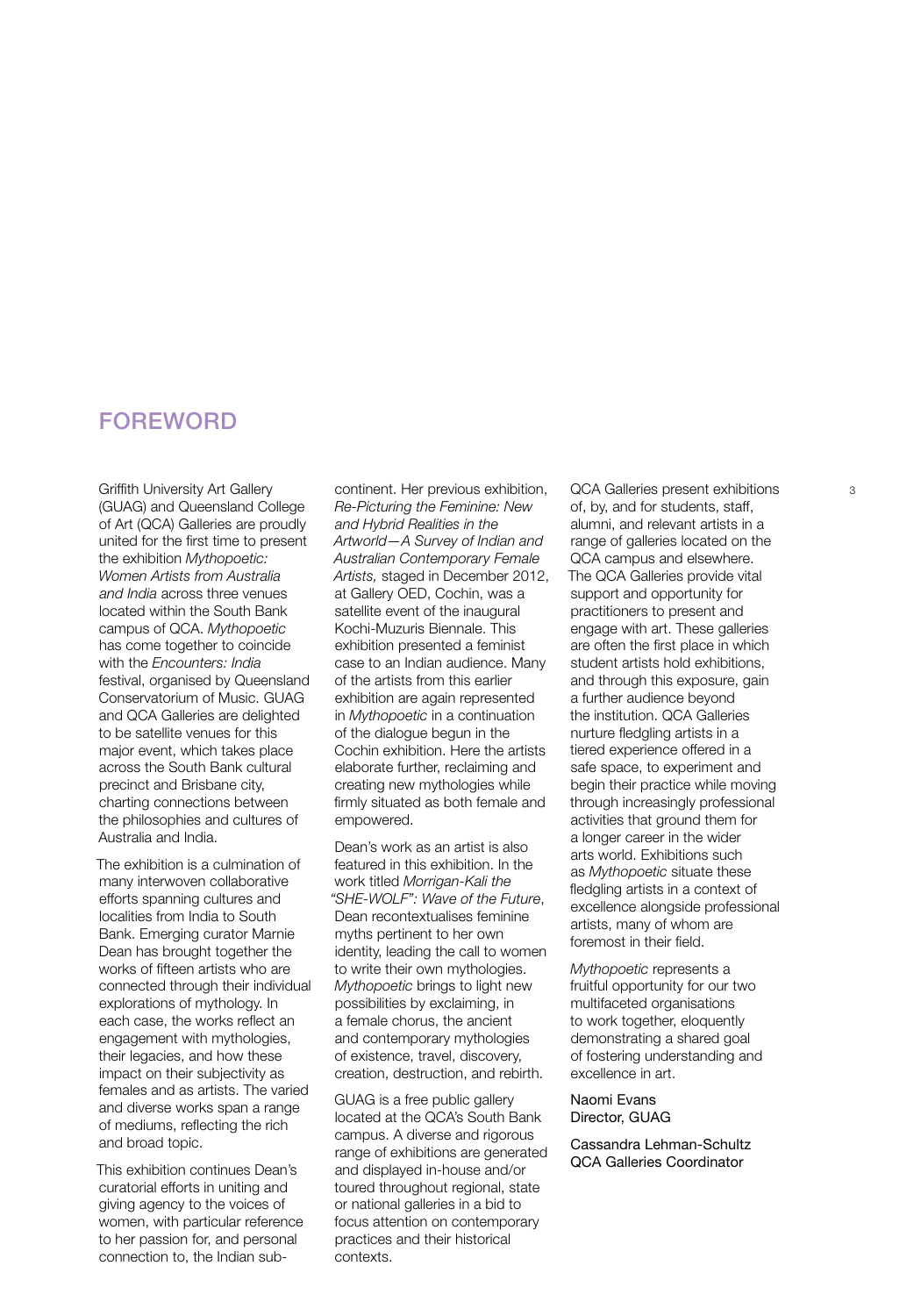# MARNIF DFAN

# MYTHOPOETIC: WOMEN ARTISTS FROM AUSTRALIA AND INDIA

As the term in the title suggests, *mythopoetic* is a play on the Latin-derived word *mythopoeic* of or pertaining to the making of myths.1 The significance of myth and mythology is often assigned empirical value, art historically, in semiotics. From this currency of signs, myth is seen as an order of signification connoting meaning to a wider society. It contains visual language that is relevant to the society and culture in which it belongs. George Lakoff and Mark Johnson suggest that "Like metaphors, myths help us to make sense of our experiences within a culture."<sup>2</sup>

Invested with this knowledge, artists aligned with the second wave of feminism attempted to re-introduce symbols and visual iconography that belonged to old mythology and matriarchal societies of ancient history. Symbols like goddesses, Sheela Na Gig, the spiral and yoni/vulvic or vaginal forms that Judy Chicago and Miriam Schapiro identified as "centralcore imagery",3 were used as rhetorical devices representing united female sexuality and power. As the feminist art movement progressed to include anti-essentialism, along with postmodern interpretation, the context for a unifying symbology no longer existed. Old symbols, archetypes, and goddesses were no longer adequate in gendered representations of women.

Defining her own anti-essentialist stand-point, author Donna Haraway concludes her famous "Cyborg Manifesto" with the words, "Though both are bound in the spiral dance, I would rather be a cyborg than a goddess."4

This statement summarises Haraway's findings. She wanted women to create new mythology; new representations of women were needed. Haraway's idea was that these new mythologies could adequately characterise women in modern times and move beyond the binary oppositions that had generated the prevailing gendered perceptions. In particular, she scrutinised the common identification between women and nature; she believed identification with both nature and technology was more accurate and that the character of modern women was derived from hybridity and multiplicity.

In the twenty-two years since Haraway made this statement, contemporary artists have participated in developing new knowledge within diverse and often overlapping cultural realms. Women artists involved in such practices have developed sophisticated and creative methodologies to engage with society in a variety of ways, and through their artistic endeavours have introduced new knowledge to popular culture. Following this example and bringing together two cultures in multifarious disciplines, the exhibition

*Mythopoetic: Women Artists from Australia and India*, provides a context for Haraway's notion of new mythologies in new directions and is, in accordance with her ideology, a "selfconsciously constructed space that cannot affirm the capacity to act on the basis of natural identification, but only on the basis of conscious coalition, of affinity, of political kinship".5

The exhibition looks at the strong contemporary art emerging from India and the intersections this provides artists locally and nationally within Australia. By choosing India and Australia as key regions for this dialogue, the exhibition holds an open space to demonstrate cultural difference and a cross-cultural array in which women artists are both directly (as part of the intent of their work) and indirectly (as a by-product of their work and practice) creating myth-making gestures, new myths, and mythologies through their artistic processes. These are evidenced in the visual languages generated by the embodiment and themes of the stories, histories, and images in the work of each artist. Within Haraway's framework, collectively, these diverse visual languages may be viewed as contributing to a developing visual culture in contemporary art practice within the wider South Asian and Asia Pacific regions. This wider culture is important to begin to document because, as Charles Green suggests,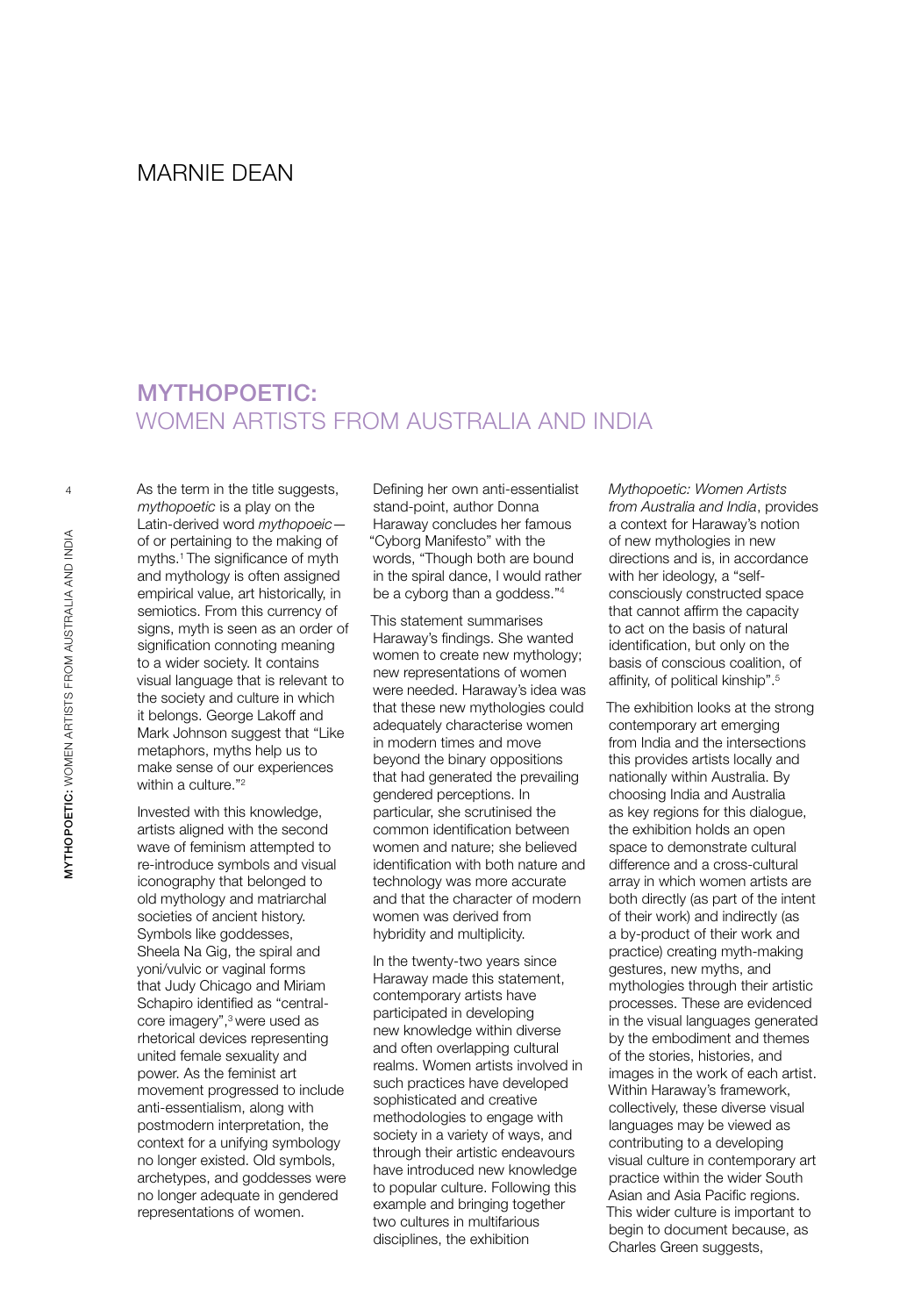this region, the most crucial, but also the most blurred, questions focus on how artists define themselves in relation to their own cultures and how, at the same time, they come to terms with the particularly diasporic nature of contemporary global art.<sup>6</sup>

It is significant that women artists from different cultures, with diverse backgrounds, are engaged in self-determining contemporary practice that is rewriting and creating mythologies (directly and indirectly) as a mode of expression to navigate their individual and global culture. The occurrence of this method in India and Australia may be attributed to the activism and interventions of feminisms globally; as Judith Brodsky and Ferris Olin suggest, "feminist innovations have become so thoroughly embedded in contemporary perspectives",<sup>7</sup> and both countries have well-documented feminist practices. The emerging visual culture highlighted by this exhibition provides grounds for new knowledge to emerge and, while requiring further research to examine the causes and effects, it evidences the impact of global culture on women artists with shared colonial and postcolonial histories across the common divide of east and west. Within this sphere, *Mythopoetic* is a visual documentation of women in the Asia Pacific and South Asian region (and, as such, has

wider implications) and their critical visual expressions. It is also a visual culture that is representative of a current episteme—its impact can be multi-directional and is aesthetically assembled by the interaction of networks of signification.

The word *mythopoetic* represents the context for survey in this exhibition. The context for survey is the way each artist is creating gestures towards mythologising from their place in the world (in relation to India and Australia), and how they make sense of that place (globally). Within the parameters of Australia and India, Haraway's concept and the exhibition's wider inclusion in Griffith University's Encounters: India festival, Australian works included in *Mythopoetic* have a dialogue to, and with, an Indian milieu—either through content or through physical relationship (with the artist or their work linked to the Indian contemporary art scene, with a history of mythologising in their contemporary practice). Artists in this exhibition are re-picturing, recontextualising and re-imagining the feminine in myriad ways and addressing subjects such as the body, identity, history, gendered roles, subjectivity, sexuality, hybridity, and globalisation. The exhibition is situated in three separate spaces, which provides a wider context in which discontinuous and analogous elements in individual works

When we think about art in Theoric mplications) and their Theoric converge, revealing the affinities Theoric s inherent in this emerging visual culture. These relationships are important because they operate cross-culturally in a wider context, and demonstrate the shared codes, concerns, dynamics, and lexicon (in accordance with Haraway's anti-essentialist slant) contributing to the visual languages converging to form visual culture in *Mythopoetic*.

> In observing all the works in the three exhibition spaces, some factors are instantly recognisable. These are the affinities or the "causal relations" (as Michel Foucault suggests, causal relations are the places of intersection between knowledge systems and networks of signification<sup>8</sup>) shaping the formation of visual culture created by women artists. The places of intersection shared by the artists in *Mythopoetic* are shared approaches in artistic process, theme, and practice that may be viewed as gestures (whether indirect or direct) toward mythologising, and do not make claims for any imposed natural identification or *a priori* between the works, they are instances of connection only. Within a broader structure that encompasses individual creative practice, and allows cross-cultural difference, a formal analysis of causal relations can be made to assist to define knowledge systems associated with the visual culture *Mythopoetic* defines. The definition of these indices will be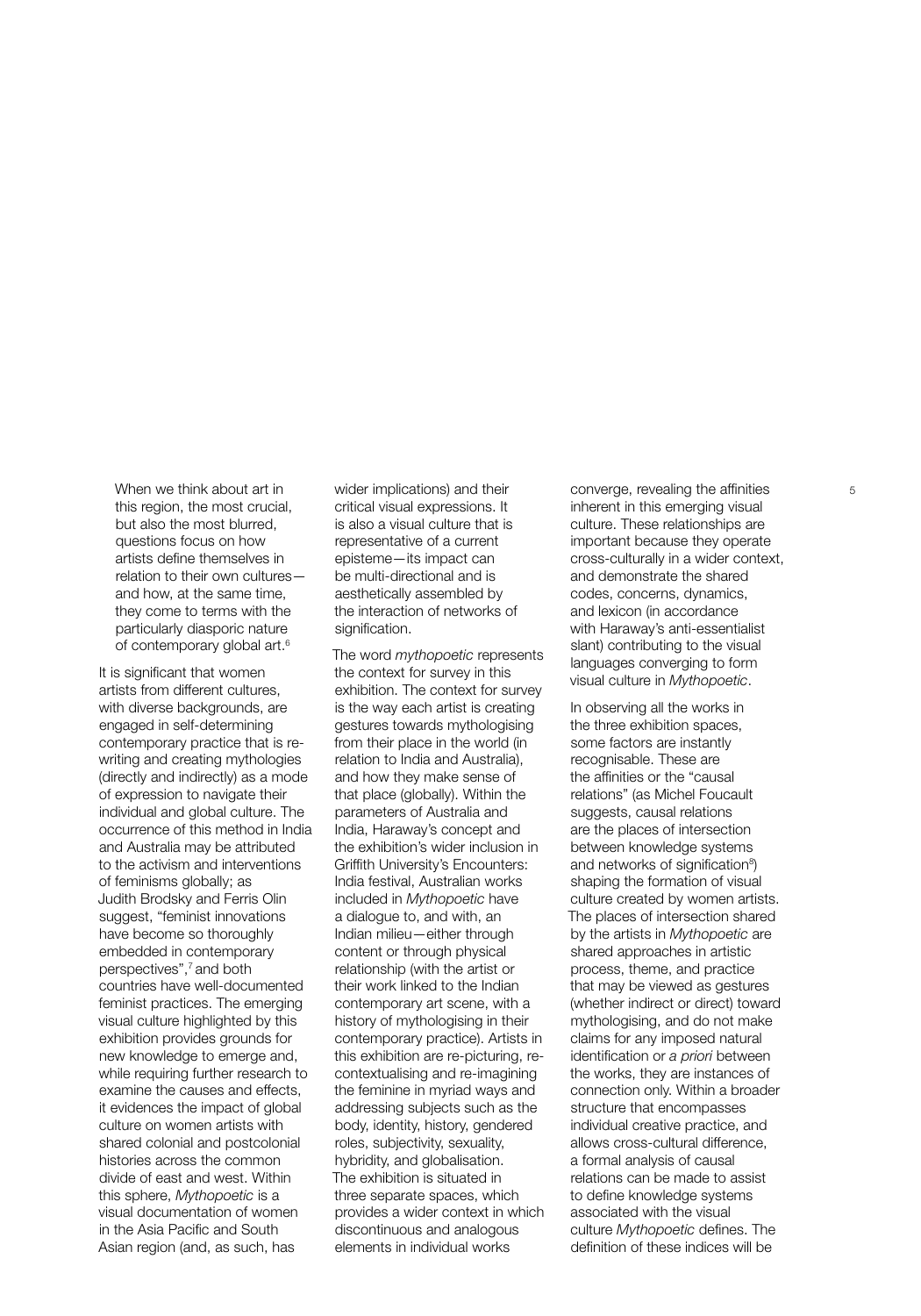made and evidenced through an exploration of each artist's work, with a brief history contextualising this aspect of their practice. Thus the curatorial framework for *Mythopoetic* maintains the anti-essentialist boundaries of Haraway's argument, encompassing space to include the cultural differences, individual artistic integrities, ideologies and intentions of each participating artist, while evidencing the emerging visual culture and documenting the space from which its contributions to knowledge systems can be made.

## MYTHOPOETIC— POPULAR CULTURE

An immediate observation that can be made of *Mythopoetic* is the confluence of popular culture in many of the works in. Artists employ different methodologies to mimic, appropriate, repeat, manipulate, and employ aesthetics from popular culture. Further, they are engaged in practices that borrow from a wide variety of popular-culture forms, including cinema, animation, fashion, advertising, anime, reality television, digital aesthetics, cartoons, comics etc., and they are expert in manipulating the genre codes inherent to those forms. The manipulation of these aesthetic traditions allows artists to construct unique visual languages that both reflect and penetrate the wider cultures they are immersed in. Traditionally in contemporary art,

popular culture presents itself as its own "medium"—one that on the surface seems familiar and reassuring but baits and switches audiences into an awareness of the feminist potential, an oppositional re-reading of the original, and sometimes both at the same time.<sup>9</sup>

While not all of the artists participating in *Mythopoetic* have a distinctly feminist agenda, many make use of the rhetorical power of popular cultures as a medium, manipulating them for

their own purposes. In varying degrees, artists in *Mythopoetic* use popular culture to offer alternative representations to the dominant depictions of the gendered feminine (art historically, culturally, and corporeally) and, in particular, employ it to make gestures towards creating new mythologies. The artists in this exhibition use popular culture to create a new visual culture, employing populist lexicon to define their own unique networks of signification.

An apt example of the appropriation and integration of popular culture is evidenced in the visual lexicon of artist Kate Beynon. Beynon has a welldocumented visual language that appropriates from popular culture's aesthetic forms. Her visual lexicon is vast, with symbols, talismans, motifs, and imagery belonging to her diverse heritage and her use of popular culture is essential to her practice. Indian artist Pushpamala N. is renowned for her sophisticated and accomplished emulations of various visual languages from the history of Indian popular culture; she creates series of photographic/performative tableaux, and videos/films in which the artist, a chameleon, assumes the roles of various characters.

## MYTHOPOETIC— RE-MYTHOLOGISING

Symbolic transactions towards new mythologies can be achieved through the use of existing archetypes or stereotypes from traditional mythology. In the process of creating the new, many of the artists in *Mythopoetic* use various existing archetypes, stories and symbols and re-contextualise their symbolic meanings, ascribing existent signs with new implications that are relevant to the cultures artists are engaged with today. To this effect, these artists bring old mythologies, stories, and archetypes to the present moment and global

culture. This is different from the second-wave feminists who attempted to use similar symbols and myths to engender signs with unified symbolic meaning. Seeing the mythical figure as a powerful precursor of the abject stereotype, many of the artists in *Mythopoetic* use existing mythology to represent the complexities of current society, which cannot be represented by any unifying forms; instead, individual artists prescribe image codes that are relevant to their own location, experiences, and lives as women.<sup>10</sup> Indeed, in this exhibition, there are overlapping uses of the same mythological figures with different and equally challenging and thoughtprovoking representations. Three different artists portray the Greco-Roman figure of the Gorgon-Medusa differently. Sangeeta Sandrasegar reclaims Medusa's creative powers from the realms of shadow as a hybrid symbol of women today; Kate Beynon cleverly transmutes the original into her *Transfigured Gorgon* (2012) as an empowering antiracist figure; and I, Marnie Dean, borrow Sylvia Plath's account of Medusa as a Jellyfish, depicting transforming attitudes about women's sexuality.

Other artists in *Mythopoetic* also undertake re-interpretations of historical and mythical figures*.* Indian artist Sonia Khurana reworks the tropes of the tramp and the modernist man-about-town, the *flâneur,* into new archetypical/ stereotypical forms, encoded with subjective inference. With her own name referring to the Goddess Durga, a figure with a close association to the Hindu Goddess Kali, artist Shambhavi re-assigns meaning to the classical sign of the Goddess's tongue (traditionally portrayed in Hindu Art) to represent the potential for violence in modern India as an experience of a universal human condition. Pushpamala N. employs mimesis to re-define the famous villain from the Ramayana, 'surpanakha'*,* into a new form and semblance, amalgamating

6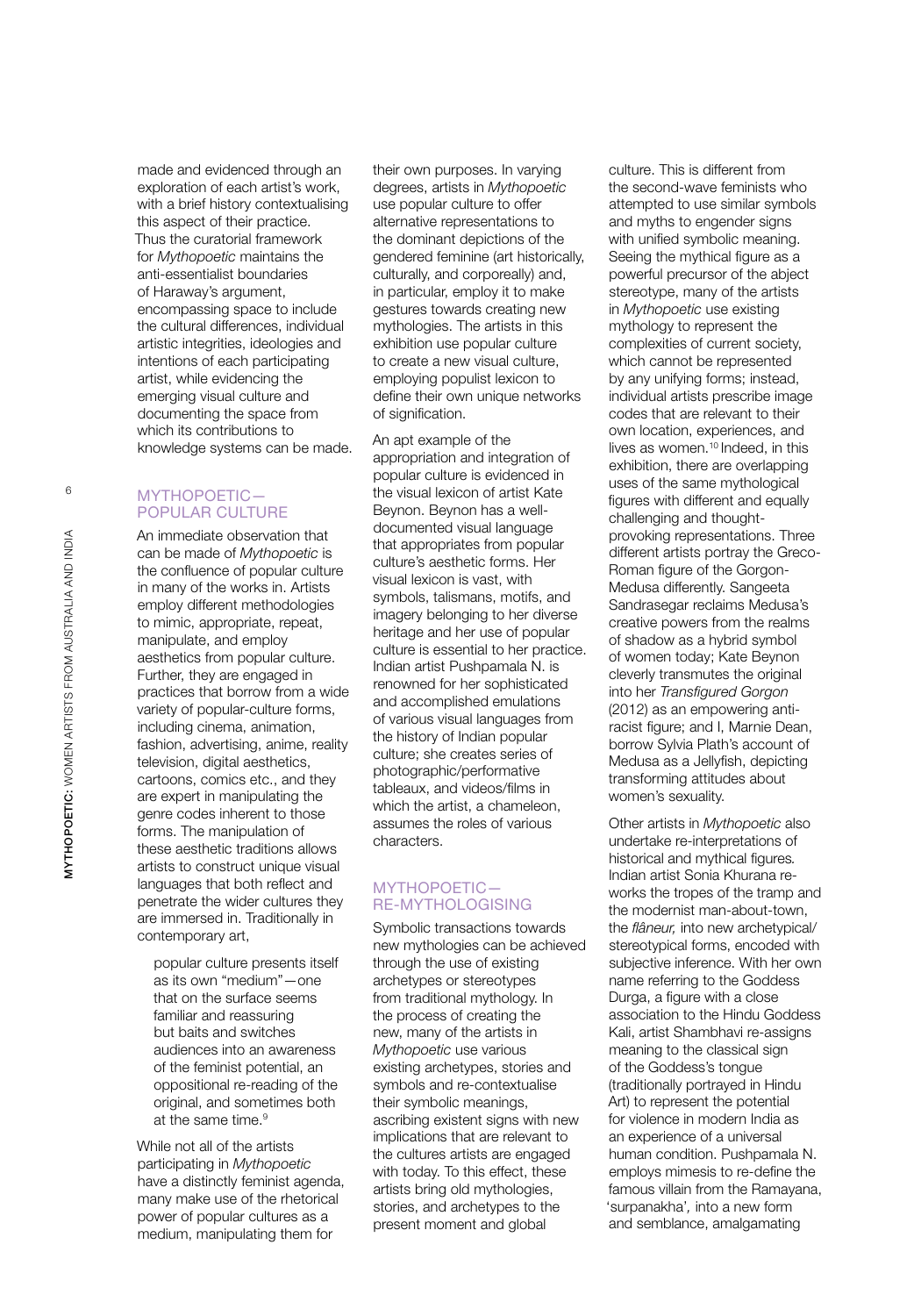existing stereotypes such as the "Native South Indian Woman", the "Femme Fatale", the "Witch Doctor", the "shaman" and the "Noble Savage". Australian artist Laini Burton adopts the masculine Atlas figure from Greco-Roman form to represent the contemporary condition of women "wanting to have it all", transforming the body of Atlas into metamorphic female form. The simultaneity of these pre-figured critiques reinforce Haraway's position and offer the viewer familiarity with alternatives and new insight.

### MYTHOPOETIC— NEW ARCHETYPES

In working to offer alternatives to the universality of the prevailing masculinised representations of gendered female forms, many women artists (as exemplified in *Mythopoetic,* in accordance with Haraway) create new stereotypes and archetypal signs. Often women artists create the "new" through the hybridisation of existing forms; sometimes they depict the experience of the evolution of cultural and political space in the sociological landscape, such as through migration or globalisation; and sometimes new signs and symbols are developed with the intervention of new knowledge systems, such as the rapidly changing fields of science, medicine and even by digital means. New mythologies are created through combining the personal with the universal, the corporeal with the incorporeal, the objective with the subjective, and through other dynamic juxtapositions that integrate seemingly polarised positions. offering a range of multiplicity to the viewer. In the symbolic order of such new mythologies as those presented in *Mythopoetic,* the denotation of the signified cannot be presumed; "woman" as a sign does not automatically equate an image crux—the semiotics are far more pluralistic than that. Indirect networks of signification that operate via interconnection

are more prominent than direct or linear sign systems. If direct symbolic order exists, it will, concurrently, find relationship with discursive signification elsewhere in the work. In portraying a mythology that might begin to illustrate women today, the examples offered in *Mythopoetic*  embrace difference, simulacra, and polyvalent agencies to define visual culture.<sup>11</sup>

In *Mythopoetic*, numerous artists represent new mythologies and new symbolic orders in distinctive ways. For example, Sonia Khurana creates a new symbolic order by subsuming the male gaze through the repositioning of her body in space in her work. The artist embodies spaces in different ways, privileging the everyday and the horizontal over the vertical axis. Khurana reconfigures symbolic order and creates new subjective archetypes such as the "artist-as-landscape" (in *Logic of Birds* 2006) and a nomadic global figure that conversely makes performative gestures "lying down" as an empowered act of sovereignty. Australian artist Simone Eisler creates new chimeric sculptural forms in installational suites by hybridising the landscapes from her heritage with the Australian terrain, crafting an "animalia" that reflects twentyfirst-century technologies literally, and the transformative powers of humanity, metaphorically. Inspired by the comic books of her childhood, Dhruvi Acharya creates an unusual pantheon of female protagonists that she has endowed with special powers. Her women have the ability to communicate via processes that replicate cellular biology and comic books; her women are hybrid botanic forms. Acharya has created her women to symbolise the changing socialstructures in middle-class India. It is a unique and personal mythos. Kate Beynon has a long history of mythologising in her practice in myriad ways. For *Mythopoetic,* Beynon has

merged aspects of traditional archetypes to create a pantheon of new hybrid goddesses and mythic figures, reflecting the diversity of multicultural Australia, offering commentary about racism and bigotry.

### MYTHOPOETIC— RE-ORDERING TAXONOMIES/ **EPISTEMOLOGIES**

Another method evident in *Mythopoetic* is the incidence of artists re-ordering taxonomic and epistemic relationships, to create new context, consequence and meaning. By manipulating nomenclature and the structures surrounding systems of knowledge, these artists disrupt traditional relationships between space and symbolic classification, with consequences that can affect "order" beyond visual realms. By re-ordering the relationships between structures inherent in society, culture and politics, these artists bring awareness to the temporal connections in empirical organisation. They question the ascriptions given to representation and the fundamental order of cultures, examining art historical canons and historicity, bringing awareness to alteriority and marginal positions. By reestablishing the relationships between epistemic indices, new networks of economies, knowledge, and symbolic meaning (visual culture) can emerge. This type of investigation can be entered into in a variety of ways, to formulate new visual culture. The obvious example is a conceptual reordering, where symbolism is altered, with immediate semiotic consequences. The way a work of art is named and the value attributed to it are other obvious examples of taxonomic reconfiguration. However, these reconfigurations can have more subtle visual consequences through a multitude of different approaches.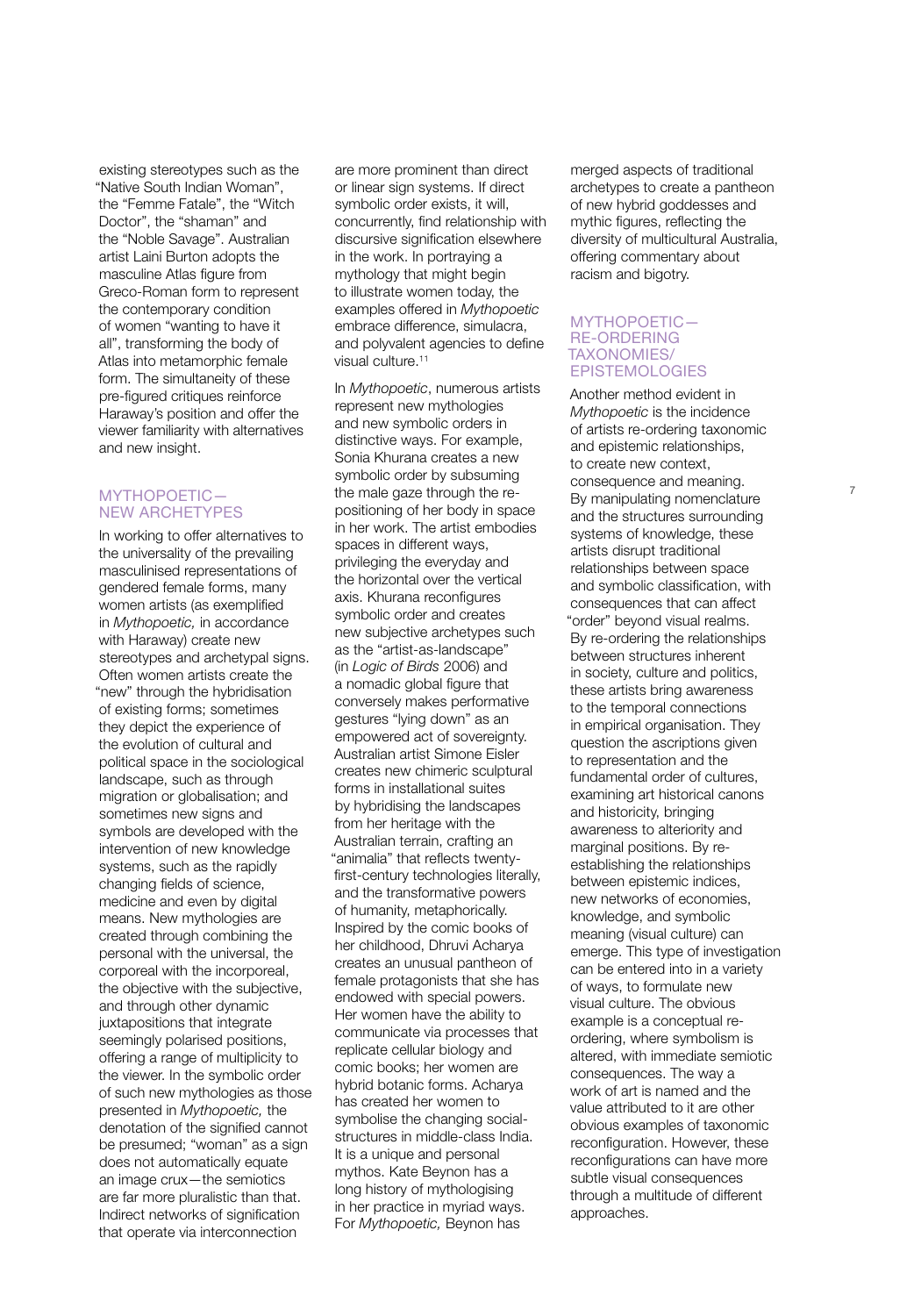8

A good example of this methodology exists in the work of Australian artist Pat Hoffie, who reconfigures taxonomic and epistemic mores in her practice through her production methods. Hoffie draws the viewer's attention to the existence of poverty in the developing world, with a particular focus on the ascriptions of value given within the global art market. By employing artisans in developing countries to make her work, Hoffie has been able to expand the networks available to those artisans and assign new symbolic meaning to society. This changes symbolic order and creates new archetypes with new visual culture. Another excellent example of the use of this methodology to devise new myths is seen in the work of Australian artist Fiona Hall, who has a long history of creating work with epistemic and taxonomic reconfigurations. She employs different methods to undertake her interventions. In *Mythopoetic*, it is the materiality of the artist's work that reconfigures the normal associations between symbolic meaning, taxonomy, and epistemology. The material she uses to make her work disrupts the viewer's normal associations between the "visual, cultural and symbolic orders"; in the process Hall depicts a new archetypal and stereotypical *21*st *Century Man* (2011).

### MYTHOPOETIC—HYBRID AND PLURAL VISUALITY

In defining the primary "causal relations" in the visual culture in *Mythopoetic,* the existence of hybridity and plurality is also apparent. Visually, this occurs at many levels in the work: symbolically, literally, perceptively, and aesthetically. A hybrid and plural position is privileged in the visual culture of *Mythopoetic*. It is often represented as subjective, offering a different stance to the prevailing uni-central and phallocentric position in arthistorical canons. What replaces the primarily, objective and singular gaze of masculinised visual culture in *Mythopoetic* is an approach which is multifarious at every level of representation. Within the boundaries of hybridity and plurality, cultural difference is easily integrated, as is individual artistic practice. Through hybridity and plurality, disparity, dissonance, and difference can co-exist in a broader visual culture that also makes reference to affinity and mutuality in the process of realising new mythologies related to the diverse experiences of women from different cultures in today's global world.

In the following explorations of each artist's work in *Mythopoetic*, particular reference is made to the categories defined as the causal relations belonging

to the visual culture of this exhibition. The work of each artist is explored within the context of a new mythology and through their alignment with the aforementioned categories, with reference to each artist's wider oeuvre and practice, giving a brief account of creative careers. Specifically, the cross-cultural dialogue existing between Indian and Australian women artists and their work has generated the existence of specific zones of connection, which are defined as the causal relations that foreground the visual culture represented by this exhibition *Mythopoetic: Women Artists from Australia and India.*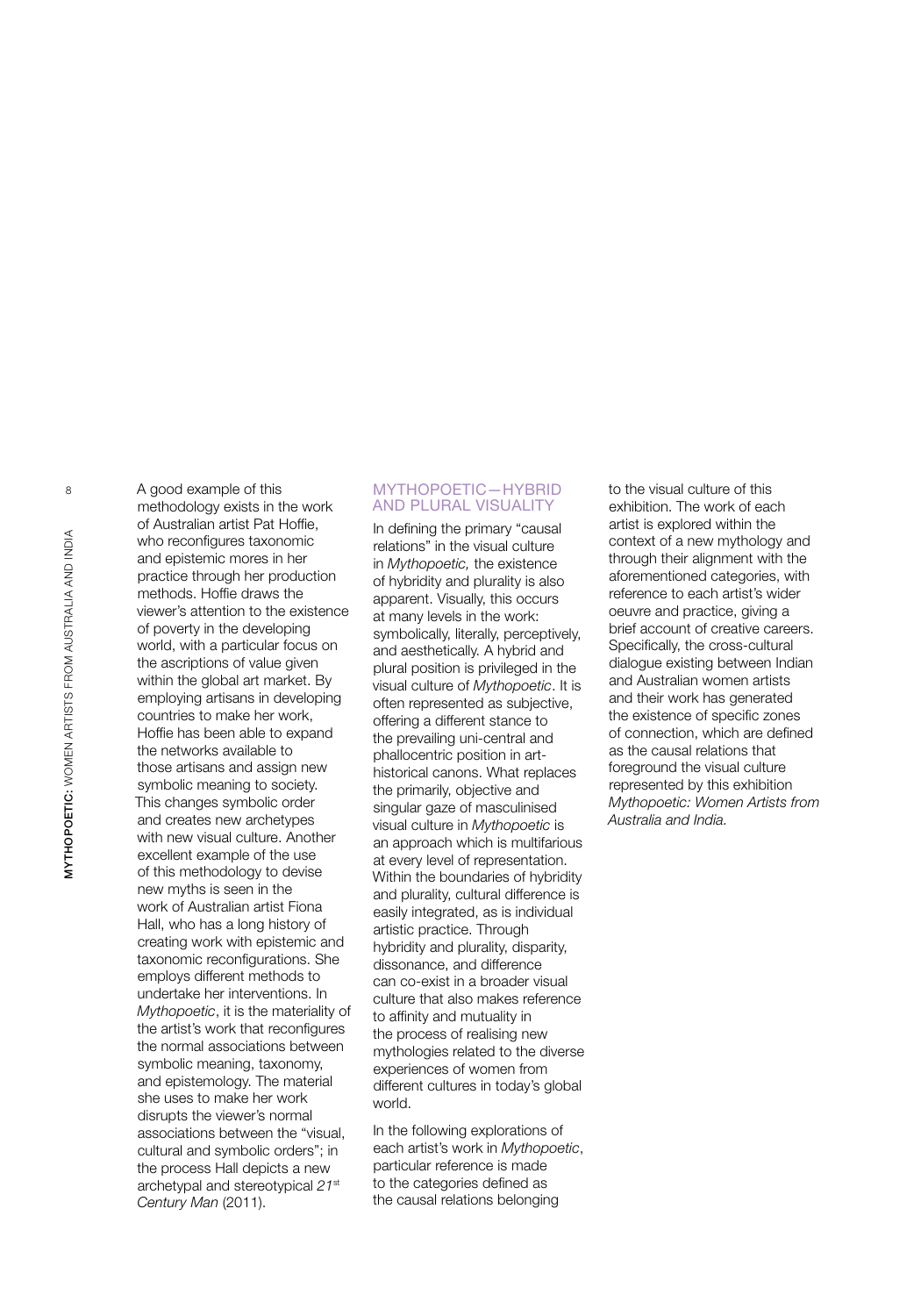### **NOTES**

- 1. "Mythopoeic," *The Macquarie Dictionary,* 2nd ed. (Sydney: Macquarie Library, Macquarie University, 1987), 1133.
- 2. George Lakoff and Mark Johnson, *Metaphors We Live By* (Chicago: University of Chicago Press, 1980).
- 3. Please see Judy Chicago and Miriam Schapiro's article that defines "central core imagery", *"*Female Imagery, *" Womanspace Journal* 1, no. 3 (Summer 1973): 11–14.
- 4. Donna Haraway, "A Cyborg Manifesto: Science, Technology, and Socialist-Feminism in the Late Twentieth Century," in *Simians, Cyborgs and Women: The Reinvention of Nature*  (New York; Routledge, 1991), 181. Full article available online through Stanford University, http://www.stanford.edu/ dept/HPS/Haraway/CyborgManifesto. html.
- 5. Ibid., 155. To begin to locate the position and parameters of the curatorial framework and context for survey in *Mythopoetic: Women Artists from Australia and India,* I borrow the statement in which Donna Haraway defines her anti-essentialist feminist space.
- 6. Charles Green, "Beyond the Future: The Third Asia-Pacific Triennial," *Art Journal* 58, no. 4 (Winter 1999): 81. In this article, Green discusses the position of contemporary artists from the Asia Pacific (specifically India and Australia).
- 7. Judith Brodsky and Ferris Olin explore the impact of feminisms in society generally and contemporary art specifically in the article "Stepping Out of the Beaten Path: Reassessing the Feminist Art Movement," *Signs* 33, no. 2 (2008).
- 8. Michel Foucault's concept of "causal relations" are the places in which disparate knowledge systems overlap, in shared zones of connection and commonality. Foucault addresses this subject broadly through his definition of a modern episteme in the chapter titled "The Human Sciences", in his book *The Order of Things* (London and New York: Routledge, 1966). A particular passage describing the structure of the modern episteme and causal relations may be found on page 378.
- 9. See Maria Elena Buszek's article that explores the use of popular culture in women artists' practice, titled "Once More, with Feeling. Feminist Art and Pop Culture Now," *Art Pulse Magazine* 3, no. 4 (Summer 2012).
- 10. Geeta Kapur explores the impact of global feminisms on contemporary art through the practice of five women artists from India. In the beginning of the essay she explores the semiotics of "women as image" through an account given by Rosalind Krauss, in feminist practice and I borrow her idea (about the deconstruction of the masculinised gazes [via global feminisms] privileged in art historical canons) to provide an example of the aesthetics in *Mythopoetic* in the first paragraph under the sub-title "Mythopoetic—New Archetypes"; two of the artists the author investigates in this essay are also in this exhibition. Kapur, "Gender Mobility: Through the Lens of Five Women Artists in India," in *Global Feminisms*, ex. cat., ed. Maura Reilly and Linda Nochlin (New York: Brooklyn Museum and Merrell, 2007), 79.
- 11. Geeta Kapur introduces the concept of re-mythologising in feminist art practice through a discussion of the work and practice of artist Nalini Malani in her essay "Gender Mobility", 83.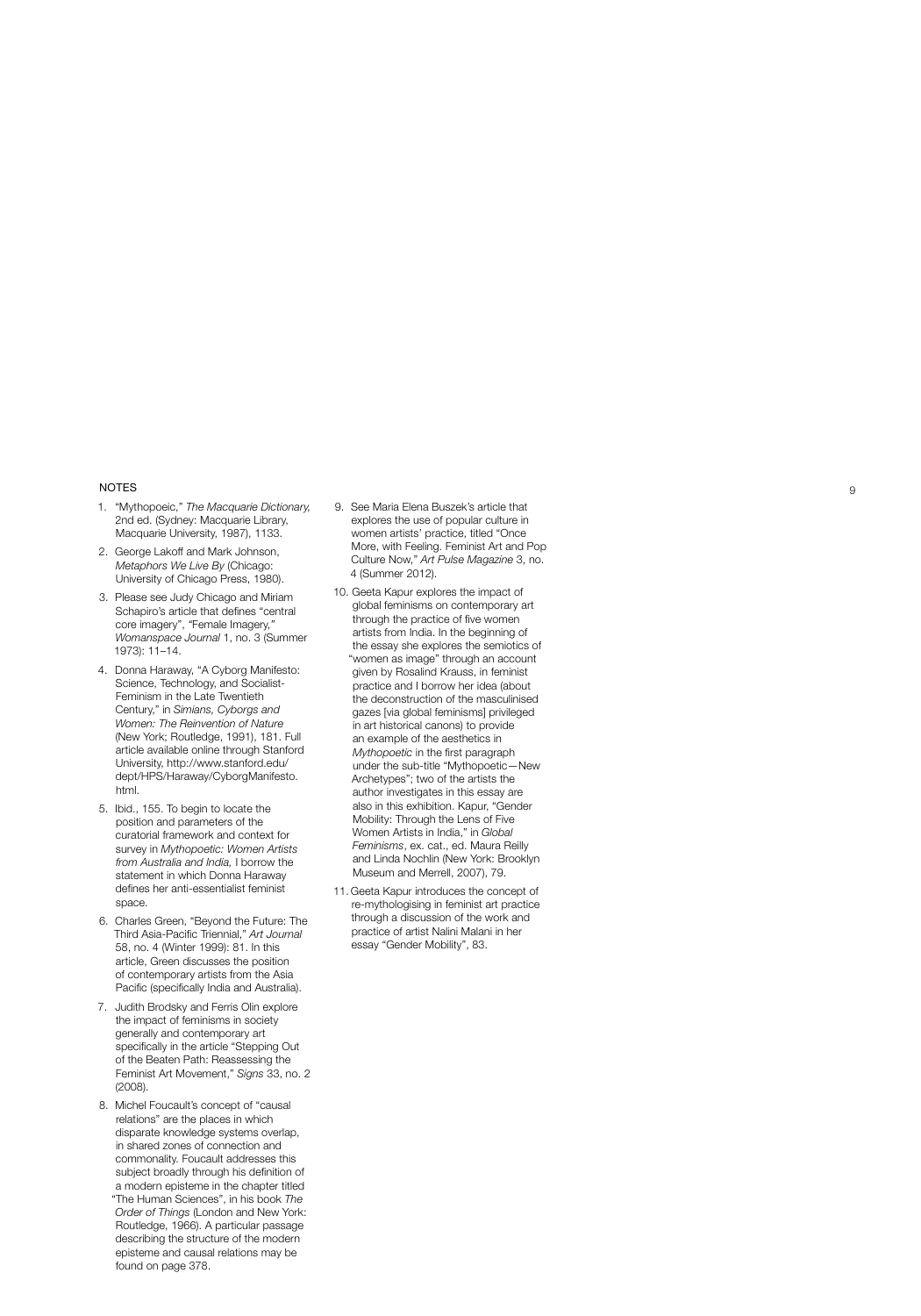

# DHRUVI ACHARYA METAMORPHOSIS—WOMEN IN THE METROPOLIS

Dhruvi Archarya spent her early life in India. She committed to her painting practice when she moved to the United States and, homesick, began to depict an imagined world in works inspired by her longing for her motherland. This imagined world has evolved into a sophisticated and unique visual language that aesthetically finds roots in the popular culture of Amar Chitra Katha comics (which Acharya read as a child), American graffitti culture, miniature painting, and colourfield theory as prescribed by the abstract expressionist Grace Hartigan (whom Acharya studied with). Acharya's works explore the banalities of metropolitan life and are intermeshed with more serious imagery, depicting pollution and the negative effects of urbanisation in India. The female figures in her work negotiate these mixed and polarising terrains with humour

and a nonchalant, almost self-obsessed preoccupation; their attitude represents a visual account of the psychological impact of city life. What emerges collectively in her paintings are new archetypal depictions of women in India. Acharya's India has a rising middle-class, changing social structures, and is represented in a gendered space with women protagonists whose civic liberties are fundamentally affected by globalisation. While her women are "housewives" and often connected to the home, Dhruvi endows her figures with extra powers that assist them to negate boredom and isolation, and navigate a complex world. Her figures have amoeba-like abilities to transfer information, thoughts, and feelings in ways that replicate processes in cellular biology and comics. Her women are hybridised with botanic life, unusual chimeras

who, according to the artist, inhabit "a world where thoughts are as visible as 'reality', and where the protagonists live and metamorphose by the logic of that world."1

In her work titled *Mumbai City*  (2009), Dhruvi continues this exercise, in a figurative allegory of domestic-dwelling female protagonists inhabiting an imagined city. Acharya endows her protagonists with gurulike qualities that give them authority; they are no ordinary housewives—they have evolved into hybrid forms. Their hybridity portrays the resolve necessary to adapt to the infringing plurality of modern India. In Acharya's mythology, women mimic nature, providing the fertile substance that supports the city. She represents the inter-generational relationships between women as a social structure that transforms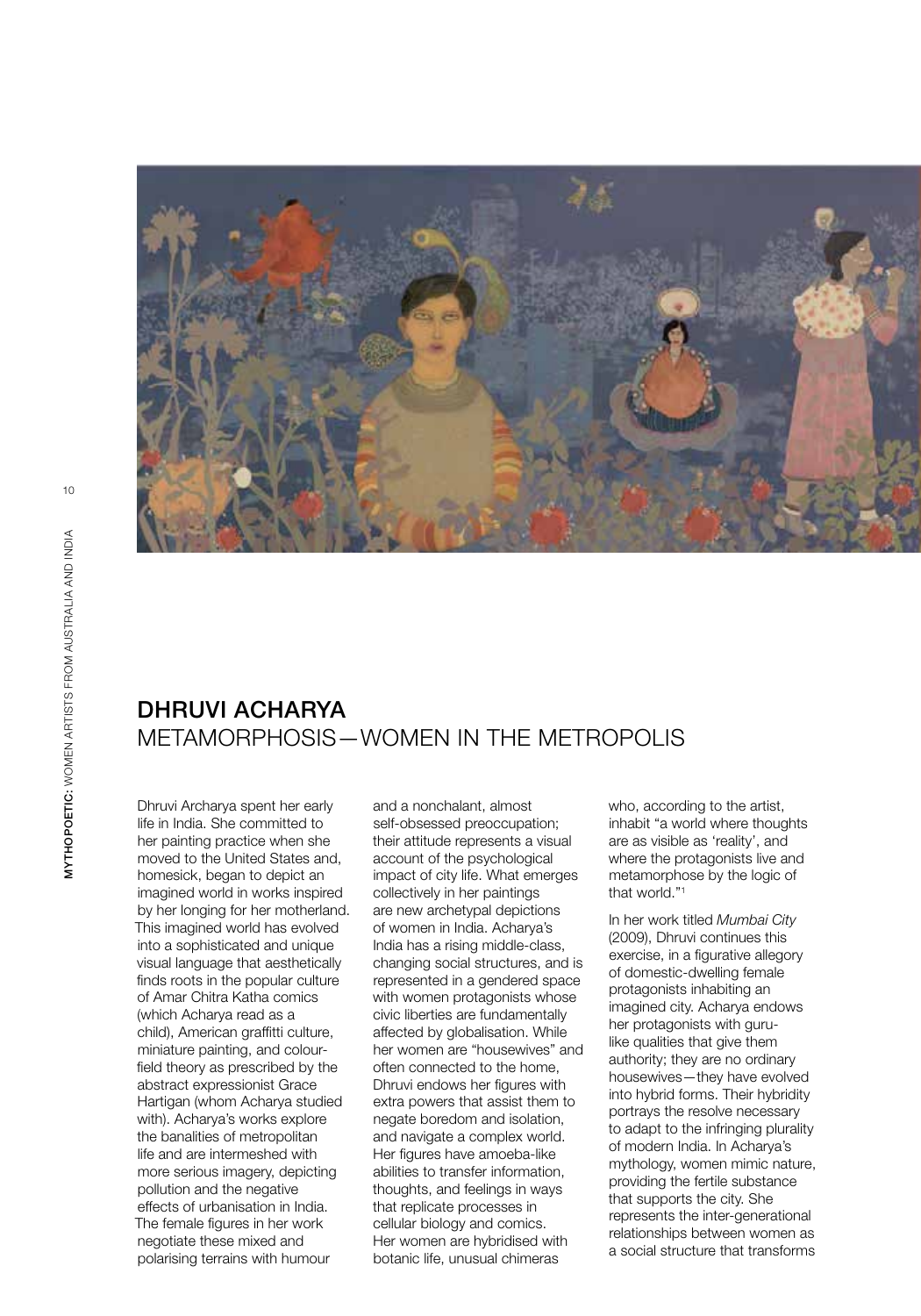

Dhruvi Achary *Mumbai City* 2008, diptych: digital print on canvas. Image courtesy of the artist and Chemould Prescott Road, Mumbai.

into the landscape of this city. Mumbai, which is one of the most populated and polluted centres in the world, is characterised in a manifestly feminine framework, with a structure that is organic and permeable.

After spending ten years in the United States, Dhruvi now works in Mumbai. Her paintings have been shown in museums, galleries, and art fairs around the world, including the San Jose Museum of Art, USA, in 2011, and the National Gallery of Modern Art, Mumbai, in 2004. A large-scale digital mural was commissioned by Mumbai International Airport in 2009.

1. Dhruvi Acharya, correspondence with the author, 27 August 2012.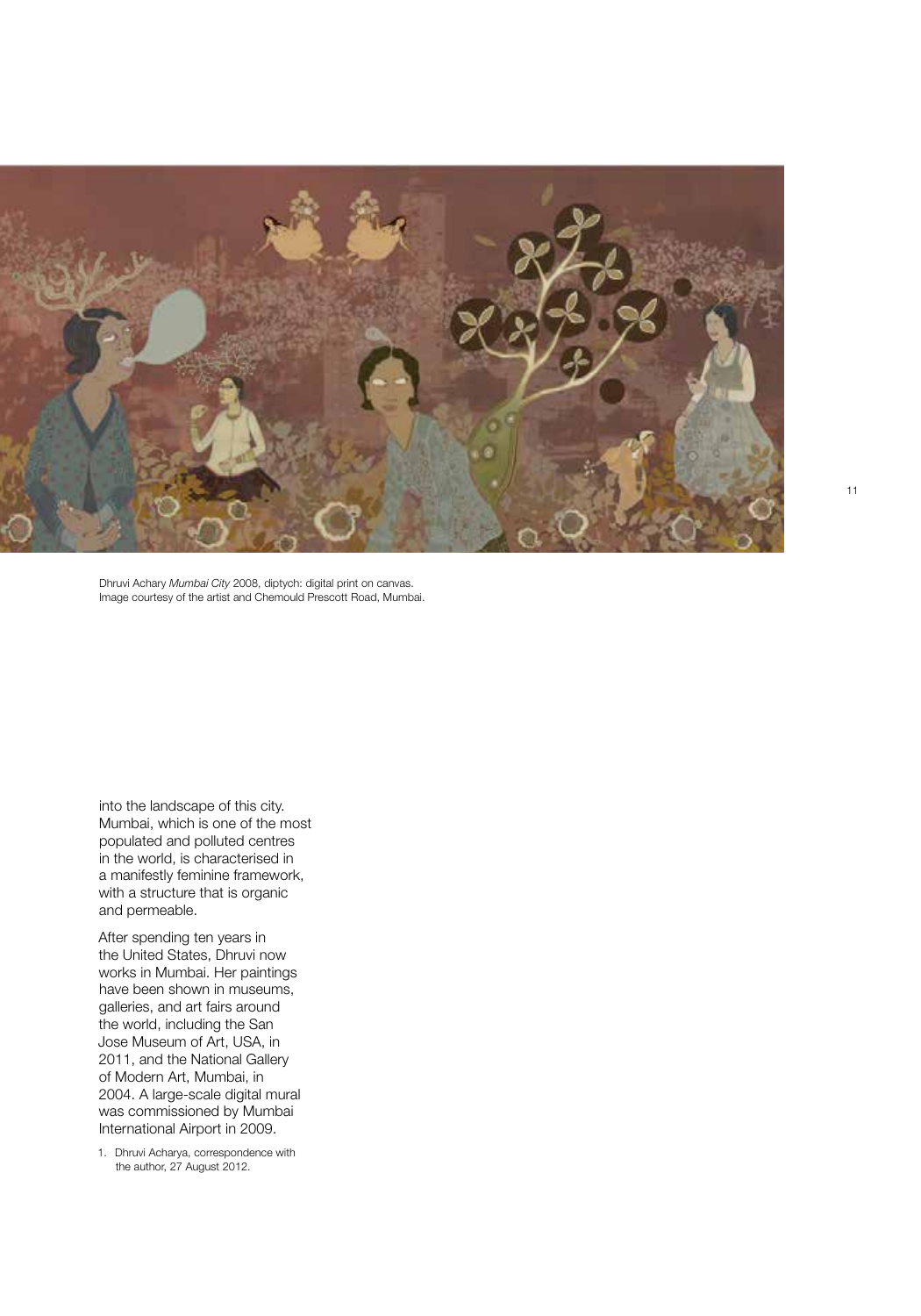# DI BALL MULTIPLE SELVES—MYTHOLOGISING PERSONAE

Di Ball is a new media artist with a long history of "performing selves". Ball had an early creative life working as an architect, where a flair for performance found an outlet designing theme parks. Her creative practice progressed into the visual arts, where she first emerged playing the role of the Hindu Goddess Kali, in performances for Luke Robert's Pope Alice. Ball continued to hone her practice and was an early pioneer of digital art in Queensland, with artwork constructed around her "performing selves", in which she assumes various characters including "Fleur Ball", "iBall", "Glo Ball" and "Beach Ball". Linda Carroli explains Ball's modus operandi, suggesting that,

By evoking these myriad avatars, Di is asking whether it is possible for anyone to really "know thyself", despite the Apollonaire doctrine which commands it, because the multiplied self is constantly in flux. Subsequently, in the presentation of this cacophony of personae, Di deploys technologies of self, gender and subjectivity.1

Ball's multiple selves are performance personas and digital avatars, each with their own distinct narrative, each an aspect of the artist that is integrated as a larger mythology, a very personal mythology and a logo called the BallPark, accompanied with the axiom *my life is/as a theme park*

(a reference to her earlier career). Di Ball is the "architect" of a growing mythology, which has an interface at www.theballpark.com. au. The "BallPark" is a creative practice founded in digital and feminist theories, which encompasses digital imaging, web-art, blogging, installation and video. In the video work featured in *Mythopoetic*, Di Ball explores a relatively new persona called "binDi Ball". It is a play on the word bindi, which she says is the

HOT SPOT: The area between the eyebrows, known as "Ajna" meaning "command", the seat of concealed wisdom. It is the centre point wherein all experience is gathered in total concentration*.* 2

For Ball, her character "binDi Ball" encompasses both her name and the word bindi phonetically and symbolically. The work begins with the artist applying the blue paint of her former self and the Kali persona. The paint disappears and re-appears, as layers of truth are revealed; Ball relates the journey,

So binDi set off to India and attempted to peel back the veils. But India was not always kind to her, the photo shoot beauty a mere layer. She was older now, a young mind trapped in the body of a 60 year old. It was difficult. She visited forts and palaces, and wished they were not all built on the top of hills. She experienced the stillness

of a lake at sunset, quickly marred by the din of traffic. She wasn"t looking for God, and never found her... But she found her voice again in Kerala where her heart sang. Her smile returned. Her laughter was heard.<sup>3</sup>

The video was originally commissioned for inclusion in a collateral exhibition to the Kochi Muziris Biennale in 2012, and so Ball set forth on a journey all over India in the months preceding the Biennale to find the self that would emerge in India. The video reflects the gaze of Ball's Indian persona "binDi", as she meanders through the landscape of Varanasi and other parts of India. The video is presented in circular format, another reference to "BinDi". What emerges through this video is Ball's subjective experience; it is a reclamation of the value of womanhood, removing the veils of ideology prescribed by popularist notions regarding femininity and age. As Ball's journey progresses beauty is revealed, an un-superficial reality, in contrast with the title of the work.

Di Ball has exhibited her work nationally and internationally, participating at ISEA Singapore (2008), *Re-Picturing the Feminine*, Gallery OED, a collateral exhibition of the Kochi Muziris Biennale Open (2012) and has participated in the Nes Arts Residency in Iceland (2009) and ISEA Istanbul (2010). Di Ball lives and works in Brisbane.

12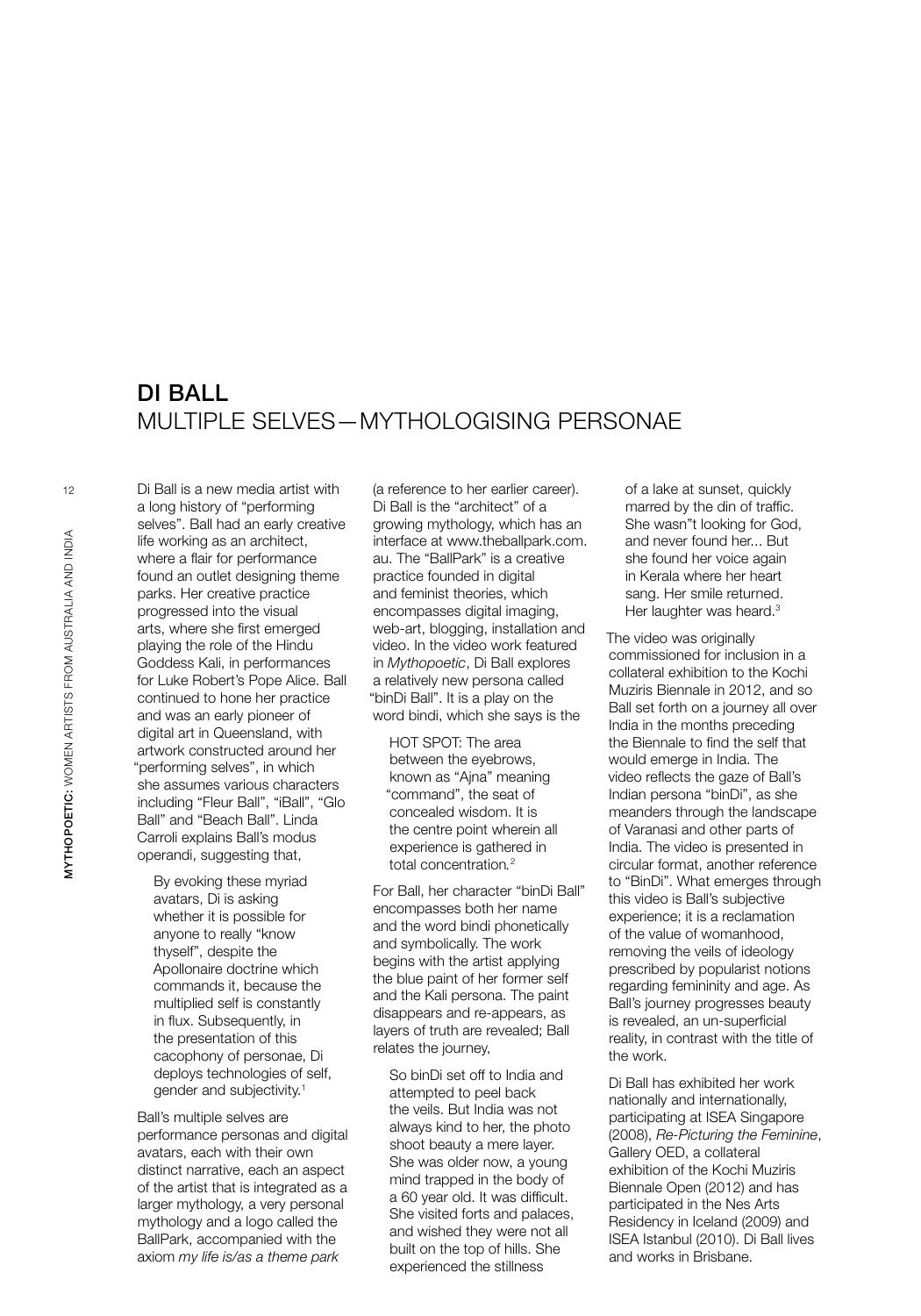

Di Ball *BinDi Ball Is Deeply Superficial* 2012 (video still), single-channel digital video,<br>15 min, (looped). Image courtesy of the artist.

- 1. See Linda Carroli, "The Ball Park," 2000, accessed 1 April 2013, http://www. theballpark.com.au/aboutkrystal.htm.
- 2. Di Ball, artist statement from "Re-Picturing the Feminine", Gallery OED Cochin, collateral venue to the Kochi Muziris Biennale Open, 12 December 2012–28 February 2013.
- 3. Ball, ibid.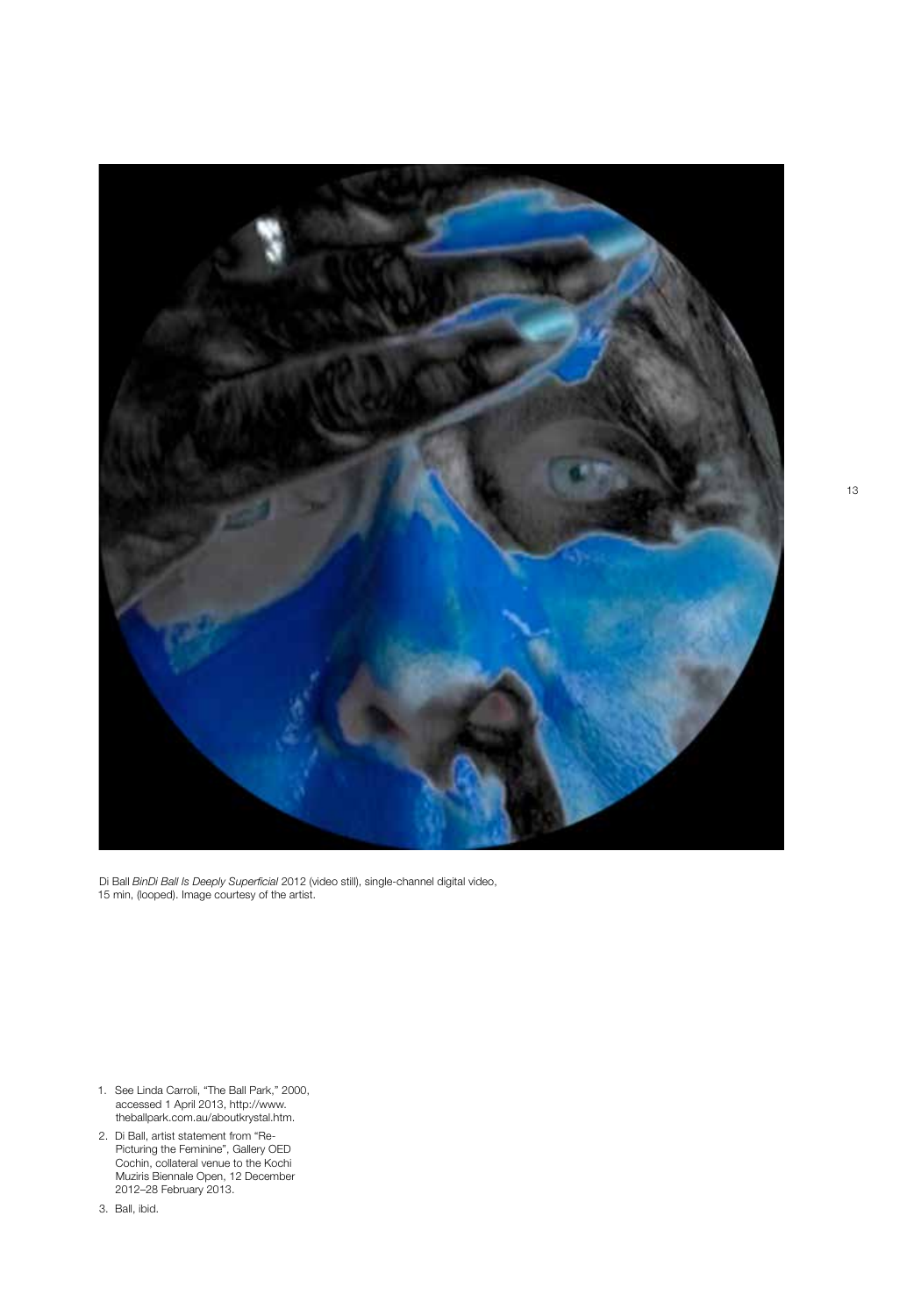# KATE BEYNON HYBRIDITY—TRANS-CULTURE & NEW MYTHOLOGIES

14MYTHOPOETIC: WOMEN ARTISTS FROM AUSTRALIA AND INDIA MYTHOPOETIC: WOMEN ARTISTS FROM AUSTRALIA AND INDIA

Kate Beynon is a prominent artist in the Asian and Pacific regions, whose practice has morphed over time. From early interventions with language to the "grrrl-power" exploits and digital interventions of her avatar "Li Ji: Warrior Girl" (2000), she has explored issues related to identity and the politics of race and globalisation in iconic imagery that attempts to depict her "complex hybrid self". Beynon has a distinctive and instantly recognisable visual language with well-documented symbology that has been appropriated from her diverse heritage, which includes Chinese, Malay, Welsh, and Norwegian ancestry. Anna Edmundson explains that "Beynon's work has evolved its own distinct lexicon, which draws on the visual genres of Eastern and Western comic book graphics, Chinese calligraphy and late-twentieth-century graffiti art."1 The diverse influences in her visual language also include anime, fashion, and the artist's family life.

Beynon creates her own mythology via a pantheon of archetypal forms. The works in the *Trans-Mythic Woman Warrior*  series (2012) are new works by the artist, commissioned for a collateral exhibition to the Kochi Muziris Biennale. The five circular paintings introduce the concept of Australian hybridity and multiculturalism to the Australian-Indian cross-cultural dialogue. The series re-pictures feminine gendered imagery to include portrayals of new archetypes

that do not privilege any singular ethnicity, but, in the artist's own words, represent "hybrid cultural identity, through imagining transcultural reinterpretations of female mythic figures".<sup>2</sup> The titles of the works in the *Trans-Mythic Woman Warrior Series* allude to their hybrid nature: *Transfigured Gorgon*, *Nine-Tailed Fox Spirit*, *Warrior Mer-Woman*, *Transcultural Spider Goddess*, and *Guardian Ranger with Lion Dogs*. Beynon describes them, explaining

Centrally featured, the green-eyed dragon-haired *Transfigured Gorgon*, who specifically turns bigots to stone, is surrounded by four other figures: the *Nine Tailed Fox Spirit*—a shapeshifter—inspired by Chinese and Japanese folk stories, a *Warrior Mer-woman* with Tai Chi blade and robe adorned with deep sea creatures, a *Transcultural Spider Goddess* with 8 eyes and limbs, and a cloaked *Guardian Ranger* with bow and arrows, accompanied by lion dog protectors.3

Beynon's growing pantheon shrewdly reconfigures female bodies to place them into the context of a contemporary Australian and an, ever growing, globalised world. Her transmythic figures are new archetypes that she has created, combining beneficial attributes from previous myths. In particular, the painting *Guardian Ranger with Lion Dogs* plays on a visual familiarity with

"little red-riding-hood", however Beynon's version has come prepared to ward off any wolf, represented as a formidable opponent to predators, with a protective breast-plate, and accompanied by her three courageous lion dogs, a familiar motif in Beynon's work. Beynon's *Nine-Tailed Fox Spirit* is a roving environmentalist, capable of shape-shifting and merging into the physical landscape with camouflage, preparing her to cope in any circumstance, while keeping her "foxy" wits about her. The camouflage she is wearing in this guise features a print based on ginko (or "gingko biloba") leaves, the unique species of ancient Chinese tree thought to have nutritional and medicinal properties. Beynon's *Transcultural Spider Goddess* is a networker with an impressive ability to weave webs of communication and understanding between cultures. Presented in the pose of a yoga *asana*, the figure is also capable of dealing with the stresses of modern life (a link to Beynon's use of talismans and symbols in earlier series). Her *Warrior Mer-Woman* is an expert martial-artist and no longer a passive mermaid without legs, Beynon's mer-woman has agency.

*Transfigured Gorgon*, an appropriation of the Greco-Roman Medusa, is translated into a figure with a firm female gaze, possessing an anti-racist agenda. The hybrid figure of the Medusa, half-woman, half-monster, has been perceived as an outsider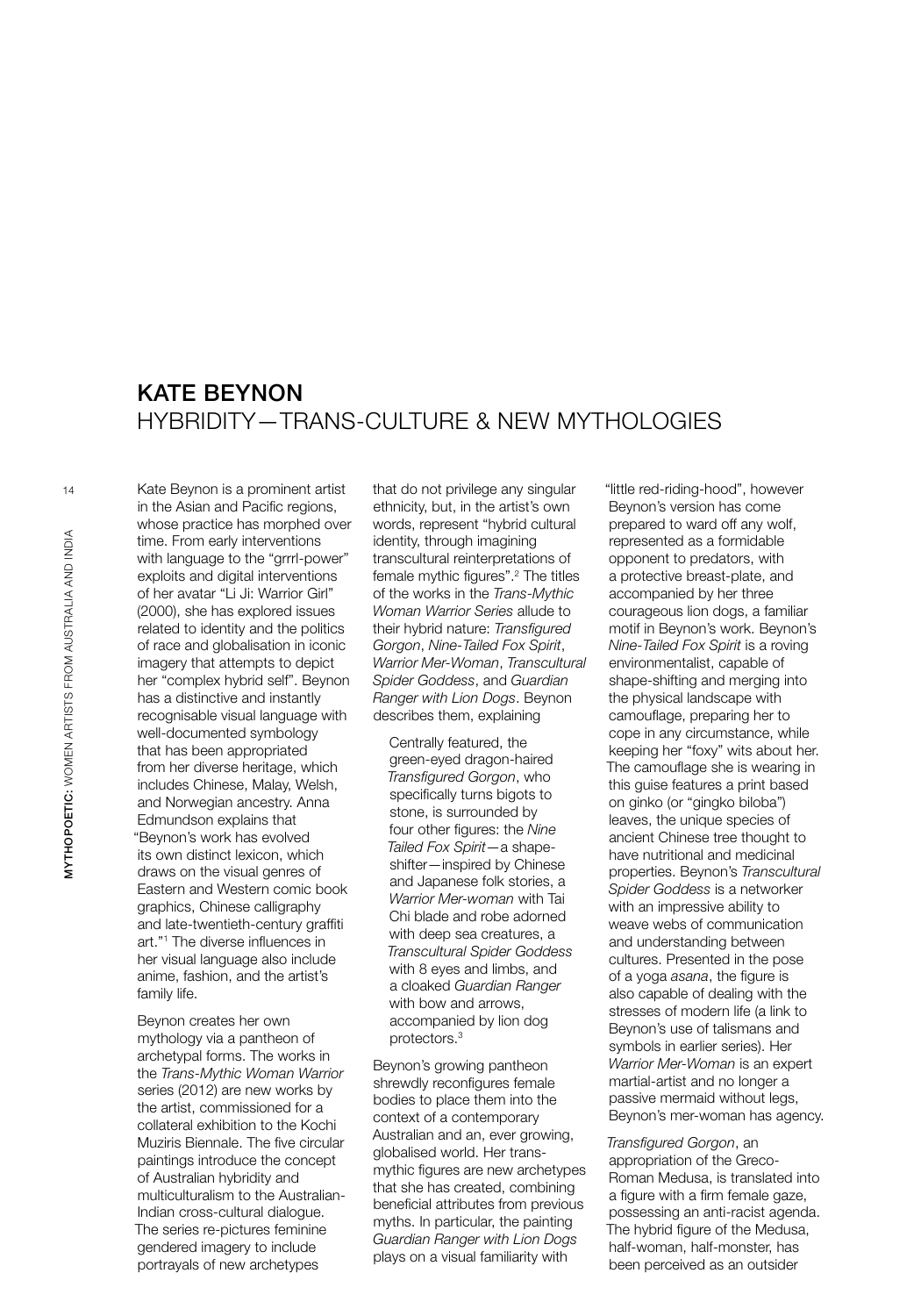

Kate Beynon *Transfigured Gorgon* (from the *Trans-Mythic Woman Warrior* series) 2012, acrylic paint and Swarovski crystals on canvas. Images courtesy of the artist, Milani Gallery, Brisbane, and Sutton Gallery, Melbourne.

historically in history, myth and poetry. "Medusa became the only mortal among three Gorgon sisters. The adjective gorgos (gorg'j) means 'terrible', 'fierce', and 'frightful'."4 For Beynon, the *Gorgon Medusa* is cast into the gaze of multicultural Australia and the world. She is a hybrid figure capable of seeing and perceiving; she has the power to meet that gaze, to deconstruct, to subsume and to overthrow objectification, misogyny, and all forms of prejudice/discrimination/ hatred with anti-bigotry powers that "turn only bigots to stone". In this phrase and gesture, the artist reveals the racist potential in contemporary life. *Transfigured Gorgon* may symbolically represent the migrant or the subaltern, or any marginalised hybrid being, whose very existence is as threatening, "terrible, fierce or frightful" as the mythical Medusa, to those in society frightened by the experience of "other",

whatever that may mean to them. However, for Beynon, society has the ability to transform, just like her Gorgon; in a final gesture, Beynon has imbued the figure with redemptive powers: "the *Transfigured Gorgon* has the power to release those (from their stony form) who reflect enough to seek knowledge and understanding to transform their negative and previously illinformed mindset to a genuinely non-bigoted, new way of thinking".5

Beynon has exhibited her work internationally. She participated in the groundbreaking *Global Feminisms* exhibition at the Brooklyn Museum in 2007, curated by Maura Reilly and Linda Nochlin. She has mounted many solo exhibitions and has been a finalist in the Archibald Prize, Art Gallery of New South Wales, in 2006, 2010, 2011 and 2012. Her work is held in

numerous collections, including the Museum of Contemporary Art, Sydney and the Museum of Modern Art (MMK), Frankfurt, Germany. Beynon participated in *Re-Picturing the Feminine*, Gallery OED, a collateral exhibition to the 2012 Kochi Muziris Biennale Open in India, and was a judge the 2013 Sir John Sulman Prize, Art Gallery of New South Wales.

- 1. Anna Edmundson, "The 'Crisis' of Multiculturalism Examined through the Work of Four Asian-Australian Artists, *Humanities Research* 15, no. 2 (2009): 106.
- 2. Kate Beynon, correspondence with the author, 7 December 2012.
- 3. Ibid.
- 4. Miriam Robbins Dexter, "The Ferocious and the Erotic: 'Beautiful' Medusa and the Neolithic Bird and Snake," *Journal of Feminist Studies in Religion* 26, no. 1 (2010): 25.
- 5. Beynon, correspondance with the author, 7 December 2012.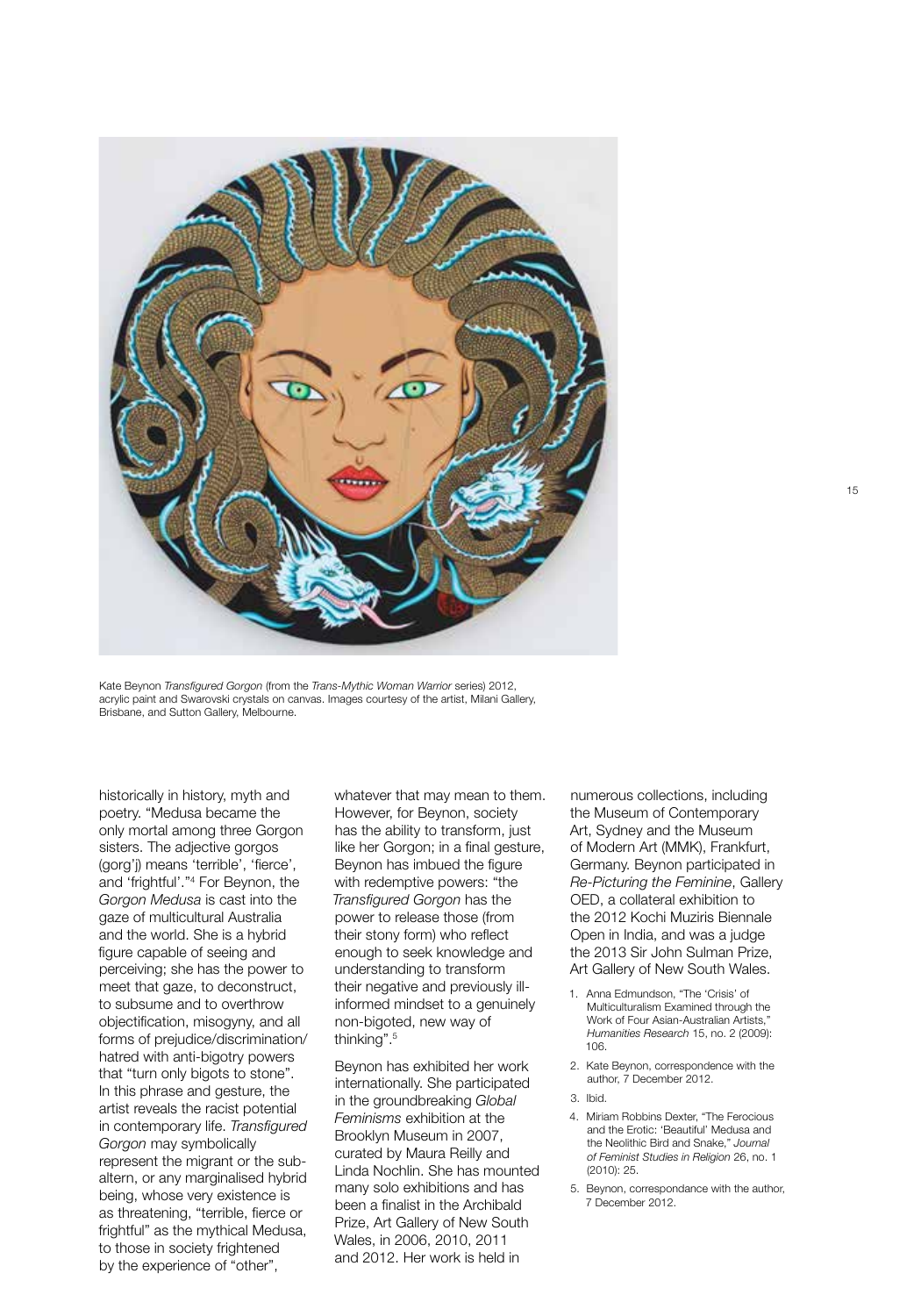# LAINI BURTON THE BODY—WOMEN IN VISUAL CULTURE

Laini Burton is a visual artist, critical theorist, and academic with a creative practice that includes sculpture, painting, drawing, installation, and writing. Her early work revealed the prejudices placed on women in visual culture and the history that prefaced this through identifying the roles of power and agency in feminine masquerade and carnival. Burton's creative practice explores the politics of the body in space and visual culture, emphasising the role of gender politics and gendered space in popular visual culture, in contemporary Australian art practice, and in the formation of identity. Burton's artistic practice has a strong research base, from which the subjective and objective gazes inherent in the (same) popular cultures, are manoeuvred in work that deconstructs, parodies, and reclaims. Through this theoretical base, Burton manages a subjective representation of the female body in her artwork, which defies genre codes and instead reflects the complex and hybrid reality of twenty-first-century women and the changing social structures of family and domestic life in Australian and global culture. This is exemplified in the work titled *Taking Atlas (Stealth)*  (2013); Laini Burton explains her concept in the following statement,

Mythological Atlas had the arduous task of holding up the celestial spheres

around which the heavens revolve. I identify with and embody Atlas, carrying the weight of the world while being directed by the things that matter most. This work honours all those able women who, like me, demand the right to a professional, creative identity while still attending to the necessary and complex yet wondrous role of being a 21<sup>st</sup> century woman.1

Burton transfigures the classical male icon from Greco-Roman mythology called Atlas. Atlas was a Titan that made the mistake of siding with his brother Cronus in a war against Zeus. In punishment, he was compelled to support the weight of the heavens by means of a pillar on his shoulders. Atlas is classically depicted throughout art history holding the world on his shoulders in *Taking Atlas (Stealth)* Burton transforms the Atlas metaphor to represent modern women, who carry the weight and responsibility of their worlds. Burton has depicted this concept through a body in metamorphosis. The swelling body, perhaps pregnant, isolates a characteristic of a changing twenty-first-century culture, in which being a woman specifically means being responsible, that the condition of female-hood is identified with a weight of responsibility and the pressure to "have it all"; bearing financial obligations, the desires for a rewarding career and family life

and for Burton a fulfilling creative life. The figure in the work is holding cords bound to birdlike figures who fly effortlessly away, suggesting that there is a freedom that privileges twentyfirst-century women, who can have it all in a balanced life. The challenge is in the balance that for Burton's figure holds the process of creation in the womb, a reference to the gendered space in the work.

Dr. Laini Burton has completed a major publication with Intellect Journals, UK, in collaboration with Professor Efrat Tseelon from Leeds University; she publishes regularly in academic journals, exhibiting throughout Australia and internationally. Dr. Burton showed her work titled *Taking Atlas* (2012), in *Re-Picturing the Feminine*, Gallery OED, a collateral exhibition to the inaugural Indian Biennale of Contemporary art, Kochi Muziris Biennale Open (2012). Dr. Laini Burton is a lecturer in Fine Art & Art Theory at Queensland College of Art, Griffith University.

1. Laini Burton, correspondance with the author, 29 March 2013.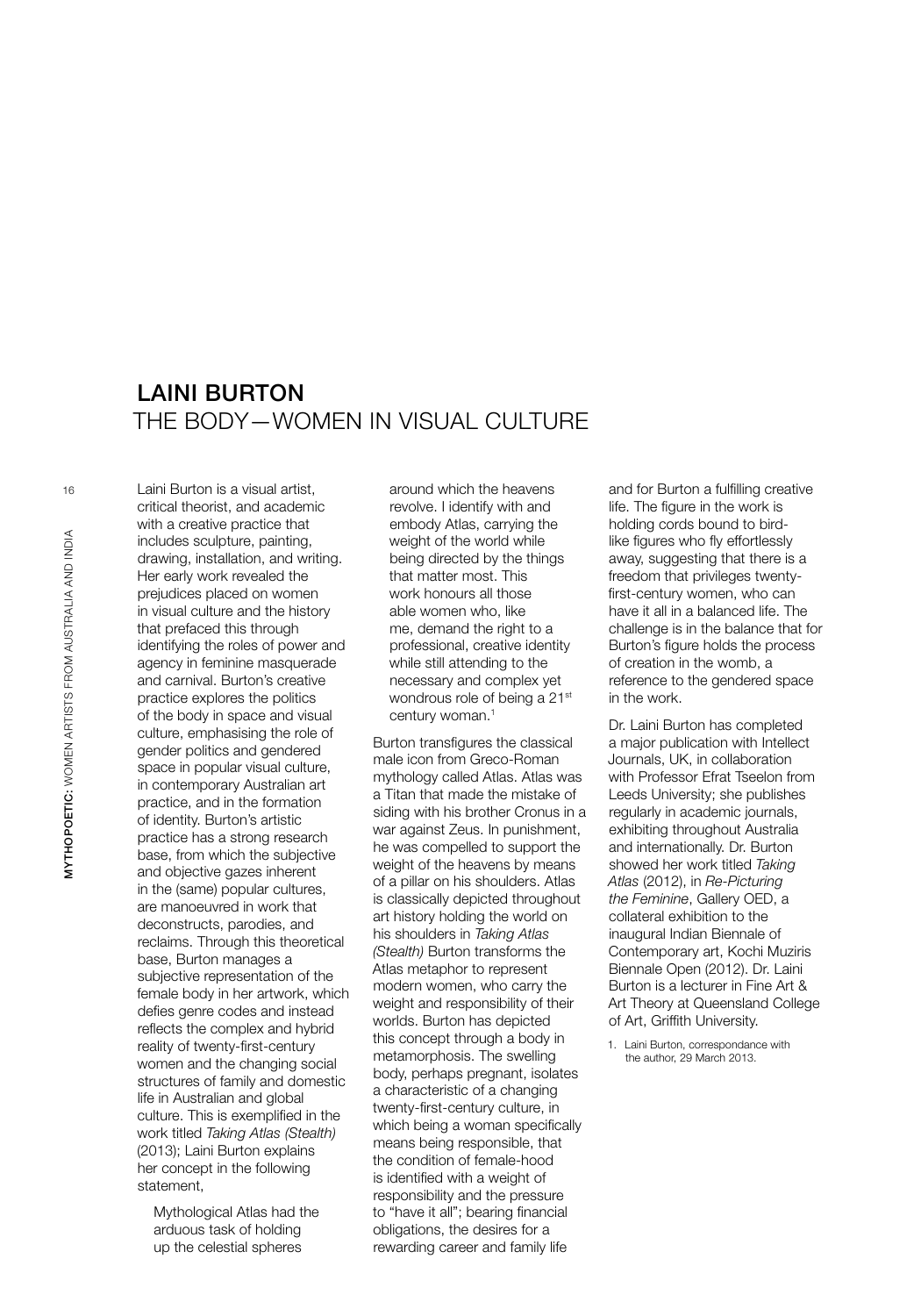

Laini Burton *Taking Atlas (Stealth)* 2013, diptych: pencil, ink and gouache on paper. Image courtesy of the artist. Photographer: Carl Warner.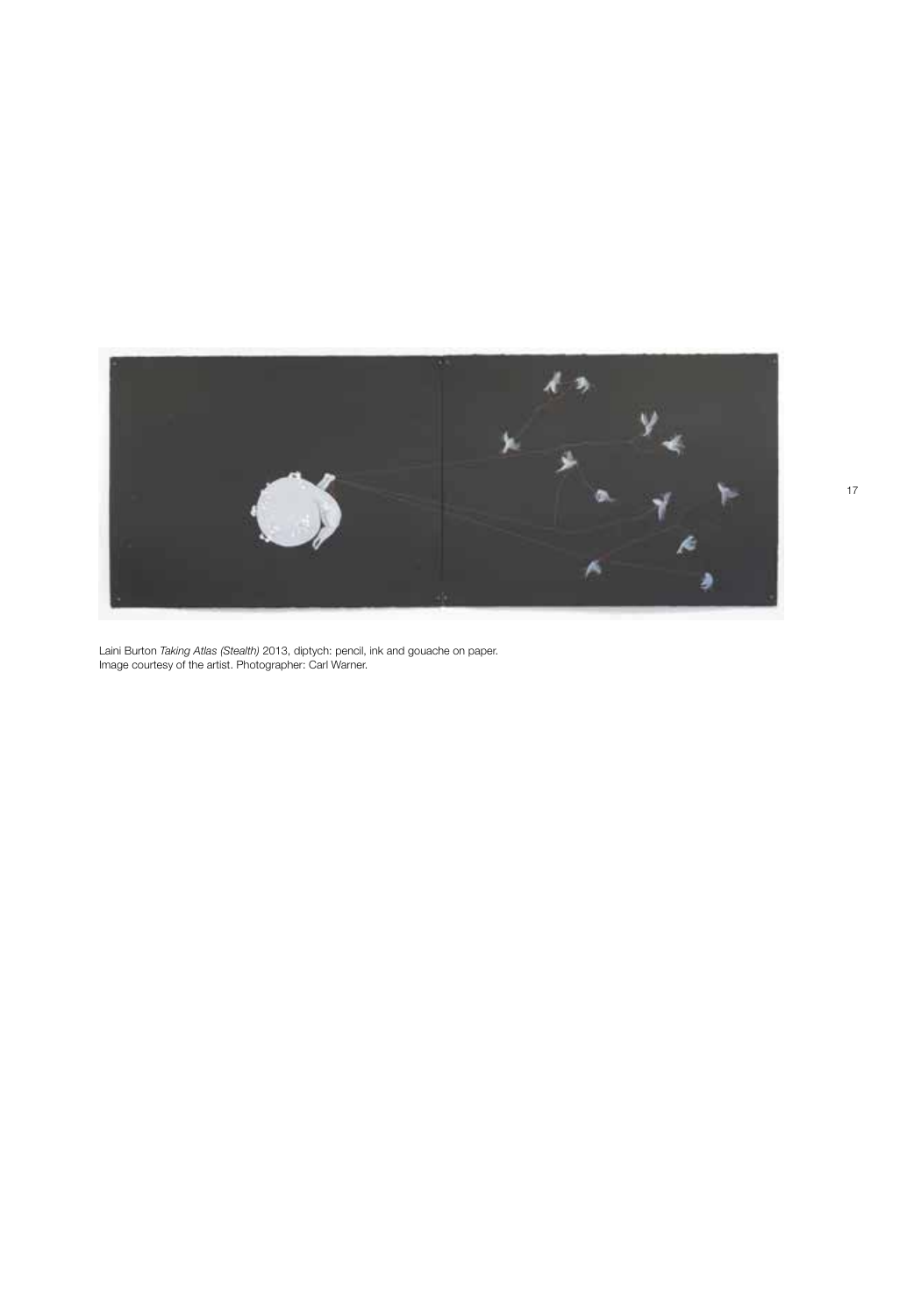# MARNIE DEAN SACRED FEMININE—"GRRRL" MYTHOLOGIES

Marnie Dean is an Australian new media artist with a practice that combines drawing, digital imaging, painting, sculpture, animation and installation. Dean has lived in India and the United States. Her practice reflects her trans-cultural life, interests in feminism and early participation in the countermovement known as "Riot Grrrl". The Riot Grrrl movement embraced feminist theories regarding digital aesthetics and cyborgs, with many female hackers, bloggers, animators and digital artists engaging with its "grrrl" rhetoric. Evolving from this earlier position, Dean's work appropriates aesthetically from popular culture forms such as anime, advertising, music and fashion, with a developing visual language that is distinctly digital and highly saturated. Her early work explored feminine representation and identity in digital ontologies via her avatar, a character called "Dollygrrrrl". Her current practice continues to explore female imagery recontextualising feminine figures from her own Druid/Pagan British and Irish heritage, with qualities appropriated through her study of Tantra (Tibetan Buddhist and Hindu), creating work that reconciles the polarities in the prevailing stereotypes regarding Western women: such as the sacred and profane, the virgin and the whore, attempting to imbue female sexuality with spirituality.

The work titled *Morrigan-Kali: the 'she-wolf": Wave of the Future,*  was inspired by an exhibition that Dean frequented when she was living in Los Angeles, mounted at the Getty Center titled *In the Beginning Was the Word: Medieval Gospel Illuminations*  (2010–11). At the time, Dean was also re-reading Hélène Cixous's "The Laughter of the Medusa" in which the author proclaims the virtues of women writing for women:

I shall speak about women's writing: about what it will do. Woman must write her self: must write about women and bring women to writing, from which they have been driven away as violently as from their bodies—for the same reasons, by the same law, with the same fatal goal. Woman must put herself into the text—as into the world and into history—by her own movement.<sup>1</sup>

Dean combines the aesthetics in the exhibition with Cixous's imploration and instead of the Christian bible, she imagines a fantastical gospel, with a feminine voice and lore that combines the knowledge of the ancient Celtic Goddess the Morrigan (a Goddess of destruction that, through the ideas of art historian Thomas McEvilley and author Joseph Campbell, can be traced via Greco-Roman mythology to Hindu Kali2 ) with that of the Hindu Goddess Kali. Dean envisioned

a relevatory text that foretells a bright future where a coming matriarch/heroine called the 'she-Wolf" would redeem women collectively and raise their status all over the world. Dean began to illustrate this imagined text in a work that replicates stained glass and appropriates the genre codes of medieval illuminated manuscripts, renaissance painting and popular cultures with symbology, borrowed by the literary voice of Sylvia Plath. Plath's is a distinctive and poetic female voice that is as impassioned as any gospel, loaded with intense imagery, the kind of voice Dean imagined in response to Cixous. In particular, Dean depicts Plath's image of the Medusa as a Jellyfish, as a protagonist in her illustrated women's volume, Sibylle Baumbach explains, "Plath not only points to the transition of this figure from the verbal and visual into the aural sphere, but conceives the encounter with the Gorgon as both a traumatic encounter and the overcoming thereof"*.* <sup>3</sup> In Dean's work, Medusa is taken from the oral sphere into the written and translated into a visual image with a new context, she represents the ability of women to transfigure and transform their own images collectively, writing their bodies and the sacredness of their sexuality back into history and into a contemporary episteme. Dean uses the figure of the She-Wolf, and connects her to

18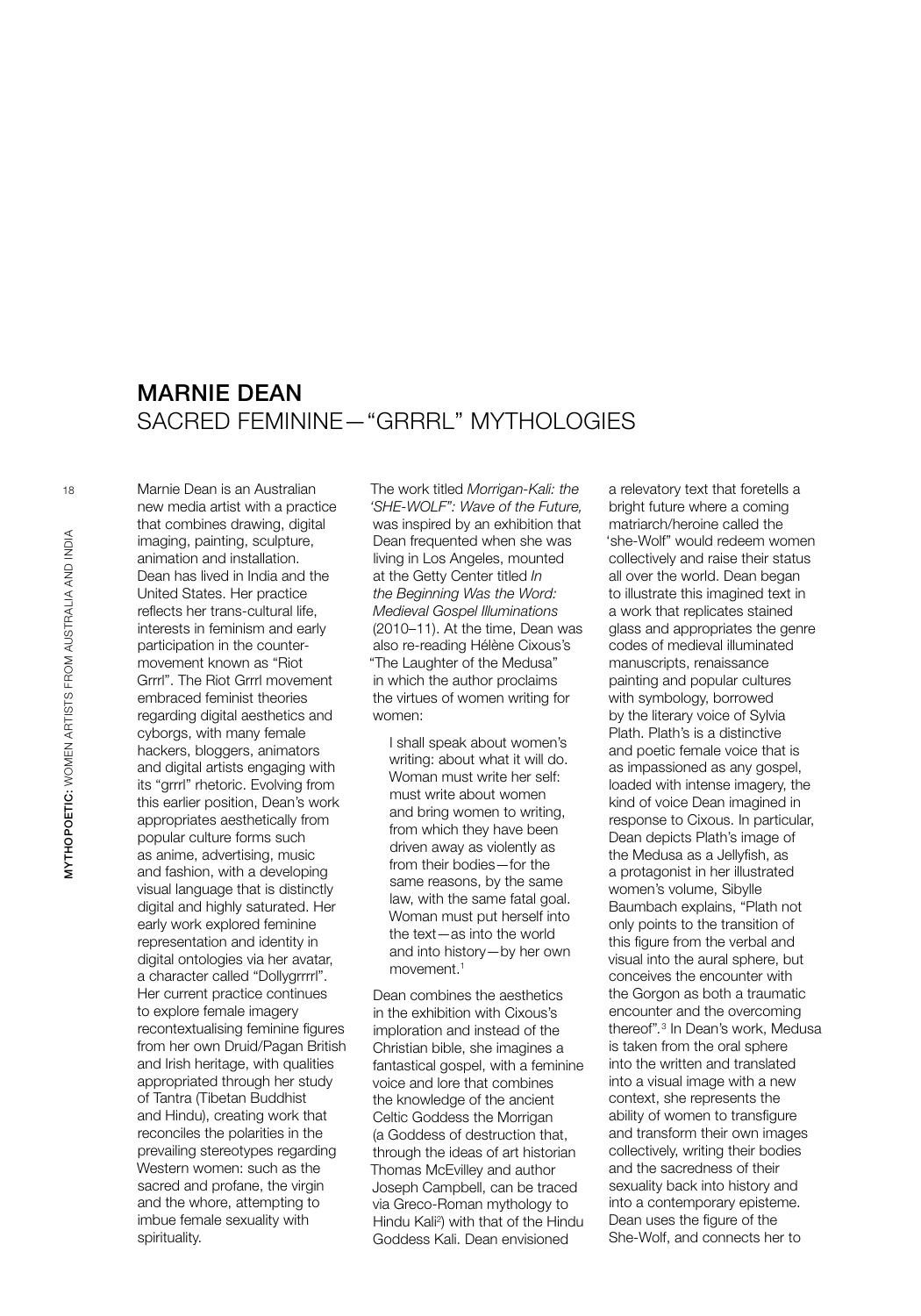

Marnie Dean *Morrigan-Kali the 'SHE-WOLF': Wave of the Future* 2012, lightbox illumination, digital print on transparency, customised display. Collection: Mr Binoj Cheruvathur Kochurry, India. Image courtesy of the artist.

Medusa in the work, as Kelly Oliver explains "the she-wolf is neither the real wolf nor its mask, but rather the she-wolf is a figure for dangerous female sexuality and fecundity"*.* Creating this new relationship, Dean reconfigures both archetypal forms to represent the sacredness of women's sexuality and creativity. The artist presents a subjective and empowered rendition of women's sexuality in her imagined illuminated feminine volume.

Marnie Dean has explored her emerging curatorial practice in an exhibition titled *Re-Picturing the Feminine: New and Hybrid Realities in the Artworld—A Survey of Indian and Australian Contemporary Female Artists,* commissioned by Gallery OED,

Cochin, a collateral venue of the Kochi Muziris Biennale (as part of the Australian Consulate of India's OZFEST initiative), with twentyone of the world's emerging and leading contemporary artists. Dean is the curator of *Mythopoetic: Women Artists from Australia and India*.

- 1. Hélène Cixous, "The Laughter of the Medusa," trans. Keith Cohen and Paul Cohen, *Signs* 1, no. 4 (Summer 1976): 875.
- 2. Art historian Thomas McEvilley, in his book *The Shape of Ancient Thought,* explores the foundations of Western civilisation and argues that today's Western mainstream must be considered the product of both Greek and Indian thought. He shows how trade, mythology, imperialism and migration allowed cultural philosophies to intermingle freely throughout India, Egypt, Greece, and the ancient Near East. This book spans thirty years of

McEvilley's research. See McEvilley, *The Shape of Ancient Thought: Comparative Studies in Ancient Greek and Indian Philosophies* (New York: Allworth Press, 2002). Author Joseph Campbell explores the common meanings in myth and mythic figures in separate cultures, and their relevance today; he believed the religions of the world to be the various, culturally influenced "masks" of the same transcendent truths. See Joseph Campbell with Bill Moyers, *The Power of Myth*, ed. Betty Sue Smith (New York: Anchor Books, 1988).

3. Sibylle Baumback, "Medusa's Gaze and the Aesthetics of Fascination," *Anglia-Zeitschrift für englische Philologie* 128, no. 2 (2010): 238.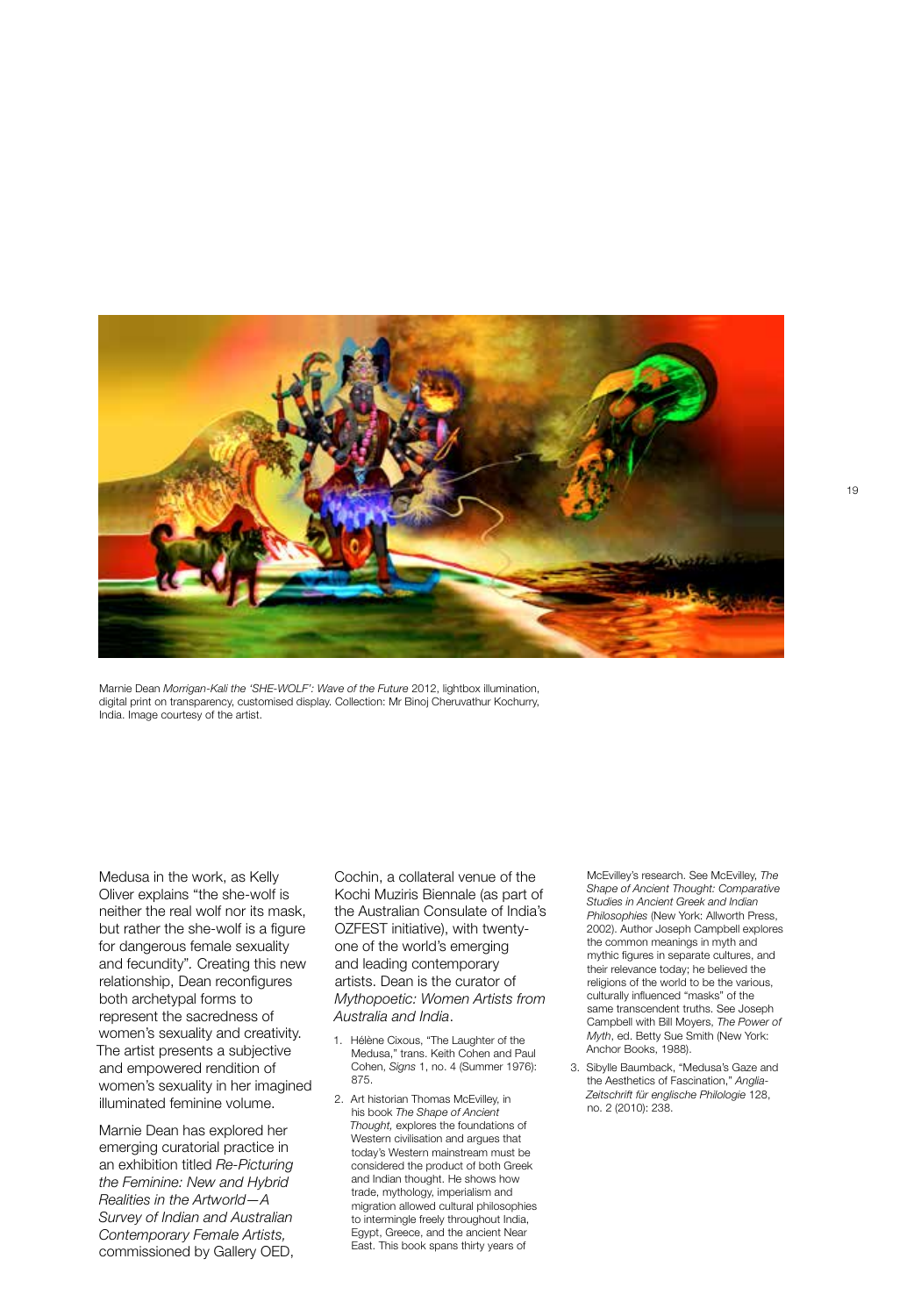# SIMONE EISLER ANIMALIA—CHIMERIC MYTHOLOGIES

Simone Eisler is a Brisbane based artist who works internationally and nationally. Her creative practice has emerged from an early focus on sculpture to include installation. photography, performance, drawing and painting in work that is meticulously and skillfully developed to combine elements from the natural world with technology. Eisler carefully fashions her imaginal worlds that may be constructed with sculptural objects and multimedia installation, through which, the artist engages in performative gestures that she documents, producing rich and atmospheric photographic series. Eisler's practice is fluid and inclusive and founded on her expertise as a sculptress, her work resonates with liminality, inhabiting strange yet familiar spaces "inbetween", that portray physical transformation, evolution and biodiversity.

The work in the exhibition *Mythopoetic: Women artists from Australia and India,* is titled *Field* (2007) and is from a larger installational suite titled *Anima Requiem* (2007). *Field* is an example of Eisler's poetic imagination, representing a "physical" collective of chimeras, that accentuate the instinctual character and libidinal drives of human nature. Eisler describes the work stating,

The installation *Field* from the larger *Anima Requiem*  is a rebirth/funerary garden, which celebrates death as a new beginning and as a transformative process. Only natural materials are used to create the installation, some materials once belonged to living organisms that have died, and these have been hybridised to create new entities, symbolic of new life and metamorphosis.

The horned entities in *Field* are enlivened through movement and the artist's command of her natural mediums. *Art Monthly Australia* editor Maurice O'Riordan says that, for Eisler, the "elongated arc of the animal horn is like a phallus", which in *Field* accentuates and extends the possibilities of both the human and the animal, by mixing their qualities, both physical and instinctual.<sup>1</sup> The work uses the ancient mythological figure of the chimera, as a metaphor for the development of modern biotechnologies; ancient vision in the twenty-first century has become a modern reality. Eisler brings this reality into a marvelous focus, literally and symbolically. The term "anima", references both animals and the Jungian notion of anima/animus, wherein the anima is the female within the male psyche, sometimes shown as a woman in a man's dream, a signifier of the unmistakable sexual aspect of the work. Eisler's pseudo-sexual mythology is,

Childlike, ritualesque, equally conversant with what's frightening, endearing

and cute—simultaneously pantheistic and postapocalyptic.<sup>2</sup>

Simone Eisler's *Field* evokes imagery of what might have been a "remote colonialist perception" of "Terra Australis," but is grounded in the complexity of multi-cultural Australia. Her *Field* re-creates a fantastical landscape imbued with the atmosphere and dark otherworldliness of her ancestral Transylvania (in Romania) and the Black Forest (Germany), with materials belonging to the eco-culture and landscape of Australia. Upon entering the space, the viewer is presented with a beach-like scene, with a natural palette that appears to transcend into the gallery walls. The foreground of the installation is inhabited by a series of gleaning horned creatures, beautifully worked objects that are mysteriously submerged in mineral ilmenite sand. The creatures are both ancient and futuristic, ostensibly in possession of another knowledge or wisdom, so fundamentally different from humankind, yet driven by the same instincts and desires; they might, imaginatively, thrive in any Grimm's Brother's tale. Eisler creates a world with an "irrevocation of an ever-evolving humanity," in her own unique mythology with surrealistic juxtapositions that combine binary elements such as male and female, nature with technology and involuntary with voluntary drives.3 *Field* is an enigmatic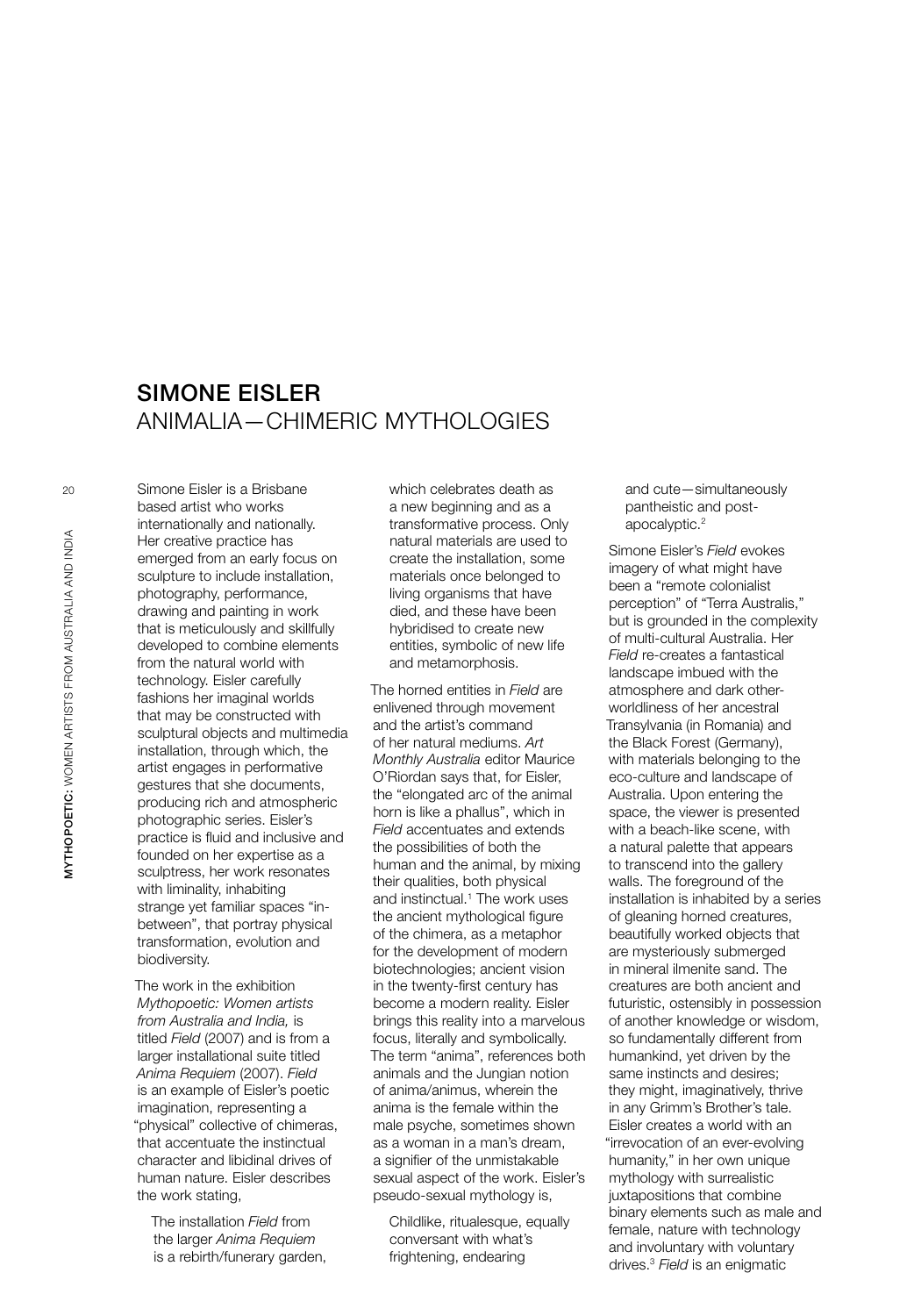

Simone Eisler *Field* 2007, ilmenite and cow horn. Image courtesy, Spiro Grace Art Rooms, Brisbane, and Gallerysmith, Melbourne. Photographer: Mick Richards.

hybridisation of symbolic forms, with a surreal visual language, that manipulates the familial associations with certain objects and recontextualises these, allowing the viewer access into another world.

Simone Eisler participated in *Re-Picturing the Feminine*, Gallery OED, a collateral exhibition for the Kochi Muziris Biennale Open (2012) and *Arc Biennial of Art,* Brisbane (2009). Her international residencies include the Cite Internationale des Arts, Paris, Artist-in-residence (2008), PAF Artist-in-residence, St Erme, France (2007). Eisler has mounted many solo exhibitions and public art works, completing commissions all over the world.

- 1. See Maurice O'Riordan's article on Simone Eisler, "Garden of Earthly Shadows," *Photofile* issue 90 (2011): 8–10.
- 2. Carol Schwarzman, "Dealing With the Past," *Artlink* 30, no. 3 (2010): 44–47.
- 3. O'Riordan, "Garden of Earthly Shadows".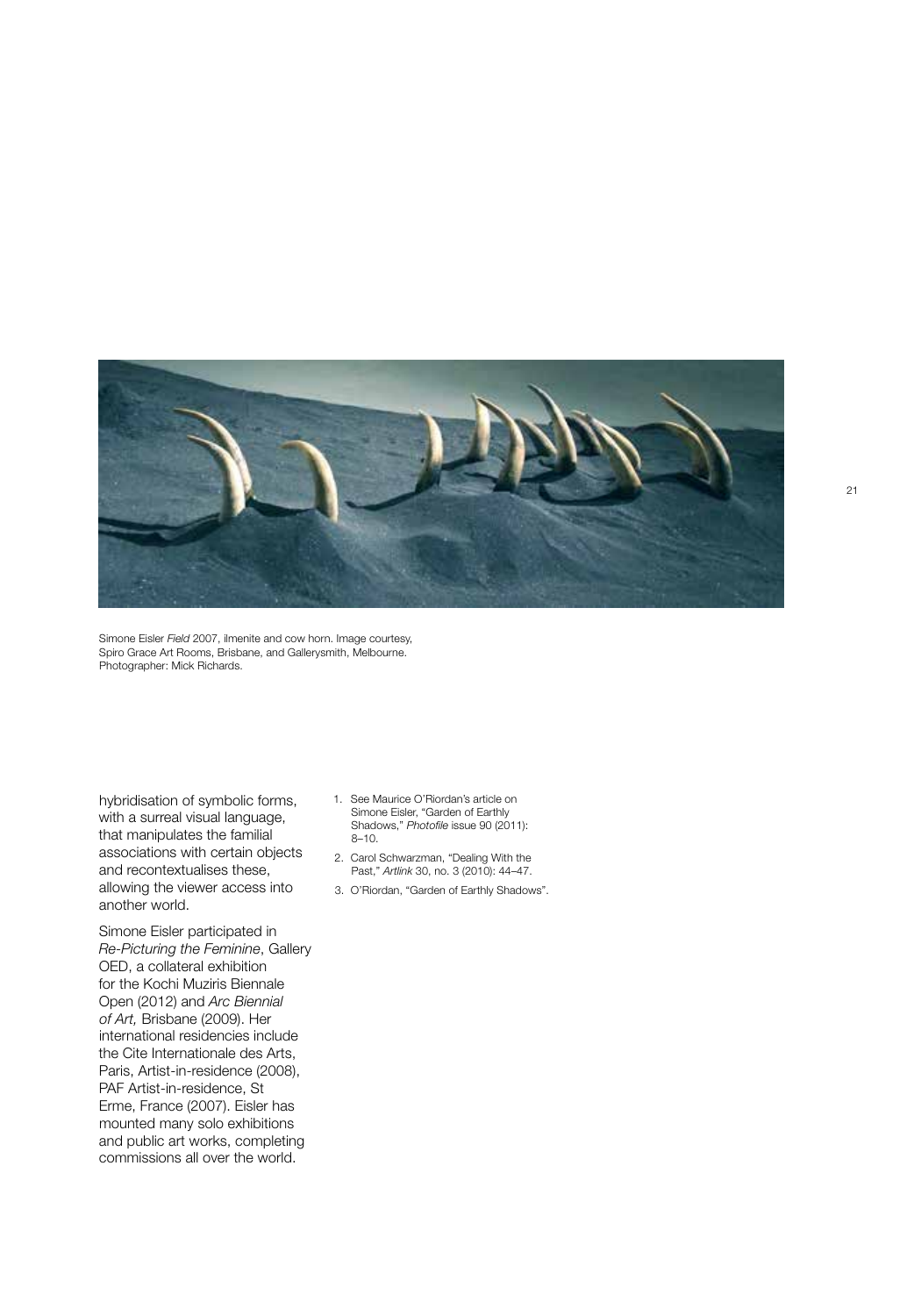# FIONA HALL MATERIALITY—RE-ORDERING TAXONOMIES

Fiona Hall is one of Australia's most renowned contemporary artists. Her early practice was photographically based and has evolved to include installation, painting, sculpture, public gardens and video. The materiality of Hall's work is an essential aspect of her practice, that mimics, exposes and reinforces the rhetoric and ideas she engages with. As Kate Davidson writes:

Hall sets up antitheses and combines incongruous elements: traditional and topical, literary and popular culture, conventional craft practices and massproduced objects.<sup>1</sup>

Hall develops unique methodologies to interlock with unfamiliar mediums that reveal her immeasurable skill and patience in processes that are often labor intensive, producing intricate detail.

Hall's mythologising occurs through her visual re-ordering of taxonomies that reconfigure traditional archetypes to include cultural anomalies and some of the harsh realities of contemporary life. Describing Hall's use of sardine cans in her work of the early 1990s, Sasha Grishin provides a good example of Hall's taxonomic restructuring:

The ubiquitous erotic sardine cans, through which the artist gained a popular notoriety in the early 1990s, present

open cans with sprouting botanically precise sculptural plants with high relief tableaux of erotic vignettes. Below is written the botanical classification in the best tradition of Carl Linnaeus. It is this incongruous juxtaposition of the different systems of classification and visualisation that gives these objects their particular and potent impact. Meaning resides not in any one particular system, but in the seams created through the clash of systems.<sup>2</sup>

Hall makes use of taxonomic re-structuring in diverse ways in a practice that explores consumerism, globalisation, and colonialism in large bodies of work that visualise the impact of such phenomena on the planet. In the work titled *21st Century Man* (2011), Hall combines the iconic symbols of American currency with the image of the skull, in a menacing rendition of a current humanity and its economies' negative impact. The skull motif is loaded with symbolic association in many cultures that may be interpreted in the work, however, universally the skull signifies death. An encroaching danger is hinted at, portending the inevitable and imminent destruction of humankind. Hall creates a direct relationship between money, man and death, which we may interpret as "greed that kills" or "destruction from capitalism". Hall meticulously

constructs the skull motifs from dollar bills in a process that exposes the dominant economic culture—American consumerist capitalism—and re-orders the epistemic connection between that economy, historical and cultural associations, popular culture and the environment (as the twenty-first-century man's impact on the planet). The work is a hybrid metaphor formulating new symbolic language.

Fiona Hall lives and works in Adelaide, South Australia. She has had an extensive connection to contemporary practice in India, having previously collaborated with renowned Indian artist Nalini Malani in an artist book titled *Global Liquidity & 23 images of the Avon Lady* (1998), which was featured in the exhibition *Global Liquidity* in 1998 at the Roslyn Oxley9 Gallery in Sydney, Australia. Hall has participated in many international Biennales, including *Documenta 13* (2012) and the *17th Biennale of Sydney* (2010). Major retrospectives of Hall's work *Big Game Hunting*, have been mounted by Heide Museum of Modern Art, Melbourne; Museum of Contemporary Art, Sydney, and the Queensland Art Gallery, Brisbane.

- 1. Kate Davidson, "The Art of Fiona Hall," *Art and Australia* 43, no.1 (2005): 14–15.
- 2. Sasha Grishin, "Fiona Hall," *Australian Art Review*, 9 July 2005, accessed 3 March 2013, http://artreview.com.au/ contents/873050955-fiona-hall.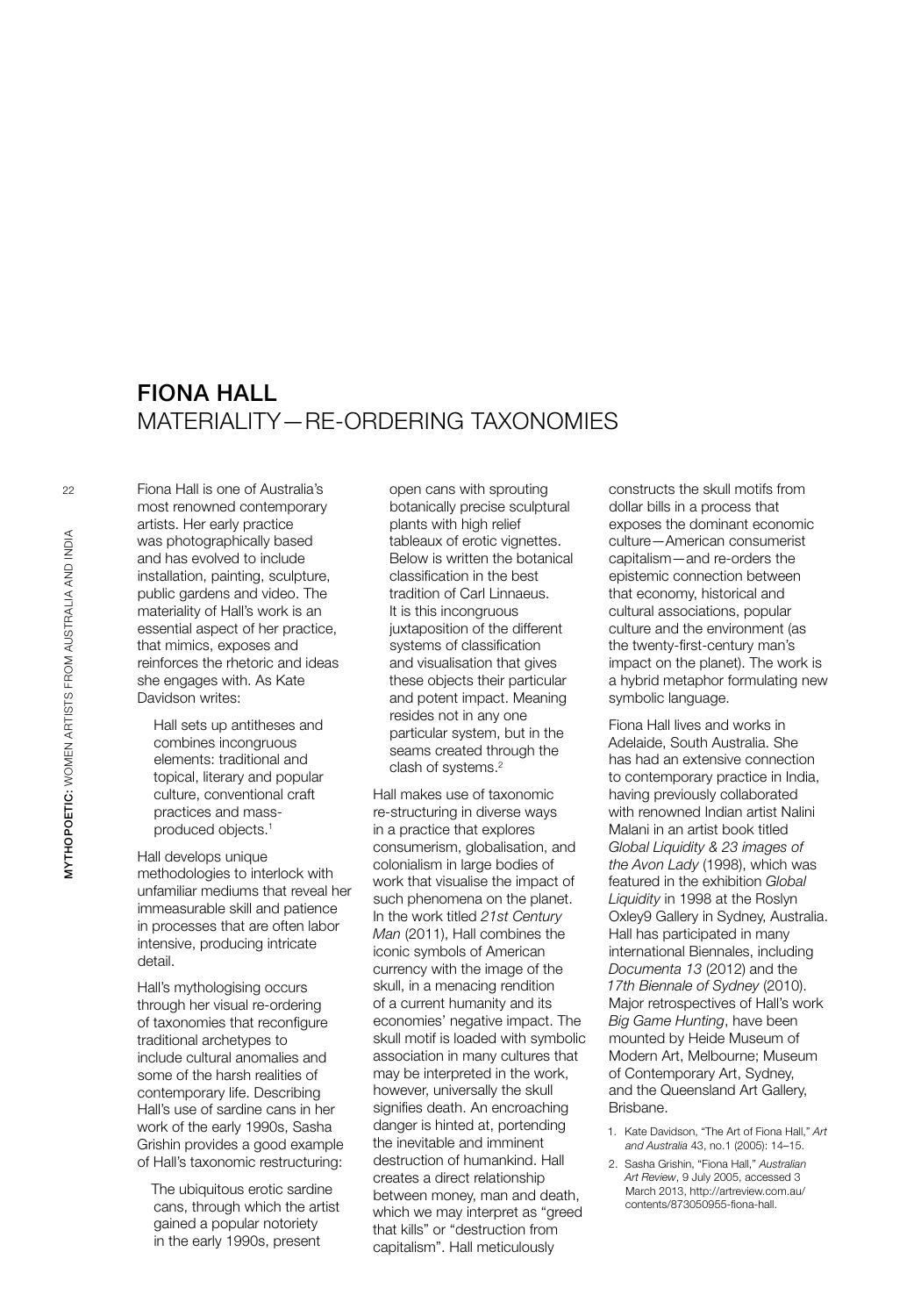

Fiona Hall *21st Century Man* 2011, US dollars, unique work from a series of 25. Image courtesy of the artist and Roslyn Oxley9 Gallery, Sydney.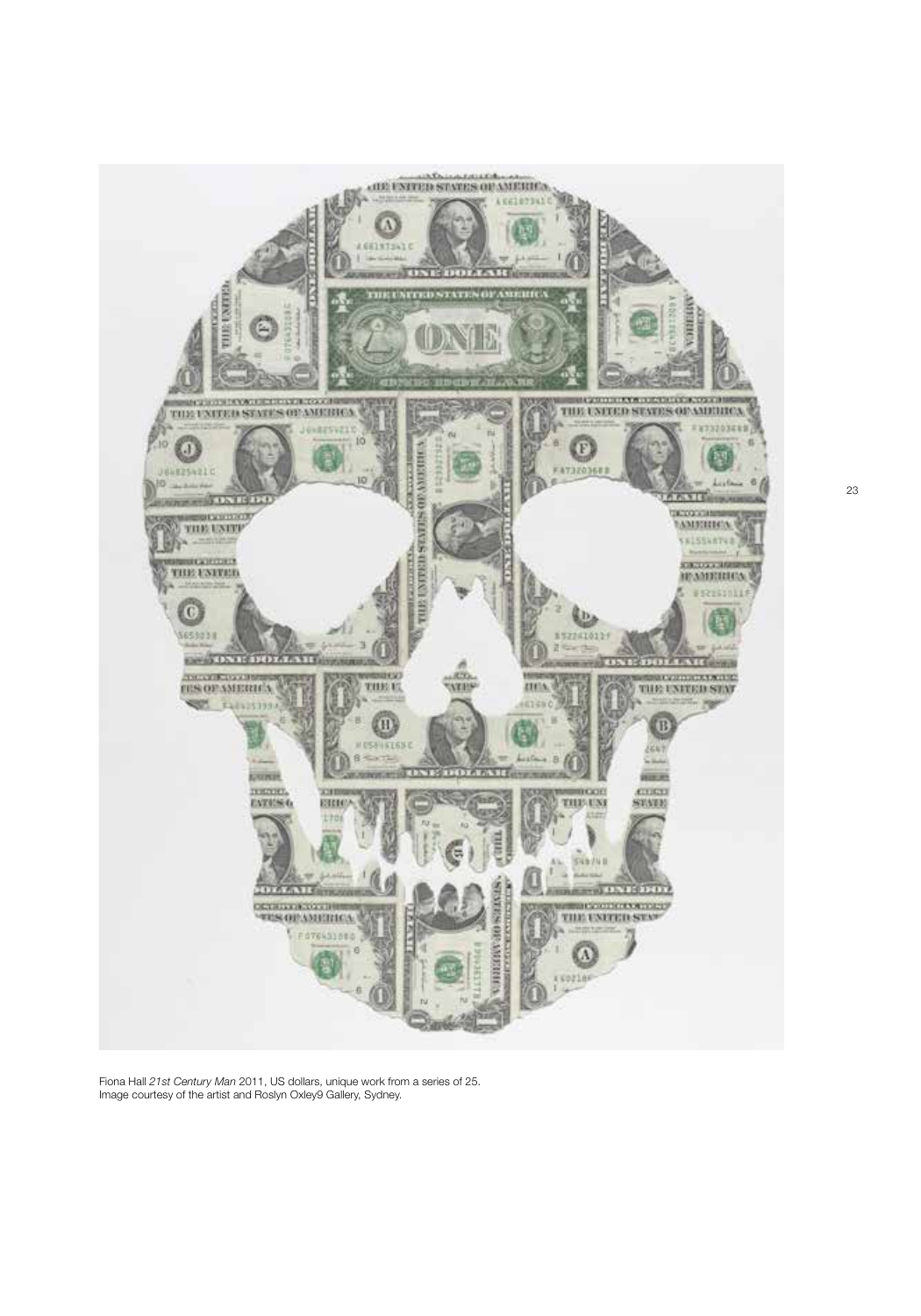# PAT HOFFIE HUMAN RIGHTS—ECONOMIC VISUAL CULTURE

and arrived in Australia at the age of four. Her creative practice has evolved from a foundation in painting to include sculpture, installation, performance and video. Hoffie spent extended periods of time travelling in Afghanistan and through Central and South Asia, an early influence on what became an international career with multiple links to and within the Asia Pacific region. Hoffie is a pioneer of feminist art in Australia and an advocate promoting human rights through visual culture internationally. Her practice engages with mythological and cultural content via the methods of production employed to create her work. Specifically, Hoffie has developed creative strategies that expose the economic structures that support the exploitative nature of poverty in a globalised economy; in the process establishing new networks of signification that deconstruct cultural stereotypes with new visual outcomes, creating new visual culture. She has employed artisans in the Philippines and other areas of the Asia Pacific to work on projects—often with a human rights agenda—that render the inequities of the global economic systems transparent, and that also highlight the inequities of the ascription of value given to various forms of cultural production, mandated by a globalised art market. In her art the inevitability of cultural servitude to capital flowers into

Pat Hoffie was born in Scotland

something more complex and generative, and demonstrates how the local can make its mark on global frameworks.<sup>1</sup> This particular aspect of her career culminated in 2006 in an exhibition and book titled *Fully Exploited Labour,* produced in collaboration with the University of Queensland's Art Museum.

Hoffie's work titled *Ideology and Artefact #2* (2012) is the product of a collaboration with fellow artist Veronica Sepulveda, who assisted Hoffie in physically making the work; both artists were set up in Hoffie's studio, stitching, cutting, and constructing in an atmosphere convivial for "women's craft". Craft remains an aesthetic reference in the installation, a vernacular recognisable in Hoffie's wider oeuvre. The work reflects the current status of women in Kerala in India, where Hoffie participated in a collateral exhibition to the inaugural Kochi Muziris Biennale in 2012. Hoffie plays with visual metaphors and symbols that borrow from Kerala's communist history, referencing the aesthetic influence on communist visualities derived from Russian Constructivism together with visual syntax from the local language of Kerala called Malayalam, in bold red embroidered script and toys used in the marketing of McDonald's. The work heavily appropriates the visual appearance of the popculture landscape of local villages in Kerala, where advertising for capitalist ventures are interlaced

with images that emphasise local economic revenue streams, surrounded by communist symbols and paraphernalia from political campaigning. Through the hybridisation of aesthetic references, Hoffie develops a new visual language. The visual language expresses the impact of globalisation on economies of women artisans in India. The symbolism and syntax is multi-layered, tracing economic systems and the network of economic infrastructure that influences the lives of women artisans practicing various traditional craft forms.

Dr. Pat Hoffie regularly contributes to critical theory and visual arts debates within Australia in platforms that have included the *Biennale of Sydney*, *Perspecta* and the *Asia-Pacific Triennial*, for which she has participated as a curator. She is a Professor of Art, Queensland College of Art, Griffith University, heads the research focus group SECAP (Sustainable Environment through Culture, Asia Pacific), and was appointed UNESCO Orbicom Chair in Communications by Griffith University.

1. See Sally Butler, "Pat Hoffie: Cultural Servitude," *Artlink* 27, no. 2 (2007).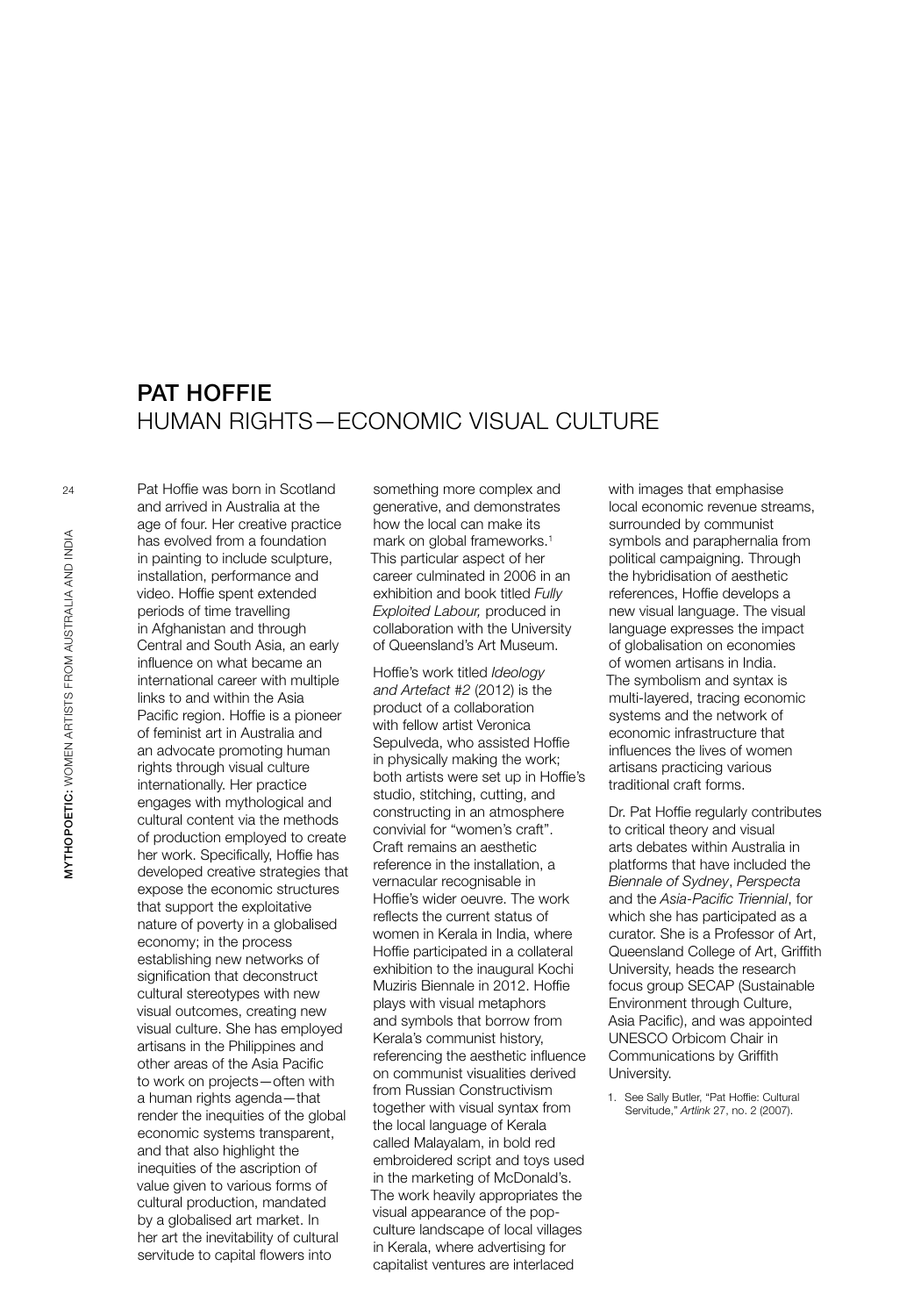

Pat Hoffie (in collaboration with Veronica Sepulveda) *Ideology and Artefact #2* 2012, silk, plastic, cardboard, Fimo. Image courtesy of the artist. Photographer: Carl Warner.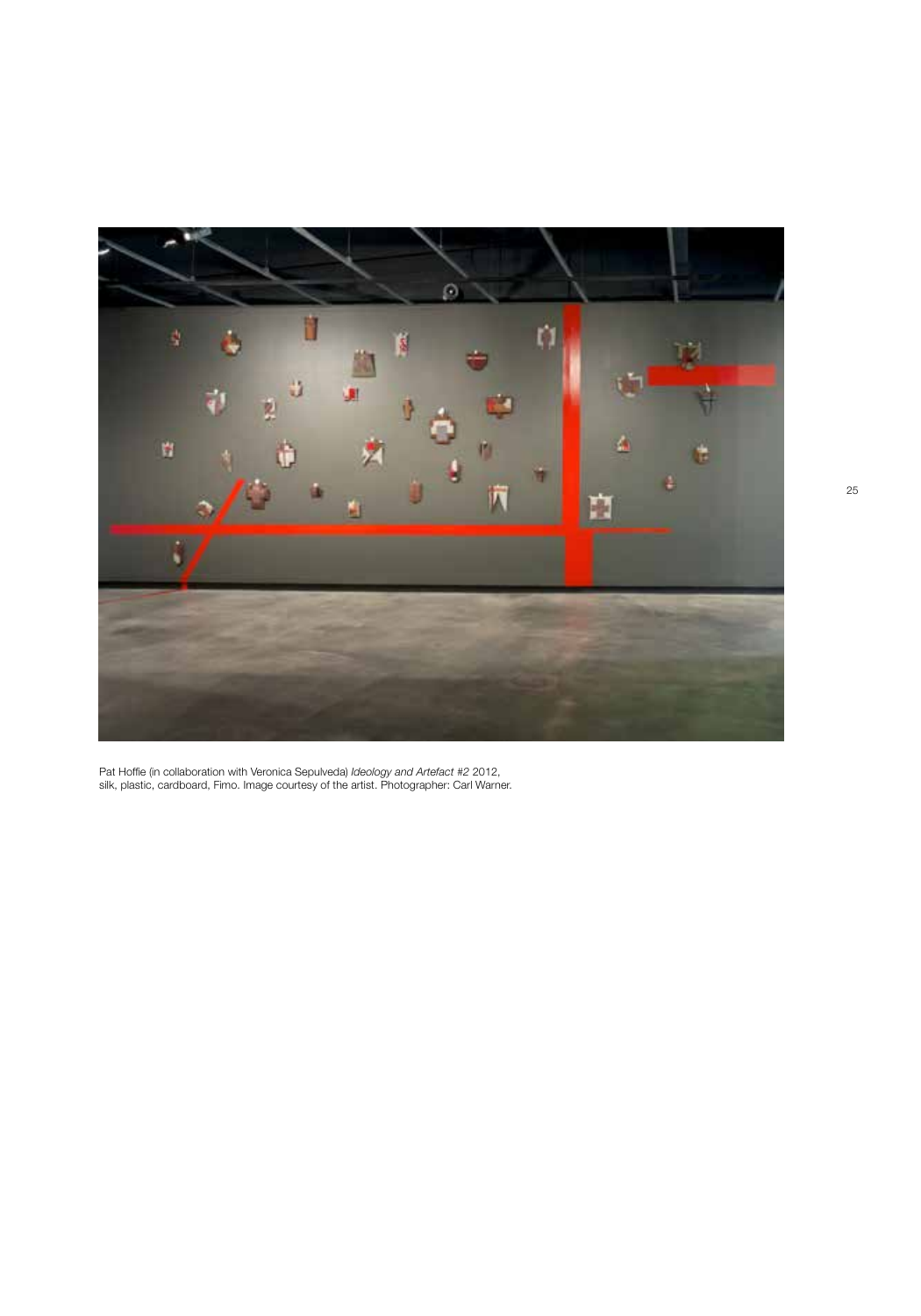# SONIA KHURANA THE BODY IN SPACE—NEW SYMBOLIC ORDER

Sonia Khurana explores the politics of selfhood and space through the medium of her body, in a practice that has (according to feminist readings of her work) redefined gendered representations of the feminine in India. After early forays in painting, she extended her practice into other mediums. Her video performance titled *Bird* (1999) established Khurana internationally as an important emerging contemporary Indian artist. In the years that have followed, Khurana has continued to develop an interdisciplinary practice that incorporates mediums including performance, video, photography, text, drawing, and installation.

Through her sensitive and inquiring work, Khurana has created myriad representations of women that, indirectly, reference an internal knowledge of self, but privilege universally abject feminine experience. Geeta Kapur describes this dynamic in her early practice, suggesting,

Sonia Khurana is part of the lineage of women working through the body into a space of erotic efflorescence recognised/shown to be (almost definitely) blocked, thwarted, problematised, and therefore won, if ever, by searing forms of selfexposure.<sup>1</sup>

From this position, Khurana deconstructs symbolic orders

inherent in popular culture, to provide the viewer with access to a perspective that is peripheral, portraying different instances from contemporary life. Her work re-positions the viewer's gaze, through the association of humour and facile, everyday occurrences, from resistance to empathy. The disruptions she causes deconstruct signs and codes in the visual mainstream, from which new archetypal expressions emerge. Explicitly, in Western theoretical interpretations, Khurana communicates the experience of modern Indian women and with increasing emphasis, an internationalist, even nomadic position, exploring "transcultural transactions within the global".2

Khurana has selected three works to be shown in *Mythopoetic,* which survey the collective impact of her practice, via the individual example of each work. The works belong to a wider period in her oeuvre, which explore the notion of "embodying spaces". In all three works, *Flower Carrier III* (2006), the *Logic of Birds* (2006) and *Lying-downon-the-ground: Additional Notes (*2009), Khurana's exploration of her body in space is imperative to the re-positioning of feminine representation. The artist chooses characters that have a stereotypically, marginalised relationship with societal space; she explains, "both in *Flower Carrier* and in *Logic of Birds*, I

have pursued the tropes of the *flâneur* and the tramp, I am more attracted towards the abject".3 According to Nancy Adajania, "Khurana performs dispossessed figures who enact their private lives in the glare of public appearance as an attempt to rupture the textures of the everyday."4

In *Flower Carrier III* (2006), Khurana wanders the streets of Barcelona, Spain, with her attention focused on a single flower, with the sole purpose of her character's existence attached to the flower. An excerpt from the novel *Immortality* by Milan Kundera inspired the three works in Khurana's *Flower Carrier*  series. The text touchingly relates,

She said to herself: when once the onslaught of ugliness became completely unbearable, she would go to a florist and buy a forgetme-not, a single forget-menot, a slender stalk with miniature blue flowers. She would go out into the streets holding the flower before her eyes, staring at it tenaciously, so as to see only that single beautiful point, to see it as the last thing she wanted to preserve for herself from a world she had ceased to love, she would walk like that through the streets, she would soon become a familiar sight, children would run after her, laugh at her, throw things at her, and all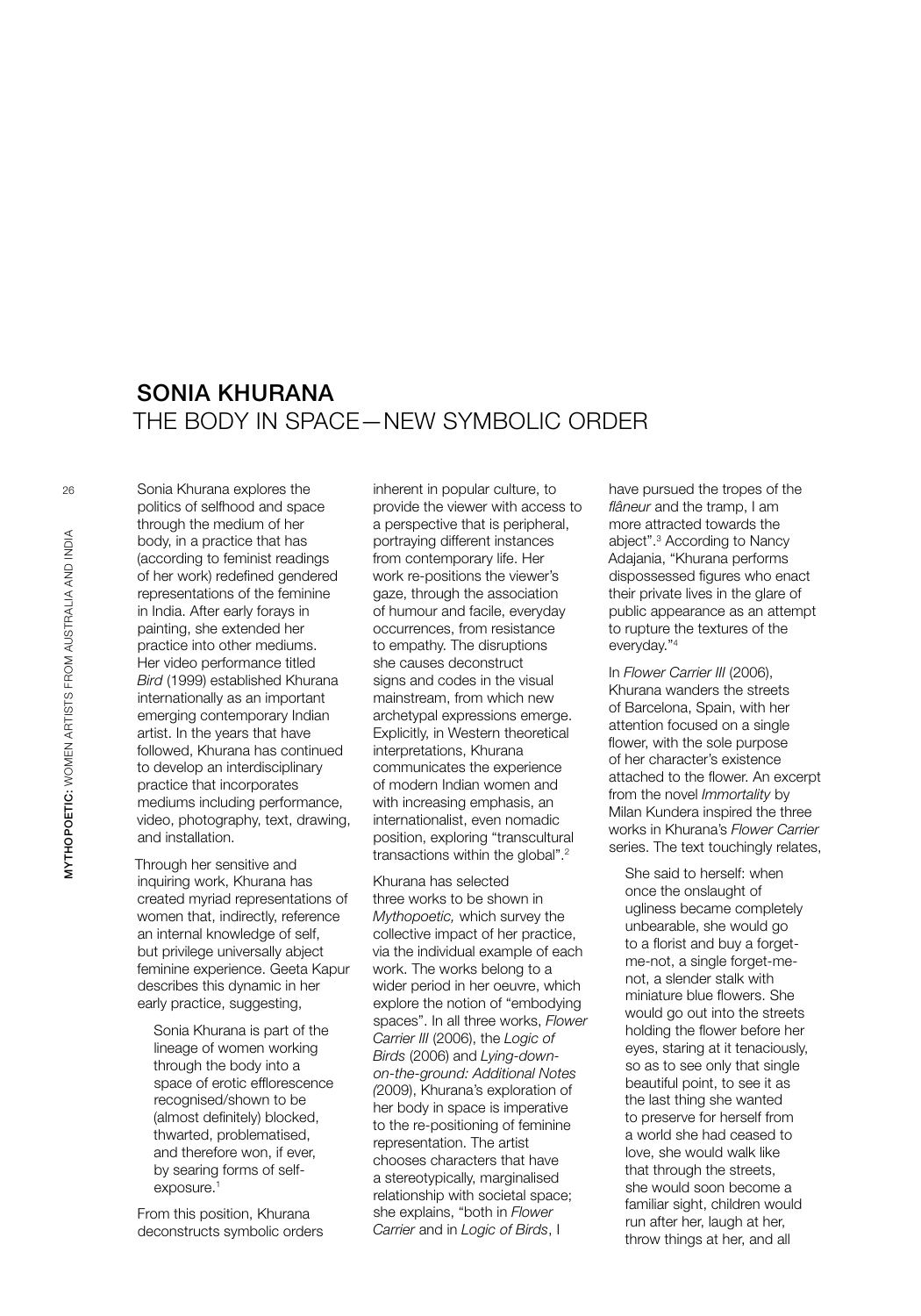

Sonia Khurana *Flower Carrier III* 2006 (video still), single-channel video, 10 min (looped)*.*  Image courtesy of the artist.

would call her: the crazy woman with the forget-menot.5

With a tenderness befitting the text, Khurana assumes a form of the *flâneur* in response to Kundera; she shifts the focus of the flâneur's gaze and gives the figure new symbolic meaning. Traditionally the flâneur is interested in the social space of the metropolis. Not only does the flâneur gaze starry-eyed at space, but also the 'sensational phenomenon' of space; a fundamental experience of the flâneur."6 The figure in Khurana's *Flower Carrier III* moves through the streets of the Spanish metropolis, her body participates in the sociological landscape, but her gaze is focused on a ginger flower, rather than the forget-menot. The dynamic re-positioning of the body in space forces a denial of the stereotypical associations of the *flâneur* type. Instead of "not belonging," Khurana's flower carrier belongs to her own beautiful existence, that is physically immortalised by the flower in her hand. The work is a hybrid of both video and performance with a visual language that appropriates from the aesthetics of reality television combining with a sense of the everyday. All these aspects in *Flower Carrier III* combine to re-locate the viewer's gaze to be "with" the artist/flâneur/flower

carrier, so that the viewer has fundamental access to "their" world.

*Logic of Birds* and *Lying-downon-the-ground: Additional Notes*  similarly re-position (literally and textually) the artist's body in space, altering symbolic order in visual culture. The artist commands the right to have space by choosing to lie down, claiming, possessing and inhabiting, etc. Through this action, Khurana offers an alternative to the "verticality of the male totem*"* and occupies a horizontal paradigm. Her body enmeshes with the space in *Logic of Birds* shifting our perceptions of the vagrant or tramp archetype to an understanding of the "artist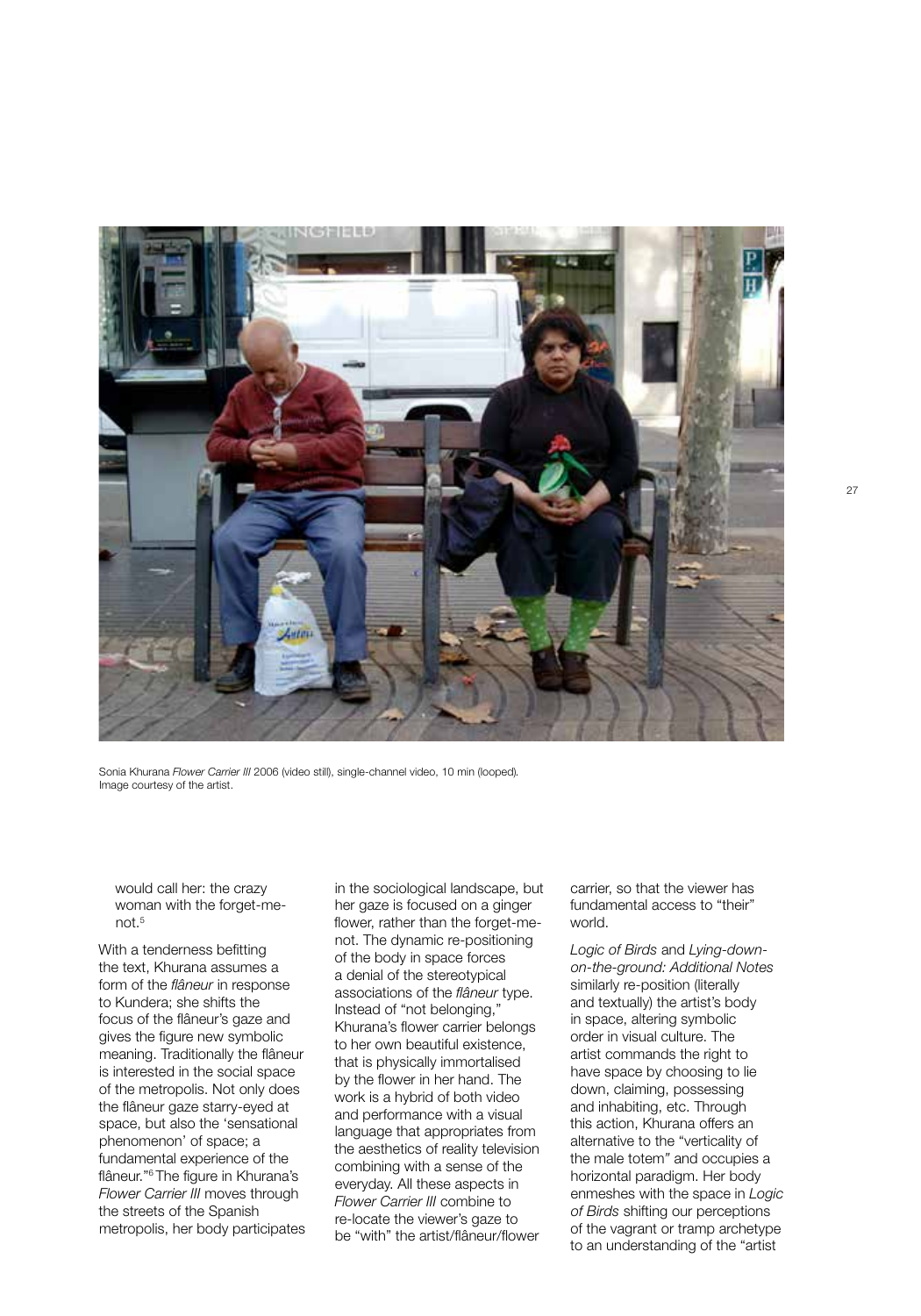

Sonia Khurana *Logic of Birds* 2006 (video still), single-channel video, 2 min (looped)*.*  Image courtesy of the artist.

as landscape". We view the figure with the "logic of birds" in a gendered space that is integrative and inclusive. Khurana describes this portrayal of her body explaining,

I strive to do this in an oblique manner; my way of subverting female corporeality would be to show the body as something that is extended in space and persists through time, both phenomenologically and politically.<sup>7</sup>

To lie down is to expose and make vulnerable, however for Khurana this is also an act of sovereignty and so perversely, "lying down" is a powerful, re-

claiming and reparitive gesture. The fact that Khurana has "lain down" all over the world, in her performance practice and in video works, provides the viewer with access to a nomadic archetypal figure, with borderless freedom in a globalised world.

The text-based *Lying-Down-onthe-Ground: Additional Notes* is a part of an ongoing project that has a live art component that Khurana has been engaged with for several years, in which public participants enter into shared space to "lie down" with the artist. *Lying Down on the Ground (Version IV),* the most recent live art performance in Khurana's *Lying Down* series was staged during the international theatre festival, Bharat Rang Mahotsav in Delhi, 2012. The *Lying Down* series have been performed in cities ranging from Barcelona, Nottingham and Paris to Hyderabad, Delhi, and Aichi, Japan, where Khurana has engaged hundreds of participants in performative ventures.

Khurana was educated in Delhi University's College of Art and in London at the Royal College of Art, and undertook artistic research at the Rijksakademie from 2002 to 2004. Khurana lives and works in Delhi, she has been included in many international exhibitions including *Re-Picturing the Feminine,* Gallery OED, a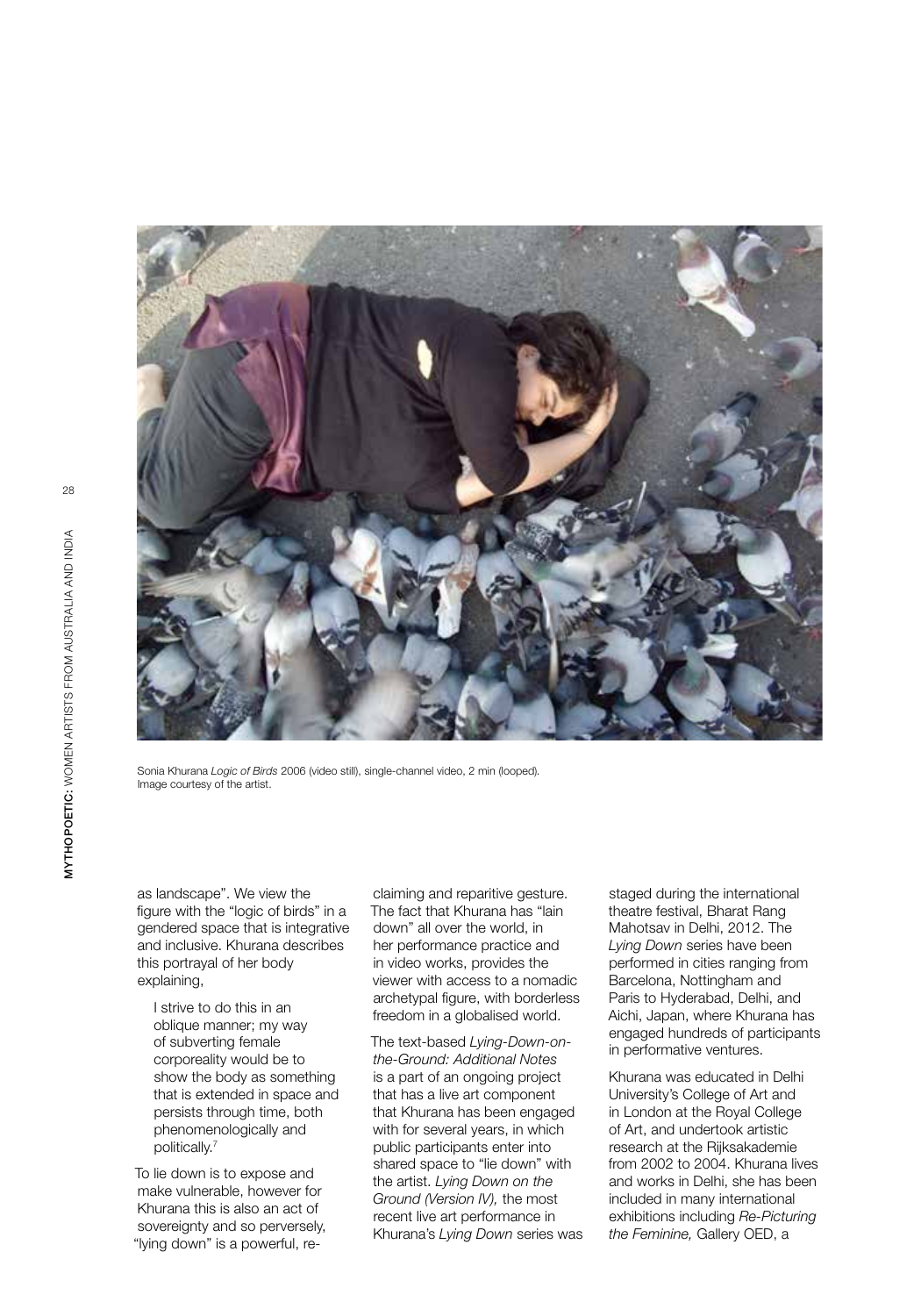collateral exhibition to the Kochi Muziris Biennale Open (2012), *Elles at Pompidou* (2009–11), the Aichi Triennale Japan (2010), West Heavens, Shanghai (2010), *Global Feminisms* curated by Maura Reilly and Linda Nochlin, Brooklyn Museum (2007–2008), *Horn Please,* KunsmuseumBerne (2007), *Edge of Desire: Recent Art in India,* curated by Chaitanya Sambrani at the Art Gallery of Western Australia (2004–5), the Pusan Biennale (2004). Sonia Khurana's *Bird* video (1999) was previously shown at the IMA in Brisbane, Australia in July 2002, in an exhibition curated by Johan Pijnappel titled *Self: Contemporary Indian Video Art.*

- 1. Geeta Kapur, "Gender Mobility: Through the Lens of Five Women Artists in India," in *Global Feminisms*, ex. cat., ed. Maura Reilly and Linda Nochlin (New York: Brooklyn Museum and Merrell, 2007), 91.
- 2. Ibid., 93.
- 3. Sonia Khurana, correspondence with the author, 6 April 2013.
- 4. Nancy Adajania, "Q and A with Sonia Khurana," *India Moderna*, ex. cat. (Valencia: IVAM, 2009).
- 5. Khurana refers to Milan Kundera's novel *Immortality*, rev. ed. (Toronto: Faber and Faber, 2000).
- 6. See Walter Benjamin's *Gessamelte Schriften*, trans. and ed. Michael W. Jennings (Cambridge, MA: Harvard University Press, 1996), 326.
- 7. Sonia Khurana, correspondence with the author, 6 April 2013.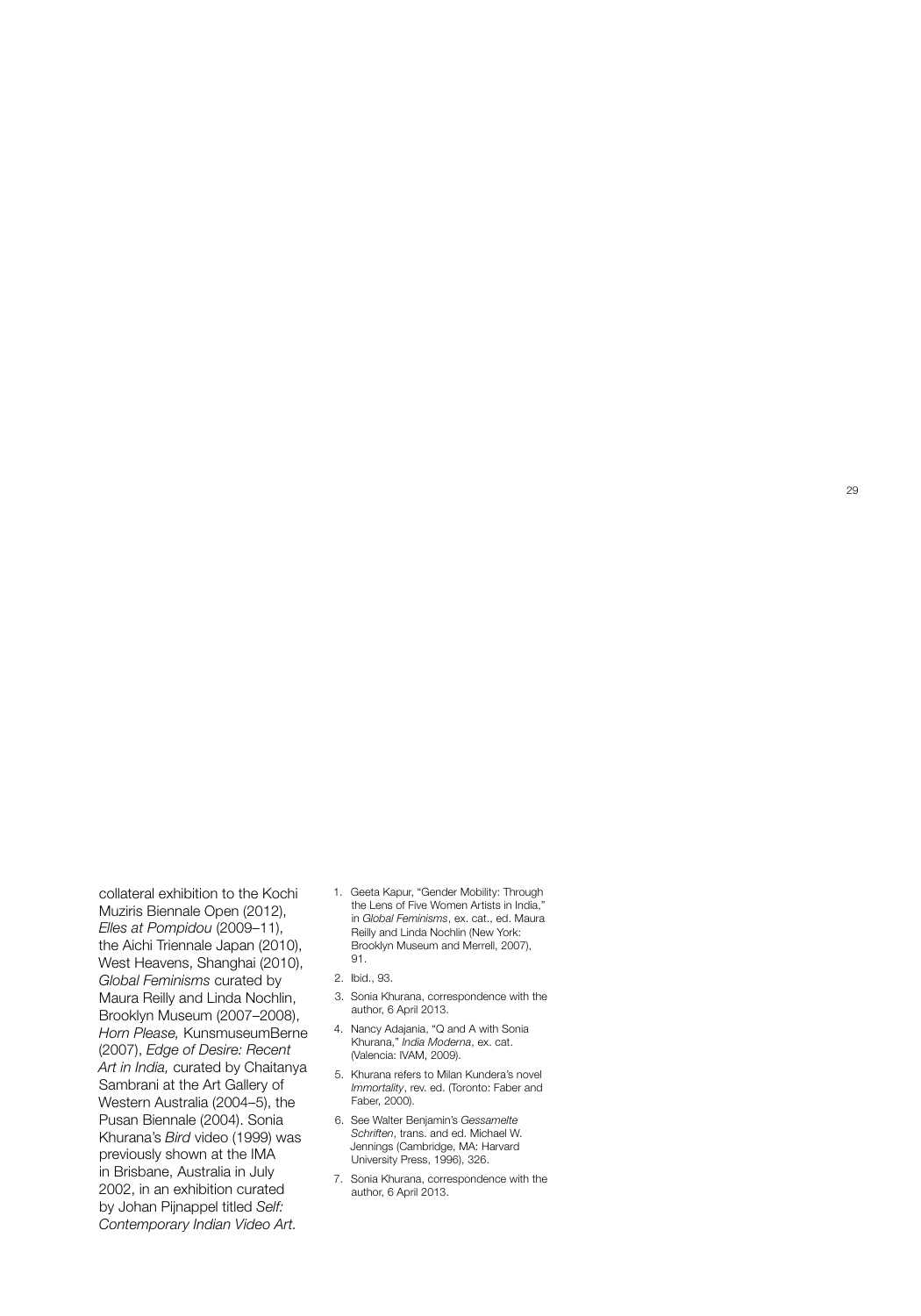# PUSHPAMALA N. MIMICRY—RE-TELLING THE TALE

Pushpamala N. is one of India's most prominent artists; she lives and works in Bangalore and Delhi in India. Her practice comprises photography, video, performance, sculpture and installations. exploring issues of representation and identity in visualities that document her own body in an array of roles, personas, characters and avatars in staged and constructed environments. Curator and theorist Geeta Kapur has described her practice as that of a "masquerading artist."1 Pushpamala N. has a creative practice with an inherent performance base, employing imitation and mimicry in tableaux constructed with sophisticated visual language appropriated from pop-culture traditions. Through her vernacular, Ajay Sinha explains, "the artist conveys a fascination with images and image genres that have a readable presence in the visual culture of modern India."2 In particular, Pushpamala N. has used her practice to explore the idea of "the artist as ethnographer," in a process that provides a telling account of the impact of colonialism and nationalism and Pushpamala N.'s own position in postcolonial India or more accurately, what the artist refers to as the "postnational" position. Through her focus on ethnography, Pushpamala N. challenges the authenticity of the photographic image, exposing roles and prejudices in Indian

society and internationally, which through typing and classifying, result in marginalising people.

In the work titled *Indrajaala/ Seduction* from the series Avega: The Passion (2012), Pushpamala N. re-contextualises the female villain "Surpanakha" from the Indian epic the *Ramayana*. In the video the demon Surpanakha takes human form and tries to seduce the hero "Lakshmana", who spurns her sexual advances and decides to punish her, disfiguring her by cutting off her nose and ears. The artist as the demon mimics the movements of a shaman from the fragment of an early ethnographic film seen in Melbourne, Australia. This performance provides a historic context for the character, which is presented in quises that simultaneously reflect a colonial and postcolonial gaze through which the demon's identity varies. From this reference point, Pushpamala N. interlaces the black and white aesthetics of early ethnographic film, with cinematic image flows that appropriate from the "trick photography" of early Indian cinema (Dadasaheb Phalke) and even from the aesthetics of video games. There are budget-looking "magical flame effects", used to denote Surpanakha's transition to and from physical form. In the central screen in the video, the character Lakshmana shows off his swordsmanship in an overt display, beheld by the suggested

gaze of an admiring Surpanakha, that later shifts subtly to a violent, staccato spectacle.

The artist inhabits the "physical" form of the Surpanakha trope, with mesmerising gestures she sways in a display that engenders the desires of various masculinised gazes. However, Pushpamala N. does not revisit these positions, she subsumes the masculinised because,

She undermines the sign (the female figure Surpanakha) as linguistically structured within the phallocentric/identitarian/ aggrandised domain of the symbolic; she also therefore, undermines the (perverse) logic of the "feminine as masquerade", based as that is on a fetishistic displacement of the phallus.<sup>3</sup>

By subsuming the masculinised desire/object dynamic and transitioning the character Surpanakha into a violent atmosphere, juxtaposed with Surpanakha's dreamy surrendering to her fate, Pushpamala N. exposes the character's vulnerability and restores a lost innocence related to her sexuality, prefaced earlier in the work. Through her employment of subtle and multi-layered visual language, Pushpamala N. imbues the character Surpanakha with complexity, reincarnating her into a new life and different mythology. Pushpamala is hybridising and

30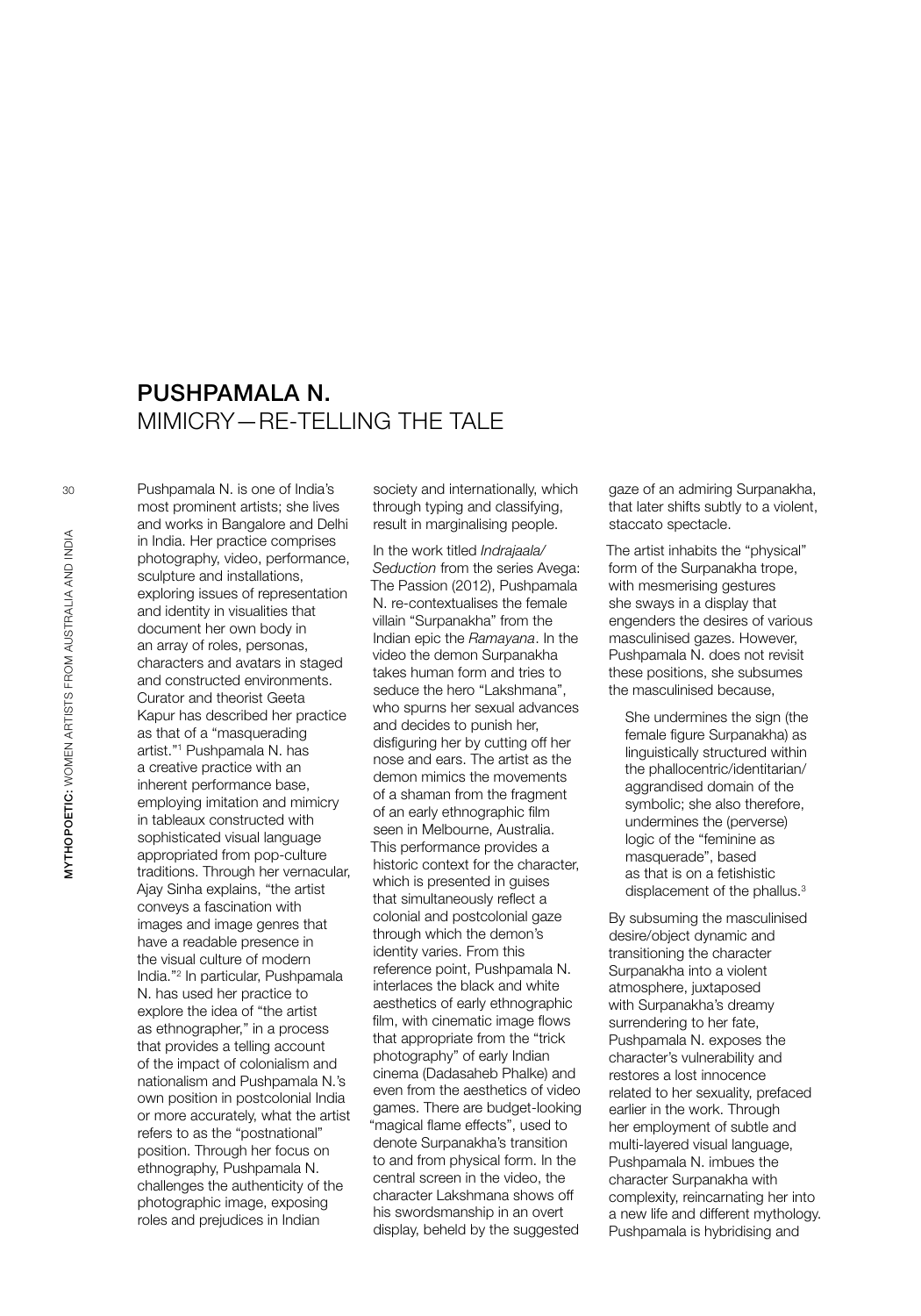

Pushpamala N. *Indrajaala/Seduction* 2012 (video still), from the series *Avega—The Passion: The Drama of Three Women*, single-channel digital video, 4:27 min (looped). Image courtesy of the artist and Nature Morte, New Delhi.

transforming archetypes like the "Native South Indian woman", the "Magician", the "Warrior", the "shaman", the "Femme Fatale", the "Noble Savage" and the "Whore", altering the historical and popular symbolism assigned to the infamous villain Surpanakha and accomplishing a re-telling of the Ramayana from a distinctly feminine perspective.

Pushpamala N. studied sculpture at the MS University in Baroda, India. Since the mid 1990s the primary focus of her practice has been photo performance and video. Pushpamala's work has been shown widely in international exhibitions including *Re-Picturing the Feminine,*

at Gallery OED, a collateral exhibition to the Kochi Muziris Biennale Open (2012), *Photo Espana,* Madrid (2012), *Paris-Delhi-Bombay,* Centre Pompidou (2011), *Beyond the Self,* National Portrait Gallery-Australia (2011), *Chalo India,* Mori Museum (2008), *Century City,* at the Tate Modern (2001) and the Johannesberg Biennale (1995). Her short film *Rashtriy Kheer and Desiy Salad* was showcased in an event titled *Griffith Asia Institute-Perspectives Asia with Pushpamala N.* for Griffith University in 2010.

- 1. Geeta Kapur, "Dismantling Norms: Apropos an Indian/Asian Avante Garde," in *When Was Modernism: Essays on Contemporary Cultural Practice in India* (New Delhi: Tulika, 2000), 399.
- 2. Ajay Sinha, "Modernism in India: A Short History of a Blush," *The Art Bulletin* 90, no. 4 (December 2008), 565.
- 3. Kapur, "Gender Mobility: Through the Lens of Five Women Artists in India," in *Global Feminisms*, ex. cat., ed. Maura Reilly and Linda Nochlin (New York: Brooklyn Museum and Merrell, 2007), 86.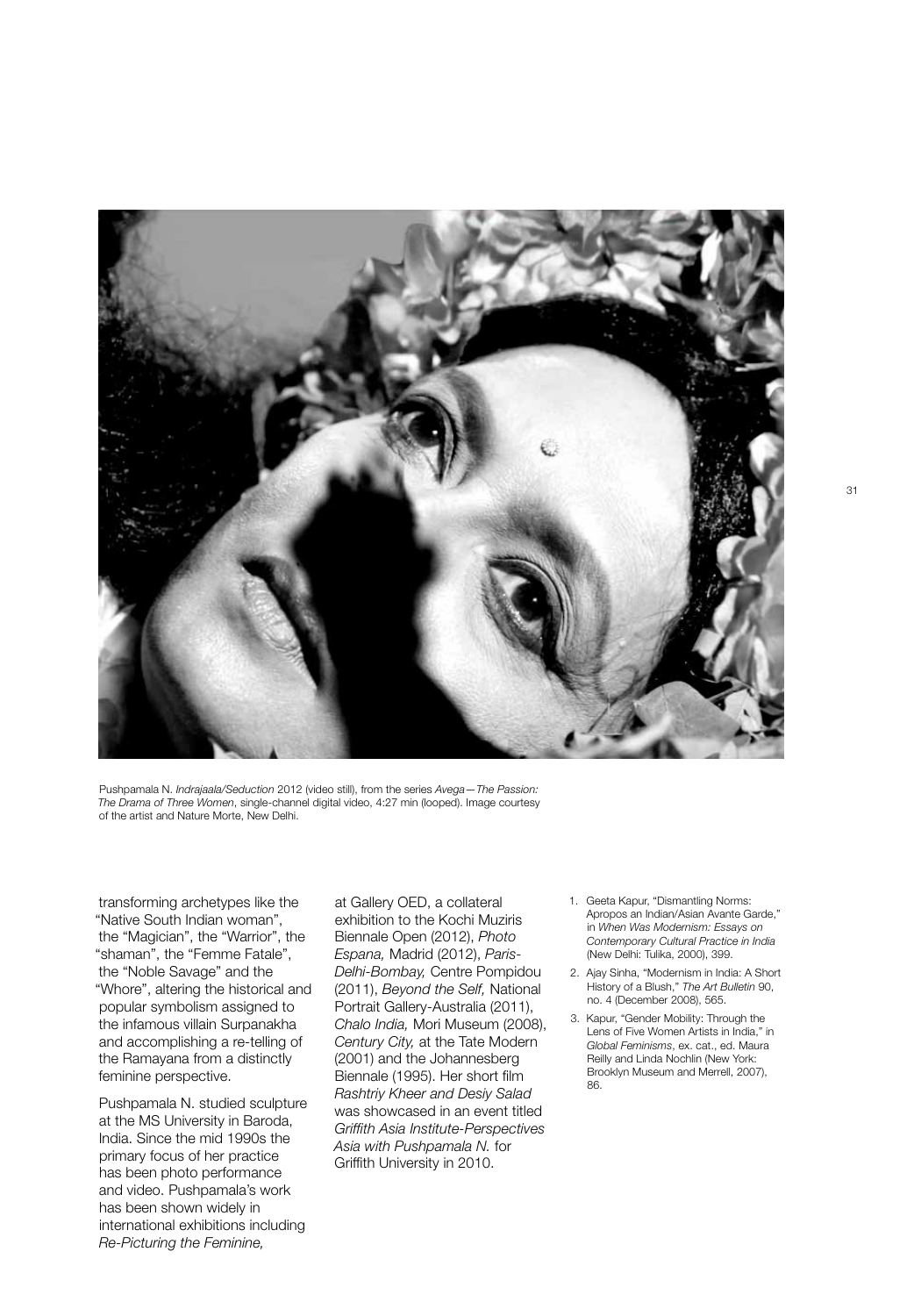# ANN-MAREE REANEY And JILL KINNEAR COLLABORATION—TRAVELLING MYTHOLOGIES

Ann-Maree Reaney and Jill Kinnear have collaborated on a series of works about travelling mythologies inspired by the tradition of the roadtrip as presented in cinema and popular culture. The artwork combines literary and visual references and intersects with the women's own documentation of their travels. The collaboration has produced a unique visual language that appropriates from the locations the artists have travelled to, and finds central focus through the construction of an exquisite garment, which is photographed on a model and placed in virtual environments generated by the artists. The artists have provided this statement explaining the work,

Cinema and the road trip are inextricably bound together by movement, speed and mobility. Both the car and the camera are mobile, can be pointed in almost any direction, operate at speed; video frames one tenth of a second documented our journey. Both cinema and the road trip represent fictional spaces, a space of encapsulated possibility, paradoxically infinite yet compressed and defined by time. Both are frames upon the world, and the video image, taken through the windscreen of a moving car, is twice separated from reality, through the filters of

the lens and the window. The very act of pointing the camera in order to capture "authenticity" is contradictory; the image becomes a fiction, a souvenir, a distortion of memory removed from the reality of the scene.<sup>1</sup>

The work in *Mythopoetic* titled *Road Trip India*—*An Act of Faith*  (2013), invites the viewer to an encounter with a visual space created from the experiences and memories of an Indian roadtrip. The central figure in the work, wearing a dress emblazoned with the trucks the artists encountered on their journey, 'stands before a theatre-like curtain of the same design, presenting the environment—and therefore the notion of the journey—as an imaginative and fictional representation".2 The imagery is constructed from the artists' travel video and photographs; mediated forms of documentation that focus not only on the decoration of the truck, but also the symbolic disregard for the rules of the road, by those operating the vehicles. The artists continue to describe the trucks explaining, "with cabins adorned as temple shrines with flowers, they are an icon that transgresses all highway lines and rules with but an act of faith"*.* <sup>3</sup> The work depicts the artists" fascination with the parallel and crosscultural references encompassed by "faith" and travelling. *Road Trip India*—*An Act of Faith* is part

of an ongoing collaboration and series by Reaney and Kinnear, who have both individually had extensive careers.

Jill Kinnear is a prominent textile artist; born in Scotland, she immigrated to Australia. She has completed major commissions and her work is held in several international public collections. Kinnear is a fellow of the Design Institute of Australia; she currently holds the position of Professor of Fibers at Savannah College of Art and Design in Georgia, USA. Ann-Maree Reaney exhibits her work nationally and internationally, she has been conferred with numerous visual arts awards internationally, nationally and at the state level including the DAAD German government scholarship to undertake research in Berlin and several artist-in-residencies in Paris and China through the Visual Arts Crafts Board of the Australia Council. She was a Senior Lecturer in Sculpture and Head of the Visual Arts Department at the University of Southern Queensland; she currently works as both a visual artist and curator.

- 1. Ann-Maree Reaney and Jill Kinnear, correspondence with the author, 27 December 2012.
- 2. Reaney and Kinnear, correspondence with the author, 10 April 2013.
- 3. Reaney and Kinnear, ibid, 3 April 2013.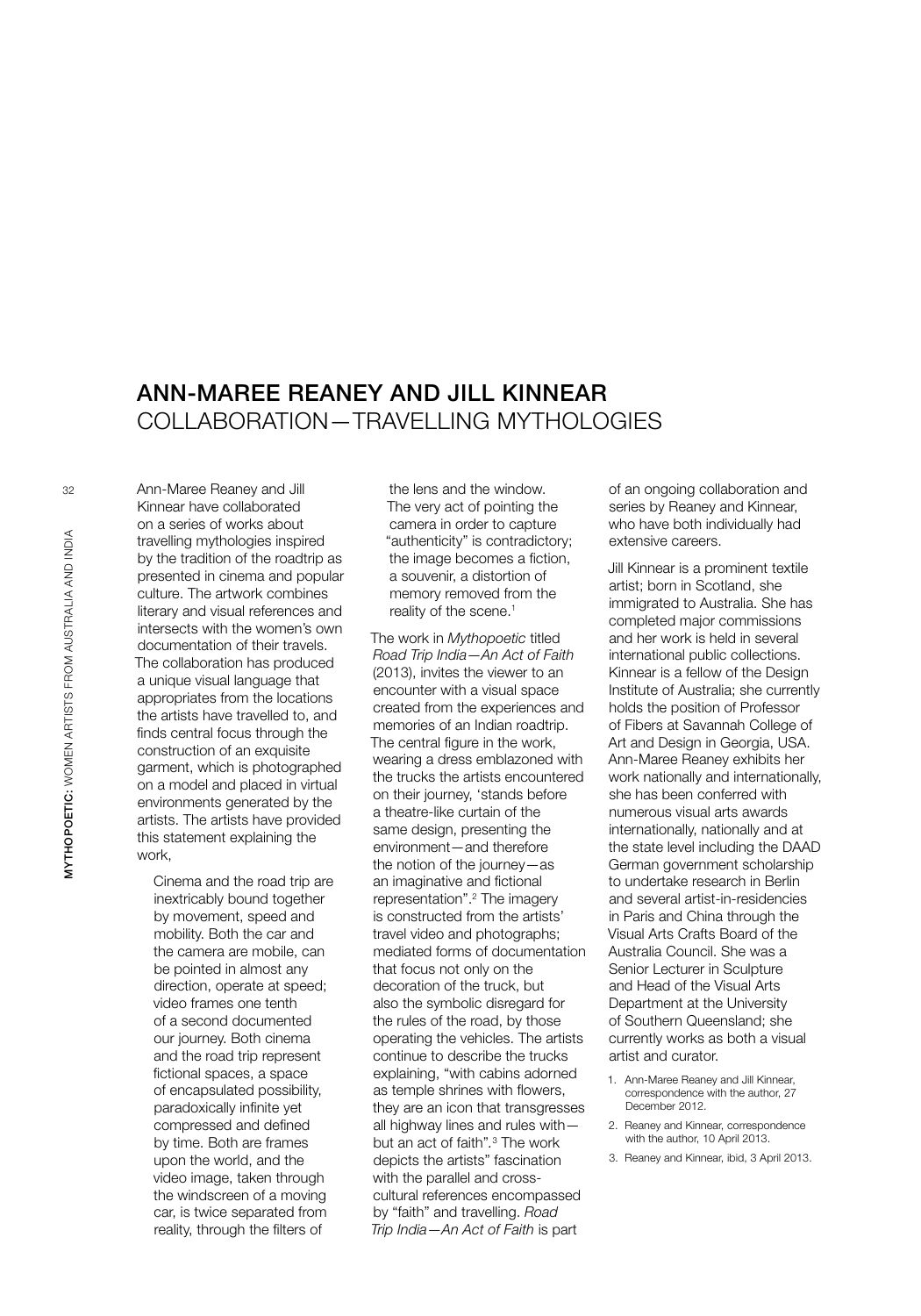

Ann-Maree Reaney and Jill Kinnear, *Road Trip India—An Act of Faith* 2013, tripdych: digital prints on paper. Image courtesy of the artists.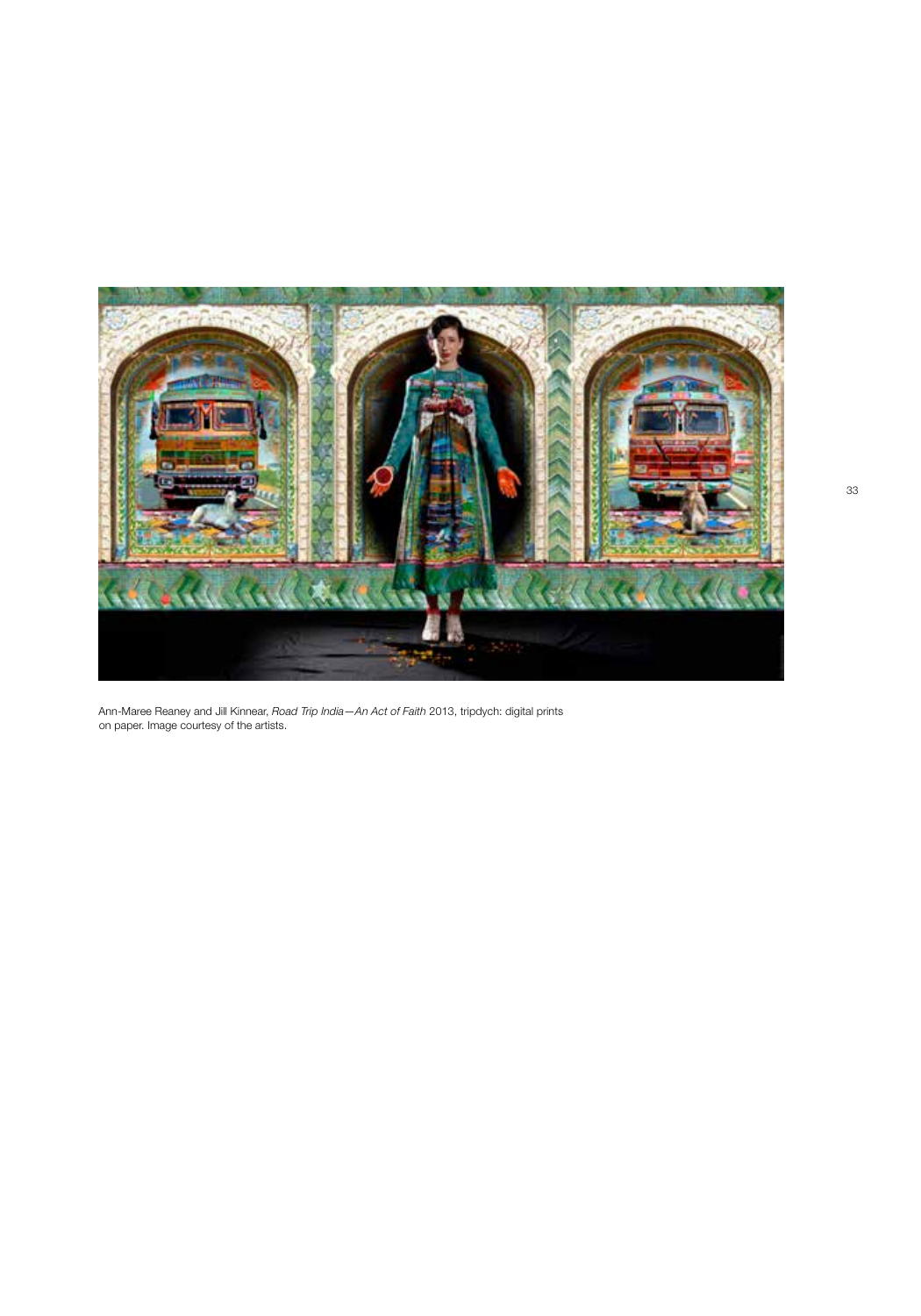# MANDY RIDLEY SYMBOLIC LANGUAGE - PATTERN & CULTURE

Mandy Ridley is an artist with a history of exploring the intersections between cultures, within an Australian milieu. Her practice is process oriented, often beginning with drawing and extending, through her engagement with various material-based methodologies, into installation and public art. Over her long career, Ridley has developed a strong visual language; constructed through her appropriation of patterns, symbols and motifs, in a cultural convergence that represents Ridley's own unique mythology. Ridley's mythology is a conglomeration of visual hybridity, portrayed from a position of personal encounter with the "other," in which pattern becomes the primary visual source to communicate place and identity in symbolic visual language. Ridley explains, "I travel/ travail: incorporating memories, sensations and encounters into my personal archive". Creating a work allows a process of translation to occur, rendering a richly layered record of an idiosyncratic lived experience."1 Ridley's translations are comprised of symbolisms weaving a visual array, depicting the impact of cultures on her person, and recording the transformations and rich associations that she experiences.

Ridley has undertaken extended residencies in India and Spain. Initial research into Islamic Art in these regions, led to her

being awarded a Fellowship to attend the Hamad bin Khalifa Symposium on Islamic Art in Doha, Qatar in 2011. The work in *Mythopoetic*, titled *Sometimes I Feel My Heart Will Burst* (2012), is an example of Ridley's explorations into the impact of culture and place on her corporeal memory. The installation was produced in Australia in 2012 from preliminary work Ridley undertook during her Spanish residency several years earlier. Through the work, Ridley constructs a landscape inspired both by memories of her childhood home, and her experience of travelling along the road to Madinat al-Zahra, the ruined palatine complex, near the city of Córdoba, Spain. Ridley explains,

I travelled 5km out of town on a local bus, alighting with three other travelers who were visiting from Madrid. "Yes, follow us", and we set off in single file along a dusty country road heading towards gently rolling hills. I experienced what I can only call a "body shock" of recognition, at the eerily familiar topography and feel of the landscape, it was just as though I was trudging along the road towards my family farm in Gippsland!<sup>2</sup>

Ridley's artwork attempts to articulate the strange moment she describes, representing a jolting confluence of memory

and limbic resonance, in an installation constructed with vinyl that has a palette derived from the topography of both the Spanish and Australian terrains, merging botanic and symbolic references in personal motif. This motif is a unique and decorative pattern that takes on its own topography, through repetition and layering, cleverly re-constructing the landscape resonating in her emotional and physical memory.

Mandy Ridley has exhibited her work internationally in the *Kindness/Udarta: Australia-India Cultural Exchange* at the Habitat Centre, Delhi and RMIT Gallery in Melbourne (2012) and in the *Repicturing the Feminine* exhibition at Gallery OED, a collateral exhibition of the Kochi Muziris Biennale, also in 2012. Her work is held in private and public collections including Artbank, Griffith University Art Collection, the Gold Coast City Art Gallery, and the Museum of Brisbane. Ridley specialises in public art practice, and has successfully completed many commissions nationally.

- 1. Mandy Ridley, correspondence with the author, 3 April 2013.
- 2. Mandy Ridley, artist statement, from the exhibition *Cognition* at Gippsland Art Gallery, Sale, Victoria, 30 November 2012–27 January 2013.

34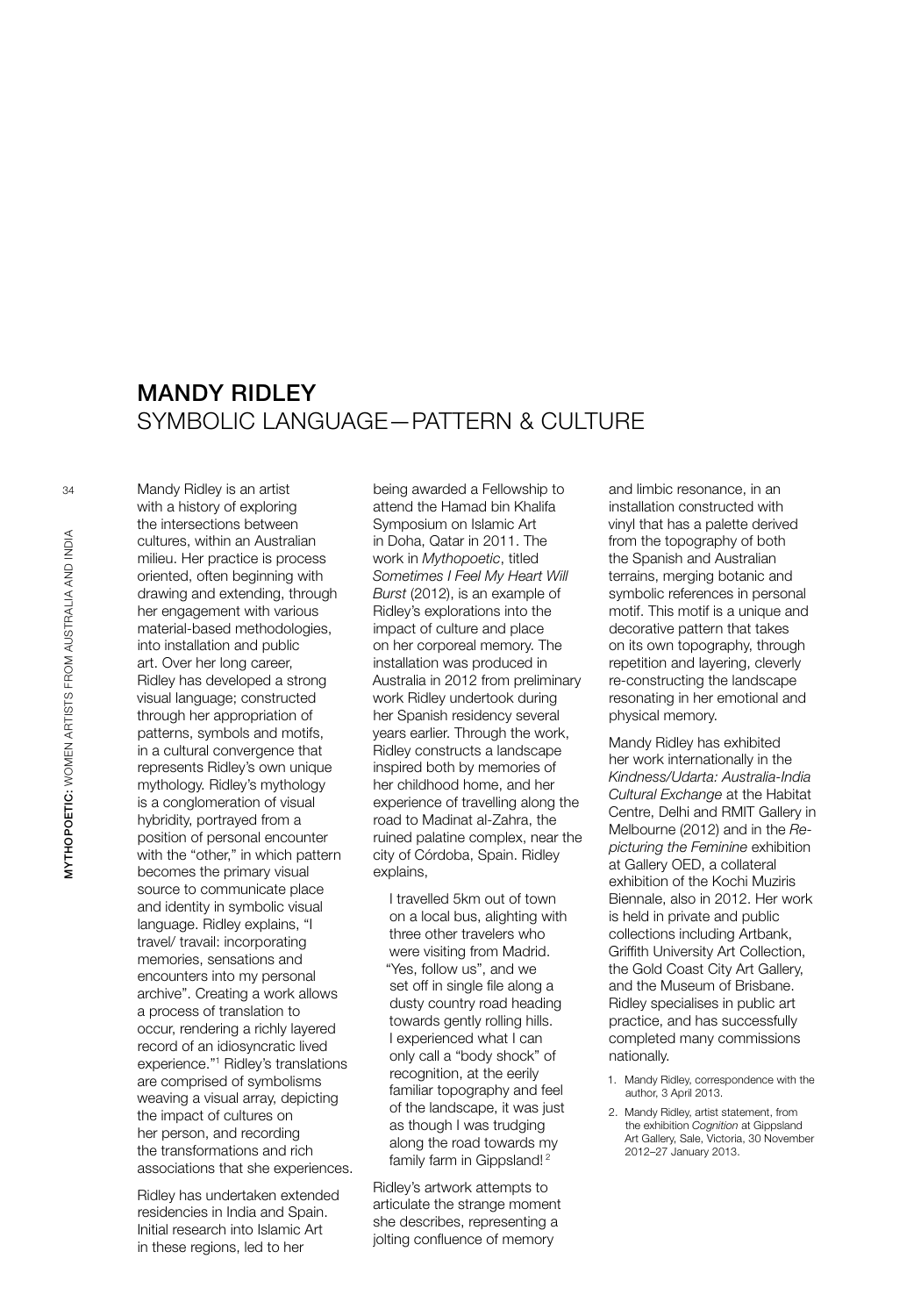

Mandy Ridley *Sometimes I Feel My Heart Will Burst* 2012, hand-cut digital print, LED lights. Image courtesy of the artist and Gippsland Art Gallery. Photographer: Lindsay Roberts.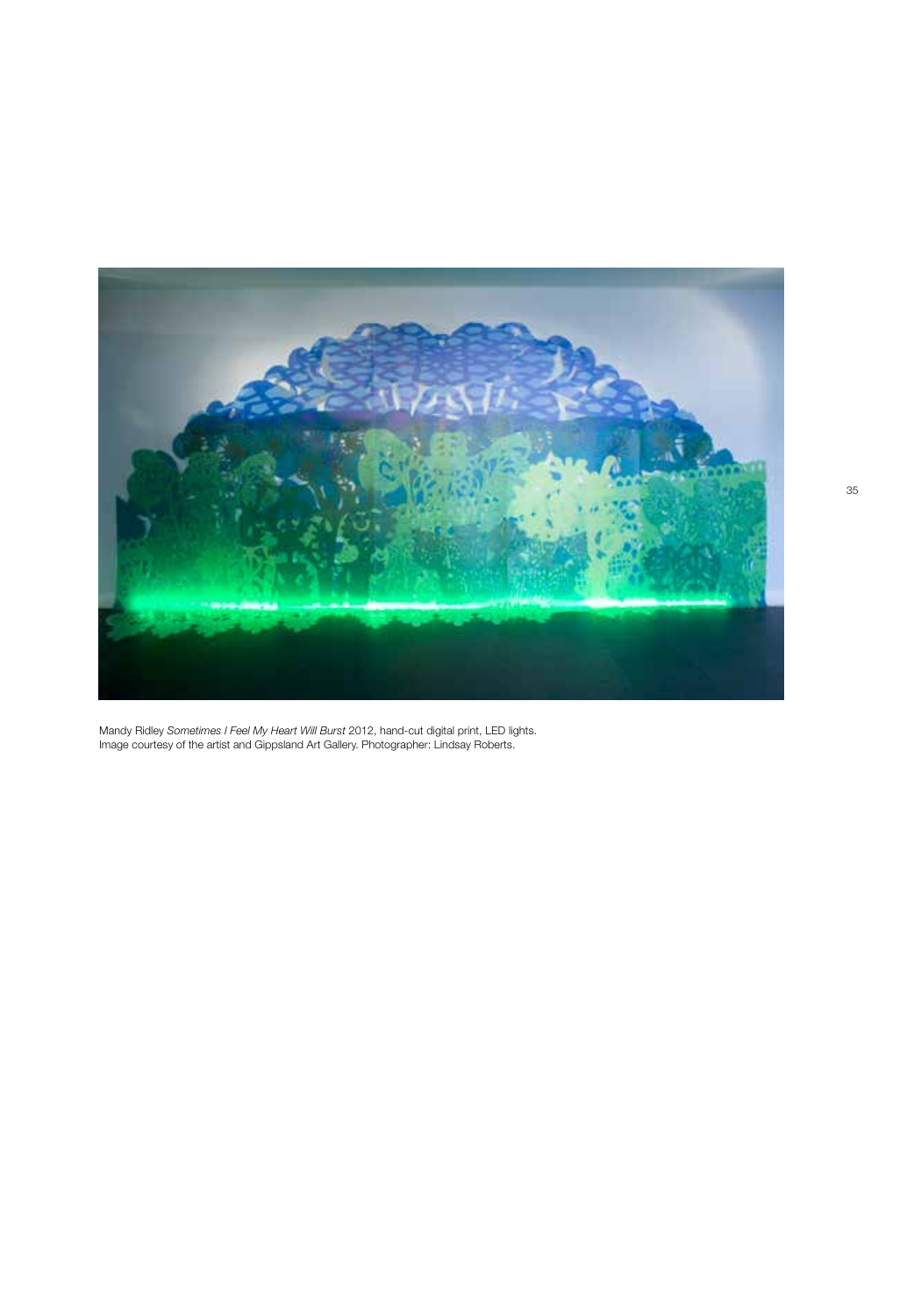# SANGEETA SANDRASEGAR HYBRIDITY—MEDUSA METAPHOR

Sangeeta Sandrasegar is a prominent Australian artist who has exhibited widely nationally and internationally. She has a practice that investigates cross-cultural identity and meaning, through the intersection of literature, myth and visual histories, with a whimsical and sometimes sharp-satire that reflects the strong research base informing her work. Sandrasegar explores issues connected with hybridity, race, immigration, gender, sexuality, postcolonialism and belonging, with visual language that borrows from her own Indian, Malay and Australian heritage. Her depictions of the female figure (sometimes her own) challenge fixed notions about identity and present to the viewer, fluid interpretations, grounded in constant flux and hybrid states, in a personal milieu that plays with objective/ subjective interpretation. Within these parameters, Sandrasegar develops her own narrative in separate bodies of work that evolve in response to each other.

Sandrasdegar has an extensive oeuvre that is primarily installation based, exploring the twodimensionality of sculptural media in cut-outs and other forms that, "employ shadow as key formal and conceptual motif," merging with pattern, mark-making and watercolour investigations, that are often embellished with materials borrowed from popular-culture.1 Her poetic gestures highlight and juxtapose

areas of cultural difference and convergence, a recent example exploring the shared postcolonial histories shaping the formation of her own and contemporary identity in Australia and India. The work titled *The scaffold called the Motherland spews infinite grace,* was completed in Mysore, India in 2012, using the traditional medium of Indian brass. The scaffolding the title refers to, are actualised as bronze casts of eucalyptus trees used for construction in India. Eucalypt forests were introduced to the Indian landscape through colonial rule, and so the brass "objects embody the processes of transferral and translation that are implicit to globalisation and intercultural exchange".2

The title of Sandrasegar's work in *Mythopoetic* is a reverie—taken from a literary source, a line in a poem by Ovid about the mythological "Perseus". It is called *Take away that monster/ That face that makes men stone, whoever she is* (2009). The work depicts the silhouette of Medusa, beheaded, with an emerging Pegasus, in black felt with embroidered sequins. The work was originally shown in Old Wentworth Gaol in New South Wales as a disturbing, yet poignant metaphor for incarcerated women, however in the context of *Mythopoetic* an extension of the Medusa metaphor is surveyed to include a wider symbolism in alignment with the artist's broader practice.

Sandrasegar describes her version of the Medusa story, stating,

Medusa is cast outside the legal canon of women by the dominant yet barren warrior figurehead Athena (after being raped by Poseidon in one of Athena's temples). Sentenced to isolation on a stony island outcrop and with her once lustrous hair turned to snakes, the Gorgon Medusa's will to beauty and to make life (thus to also take it away) is imbued in her power to turn men to stone. When eventually beheaded by Perseus, even in death Medusa gives life: from her neck springs forth the fully formed giant Chrysaor, and from her blood the winged Pegasus.3

In the artist's view Medusa is creatrix, and represents the triumph of feminine creativity to cope with marginalisation, a symbol of the parturition of beauty. The work does not cast a shadow; it is a black silhouette, a shadow itself. Sandrasegar has traditionally used the idea of shadow in her work, to bring attention to or re-claim the 'shadow figure" from its historic connotations, bringing forward to a position of prominence a new image, as a visual device representing postcolonial and hybrid critical theories. In approaching the Medusa figure, Sandrasegar engages with a

36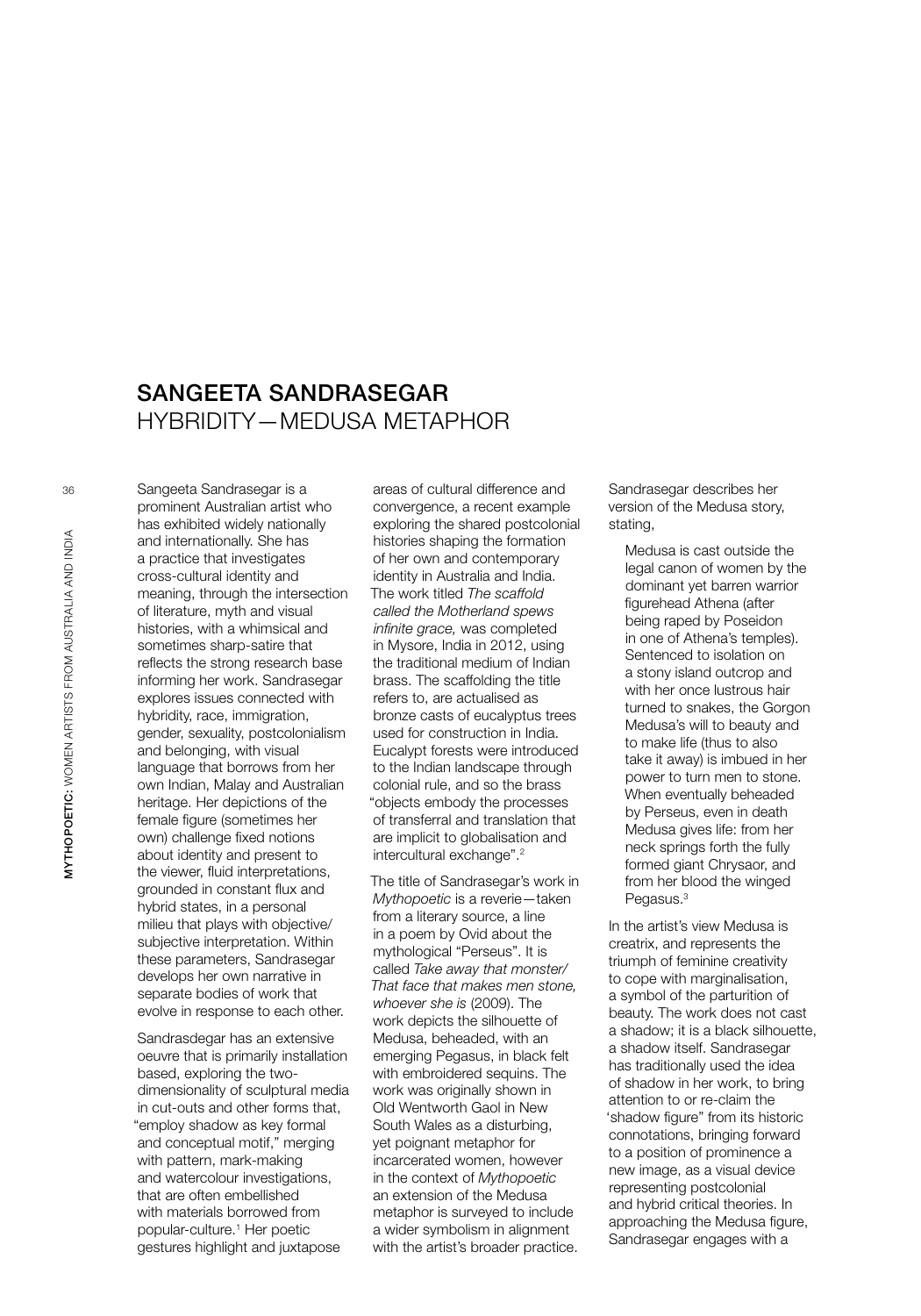

Sangeeta Sandrasegar *Take Away That Monster/That Face That Makes Men Stone, Whoever She Is* 2009, installation with felt, glass beads, sequins, and thread. Image courtesy of the artist and Murray White Room, Melbourne. Photographer: Ari Hatzis.

long history of feminist, semiotic and patriarchal interpretation. Author Hélène Cixous suggests "Medusa has become a central figure for the woman artist to struggle with", for Sandrasegar it is not so much a struggle, she re-claims the shadow aspect of the Gorgon, instead of the ugly, frightening or grotesque, Sandrasegar offers the viewer an alternative—the beheading of the matriarch is used to represent the power of Medusa's creativity.4 The Medusa is a figure of hybridity herself, traditionally depicted "as monstrous and through the hybrid composite of human and animal parts, Medusa is made into a liminal creature".<sup>5</sup> Sandrasegar re-claims the hybrid creature from the liminal space, and uses her to demonstrate the power of feminine creativity, in this guise the Gorgon is thrust into a position in which many women can claim her as symbolic to themselves, she is no longer

dwelling in the fringes, she is a figure of hybridity to be celebrated and admired.

In 2004 Sangeeta Sandrasegar completed a Doctorate of Philosophy across the Victorian College of the Arts and the Australian Centre at the University of Melbourne. Sandrasegar's international exhibitions include, *Re-picturing the Feminine*, Gallery OED, a collateral exhibition of the Kochi Muziris Biennale (2012), the Incheon Women Artists Biennale in Korea (2009), *Slash: Paper Under the Knife,* Museum of Arts and Design New York (2009), *the Fifth Asia Pacific Triennial of Contemporary Art (APT 5)* at QAGOMA (2006–7), *Public/ Private: Auckland Triennial* (2004). Sandrasegar was awarded the 2012 Rimbun Dahan Arts Residency, Penang, Malaysia, from which she has recently returned to Melbourne, Australia where she lives and works.

- 1. Dan Rule" "A Reflection of Home", *Broadsheet*, 2 July 2012: http://www. broadsheet.com.au/melbourne/artsand-entertainment/article/reflectionhome, accessed 3 March 2013.
- 2. The work titled *The scaffold called the Motherland spews infinite grace*  was recently acquired as part of the permanent collection of the Art Gallery of New South Wales. See Recent Acquisitions, Art Gallery of New South Wales Collection, Viktoria Marinov Bequest Fund 2012: http:// www.artgallery.nsw.gov.au/collection/ works/281.2012.a-h/
- 3. Sangeeta Sandrasegar's artist statement: http://sangeetasandrasegar. blogspot.com.au/2009/06/take-awaythat-monster-that-face-that.html
- 4. See authors Garber and Vickers discussion of Hélène Cixous article "The Laughter of the Medusa" (1975), in their extensive *The Medusa Reader*, Routledge, 2003, 133.
- 5. See discussion of the Medusa's body as a hybrid figure in the article by Melissa Skinner-La Porte 'snakes on a Mane: Medusa, the Body and Serpentine Monstrosity", *inter-disciplinary.net*: http://www.inter-disciplinary.net/wpcontent/uploads/2010/08/mlaportepaper. pdf, accessed 13 March 2013.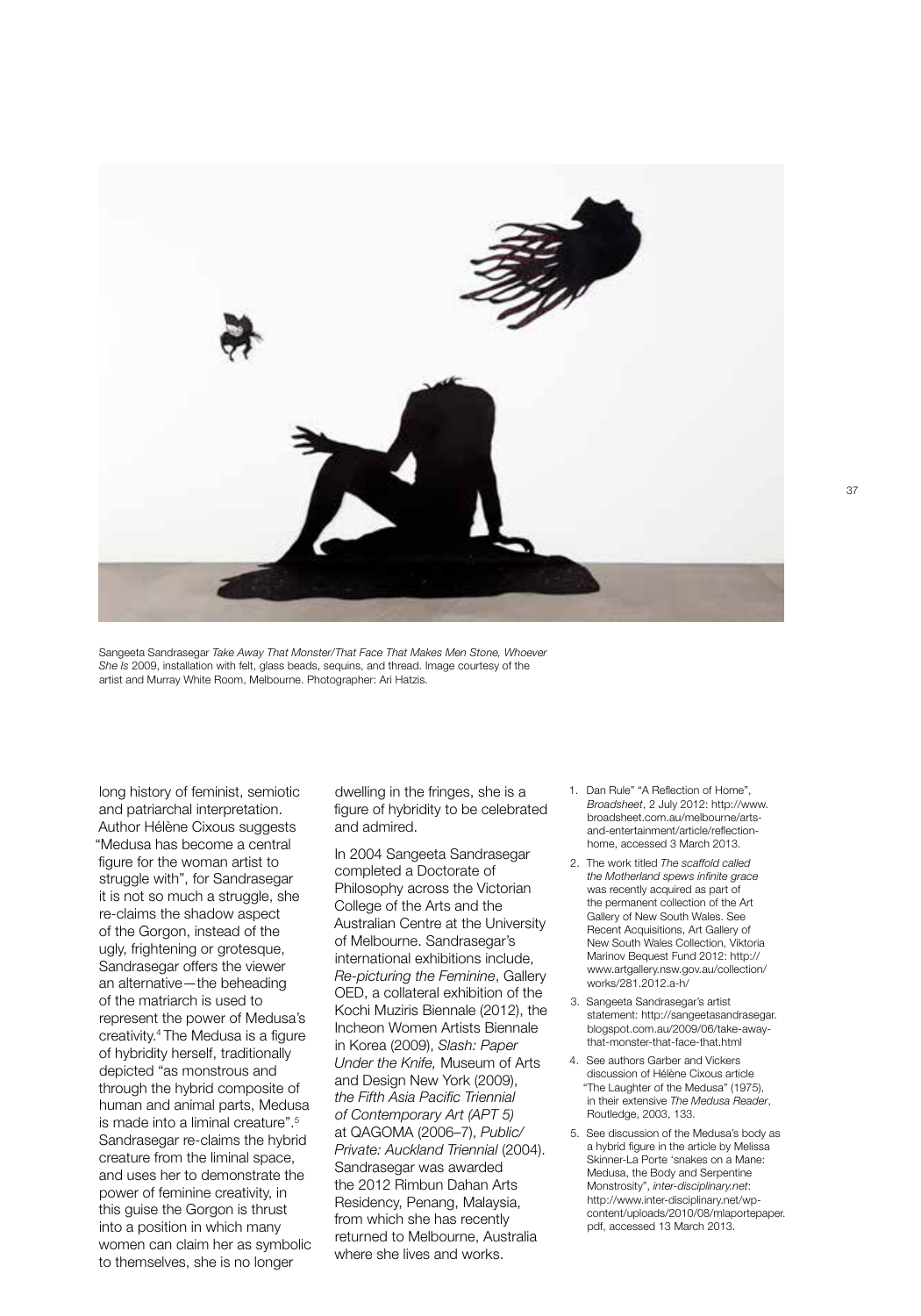# SHAMBHAVI SYMBOLISM—RE-ASSIGNING "KALI"

Shambhavi's original home is rural Patna, in the northern Indian state of Bihar. Bihar is a land that has ancient roots, connected to the development of Buddhism and sanctified in Hinduism because the River Ganga or "the Ganges" traverses its length. Modern Bihar, in contrast, is one of the poorest Indian states; many of its residents have been forced to re-locate to find work and are subjected to violence in other parts of India. Shambhavi herself now resides in Delhi, a displacement that has been a recurrent theme in her work. Her practice explores many issues regarding domestic displacement in India as a metaphor for larger universal human conditions. Most recently Shambhavi has focused on the sorrowful plight of farmers from Bihar, who, relegated to the periphery of society in a globalised India, have been suiciding in large numbers (a similar predicament to those working the land in Australia). Shambhavi's work is centered around a symbol or object that serves as a visual/conceptual reference-point and metaphor, bringing unanticipated elements into proximity, from a milieu combining the socio-political India, cosmology, mythology and popular culture. Shambhavi attempts to reconcile her feelings and experiences about these issues in works, rich with symbolism, to portray universal human conditions, which are often reflected through the artist's

exploration of cosmology and her visual devices. Her practice includes painting, printmaking, papermaking, sculpture and installation.

*Red Kali* (1997) is an earlier work from the artist, portraying the steel tongue of the Goddess of Death. There are many stories in Hindu mythology about Kali's tongue, relating how the goddess's rage is motivated into action against malevolent forces, evoking her dance of destruction and thirst for the blood of demons, which could only be dissuaded through the intervention of her husband, the God Shiva, who threw his body beneath her feet. This surprised Kali, who poked out her tongue in shock! In Hindu Art, Kali is traditionally depicted with protruding tongue as reference to her humble position and the many stories in the Hindu pantheon that relate it. *Red Kali* plays on the myriad associations with the goddess's tongue, while cleverly referencing the triangle symbol as the Yantric form of Shakti (divine femininity in Hinduism), and the vaginal/vulvic shape common to Western feminist art, signifying the gendered space in the work. The artist adopts the tongue symbol, portraying a divine feminine power that will vociferously rage, a female figure that will be instinctually impelled to take action, with force, against violence. Sanjog Sharan describes this position stating:

the crimson black, rapier tongued mythical Red Kali is Shambhavi's idea of the Woman, the Goddess whose powers of creation can nurture the need for violence against grave provocation.<sup>1</sup>

The tongue/triangle emerges from a red field in the corner of the gallery space, in a gesture that forebodes this violence, depicting the liminal space between malevolence and benevolence, an atmosphere that permeates modern Indian society. The red in the work can represent many things, the rage of the Goddess or the blood spilt through violence. Indian society, like many places in the world, reveres the most benign institutions and, at the same time, is capable of deplorable horrors enacted in the name of those institutions (like the Gujarat riots between Hindu and Muslim extremists in 2002). Shambhavi's *Red Kali* recontextualises the myth by appropriating the symbol of the goddess's tongue, representing contemporary society while reconciling binary oppositions through the idea of a universal, divine, feminine figure with ultimate knowledge. The artist uses a symbol belonging to a classical Hindu figure to epitomise the complexity of modern India, from a universal position that speaks to the wider experiences of violence in global culture. *Red Kali* is given a fundamentally different context

38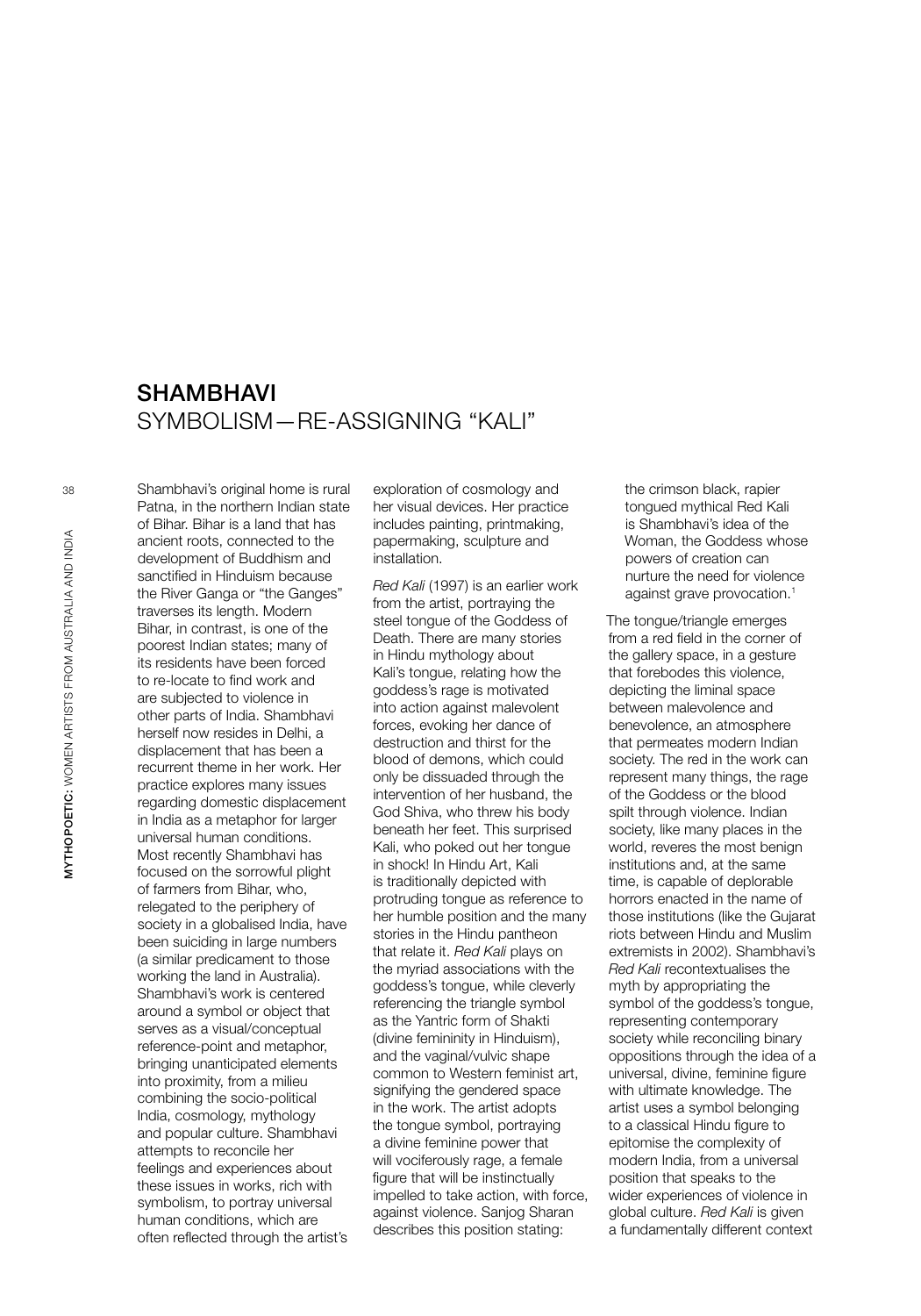

Shambhavi *Red Kali* 1997, watercolour on handmade paper, 12 sheets. Image courtesy of the artist and Talwar Galleries, New York and New Delhi. Photographer: Carl Warner.

through the assignment of the foreboding tongue, a tool for peace and a weapon against violence. The Hindu Goddess Maha Kali is visually transfigured in Shambhavi's work, a metaphor for the wider potentials for violence in humanity.

Shambhavi's work has been acquired as part of the permanent collection of MOMA, New York and she has exhibited widely internationally in museums and galleries including the National Gallery of Modern Art

in New Delhi and Bombay, the Association for Visual Arts (AVA) in Cape Town, South Africa and the Tropen Museum, The Netherlands. She participated in the prestigious Khoj International Artist Workshops in 2002 and 2009. In 2011, Shambhavi's participation in a residency at the Singapore Tyler Print Institute, saw her produce a major body of work that was exhibited in a show and publication titled *Lonely Furrow* (2011).

1. See Sanjog Sharan, "Containing the Cosmos," *Shambhavi: Lonely Furrow*, ex. cat., Singapore Tyler Print Institute, Robertson Quay, Singapore, 2011, 6.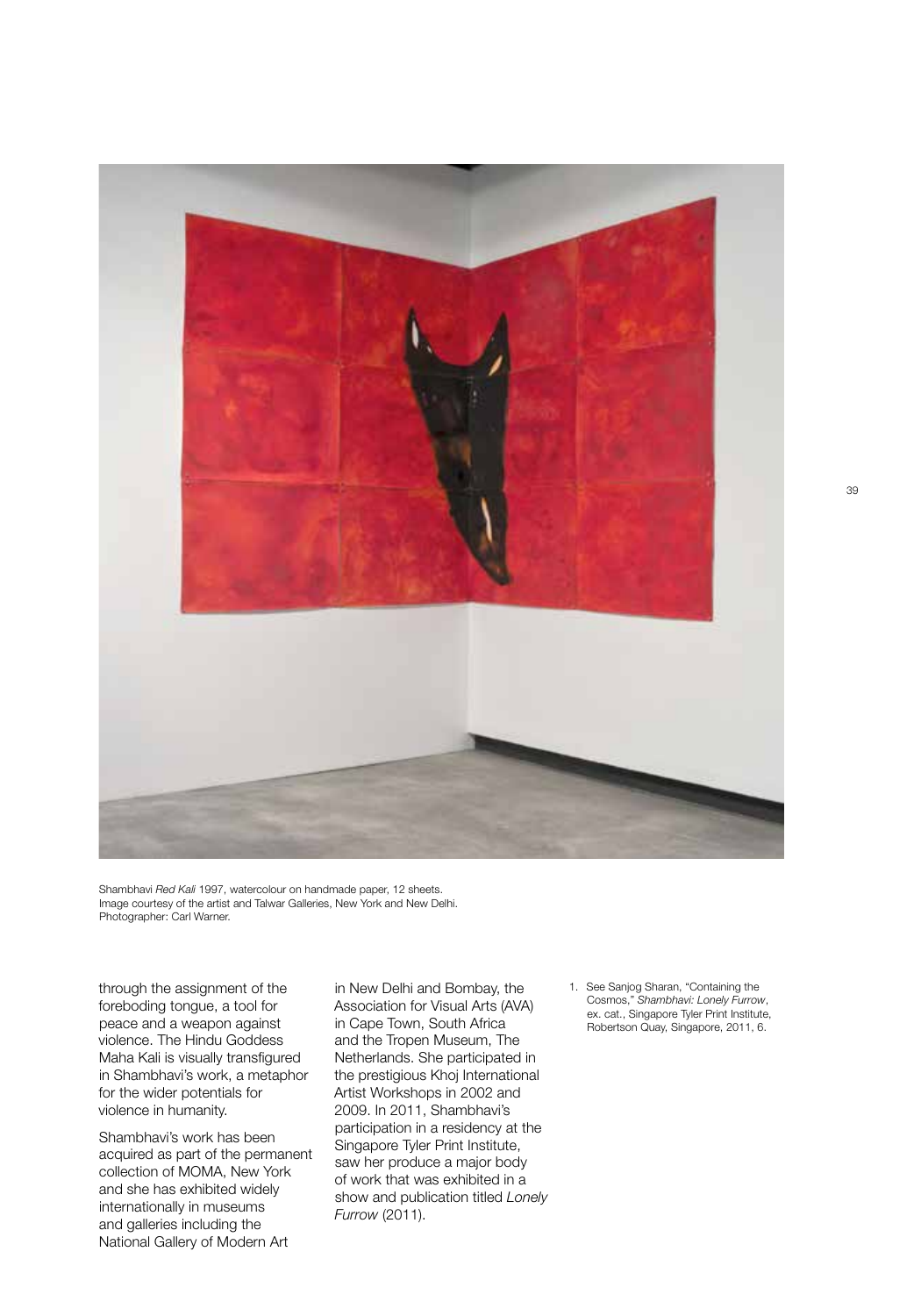# LIST OF WORKS Griffith University Art Gallery (GUAG)

### Marnie Dean

(1975–) Brisbane, Queensland, Australia

*Morrigan-Kali the 'SHE-WOLF': Wave of the Future* 2012

lightbox illumination, digital print on transparency, customised display

lightbox: 76 x 160cm; wooden display: 183 x 185 x 22cm

Collection: Mr Binoj Cheruvathur Kochurry, India

### **FIONA HALL**

(1953–) Sydney, New South Wales, Australia

*21st Century Man* 2011 US Dollars, unique works from a series of 25, #11, 12, 14, 15, 16 and 18 six sheets, each 47 x 34cm

Courtesy of the artist and Roslyn Oxley9 Gallery, Sydney

### PAT HOFFIE

(1953–) Edinburgh, Scotland, UK

(Collaboration with Veronica Sepulveda, 1980–, Santiago, Chile)

*Ideology and Artefact #2* 2012

silk, plastic, cardboard, Fimo

installation dimensions variable

Courtesy of the artist

### Sonia KHURANA

(1968–) Saharanpur, Uttar Pradesh, India

*Flower Carrier III* 2006

single channel video, 4:3, colour, stereo sound, 10 minutes, looped

Courtesy of the artist

*Logic of Birds* 2006

single-channel video, 4:3, colour, silent version, looped

Courtesy of the artist

*Lying-down-on-the-ground: Additional Notes* 2009

single channel video, 4:3, black and white and colour, mono sound, looped

Courtesy of the artist

### Pushpamala N.

(1956–) Bangalore, India

*Indrajaala/Seduction* 2012

from the series *Avega—The Passion: The Drama of Three Women*

single-channel digital video, 4:3, black and white, silent, 4:27 minutes looped

Courtesy of the artist and Nature Morte, New Delhi

### Sangeeta Sandrasegar

(1977–) Brisbane, Queensland, Australia

*Take Away That Monster/That Face That Makes Men Stone, Whoever She Is* 2009

installation: felt, glass beads, sequins, thread

dimensions variable

Courtesy of the artist and Murray White Room, Melbourne

# **SHAMBHAVI**

(1966–) Patna, Bihar, India

*Red Kali* 1997

watercolour on handmade paper

12 sheets: 366 x 488cm (12 x 16ft) overall

Courtesy of the artist and Talwar Galleries, New York and New Delhi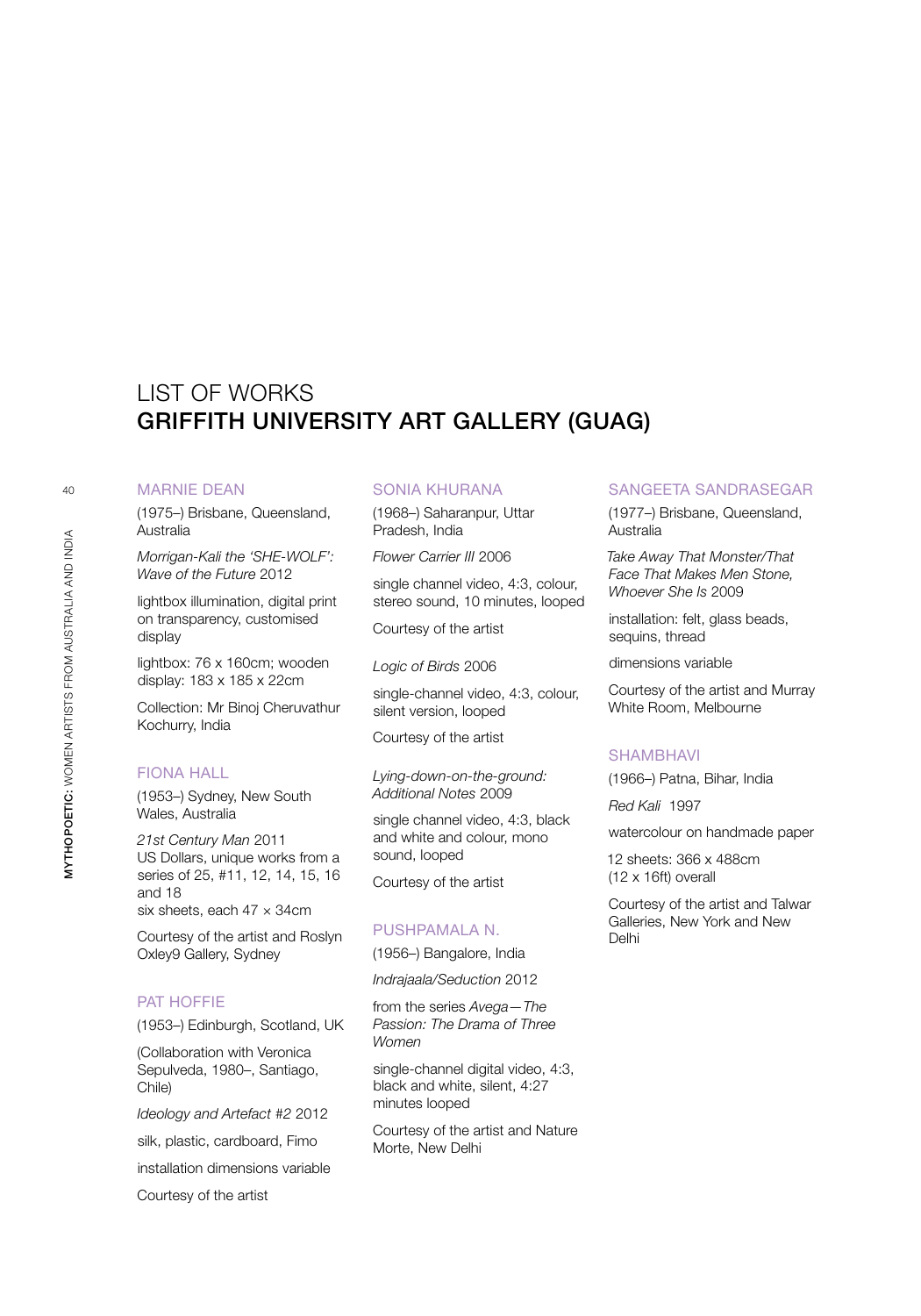# LIST OF WORKS Project Galler y

### DI BALL

Brisbane, Queensland, Australia

*BinDi Ball Is Deeply Superficial* 2012

single-channel digital video, 16:9 colour, sound, 15 minutes looped

The artist would like to thank Kim Thelander for the Tagore translation by Shaoni Muckerjee read by Jose Large to music composed by Martin Kirkbright. Thanks also to Mahin who opened my heart and helped me to sing again.

Courtesy of the artist

# Laini BURTON

(1974–) Brisbane, Queensland, **Australia** *Taking Atlas (Stealth)* 2013

diptych: pencil, ink and gouache on paper

84.1 x 59.4cm each

Courtesy of the artist

### Simone EISLER

(1975–) Brisbane, Queensland, Australia

*Field* 2007

ilmenite and cow horn

dimensions variable

Courtesy of the artist, Spiro Grace Art Rooms, Brisbane and Gallerysmith, Melbourne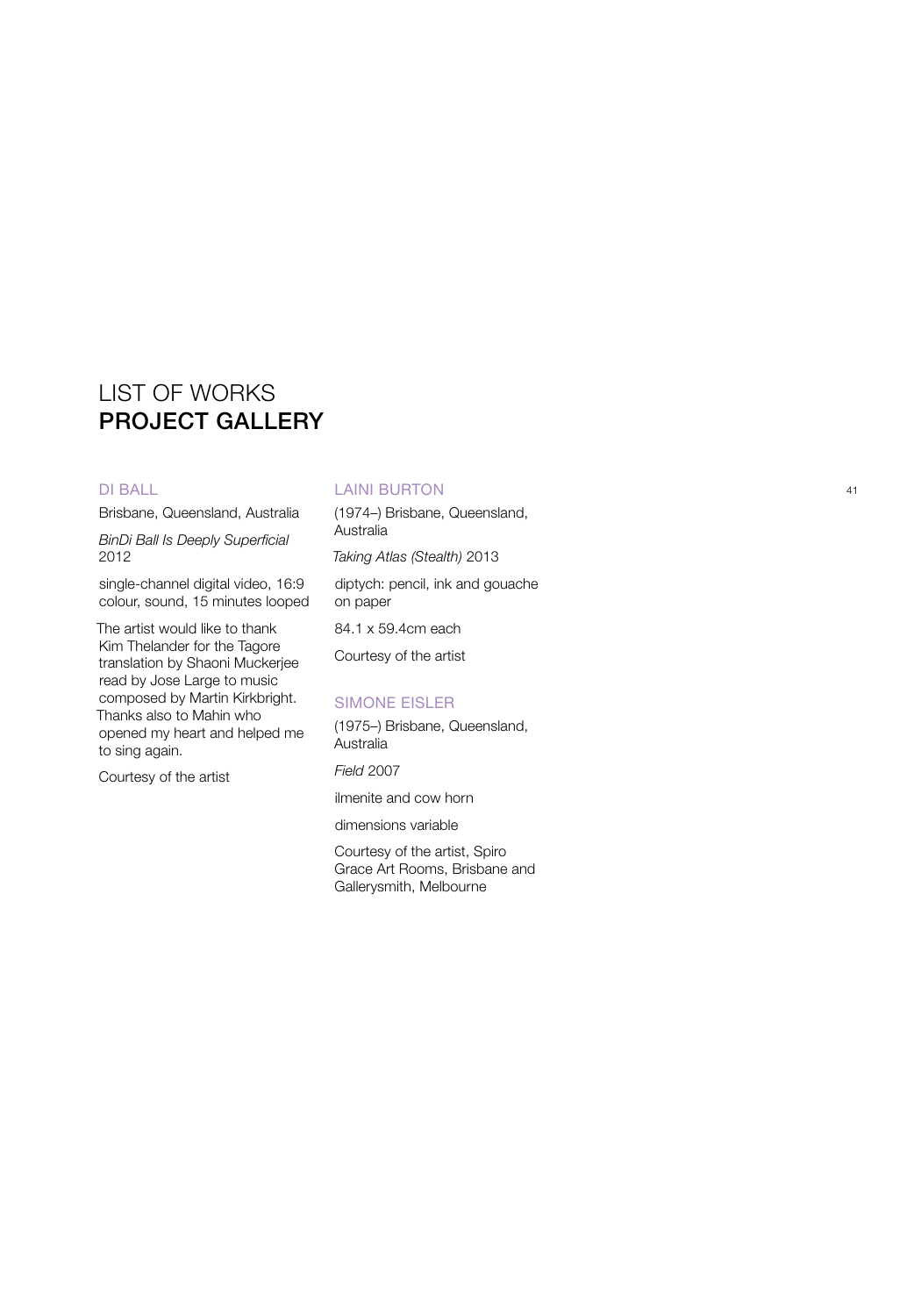# LIST OF WORKS **WEBB GALLERY**

# Mandy RIDLEY

(1961–) Richmond, Victoria, Australia

*Sometimes I Feel My Heart Will Burst* 2012

hand cut digital print, LED lights

230 x 550 x 12cm

Courtesy of the artist

## Ann-Maree REANEY and **JILL KINNEAR**

(1959–) Maryborough, Queensland, Australia

(1953–) Dundee, Scotland

*Road Trip India — An Act of Faith* 2013

triptych: digital prints on paper

85 x 250cm overall

Courtesy of the artists

# DHRUVI ACHARY

(1971–) Mumbai, India

*Mumbai City* 2008

digital print on canvas

diptych: 121.9 x 487.6cm; 121.9 x 243.8cm each canvas

Courtesy of the artist and Chemould Prescott Road, Mumbai

# **KATE BEYNON**

(1970–) Hong Kong

*Trans-Mythic Woman Warrior*  Series 2012

*Transfigured Gorgon*

*Transcultural Spider Goddess* 

*Nine-Tailed Fox Spirit* 

*Warrior Mer-Woman*

*Guardian Ranger with Lion Dogs*

five canvases: acrylic and Swarovski crystals

each 40.5cm diameter

Courtesy the artist, Milani Gallery, Brisbane and Sutton Gallery, Melbourne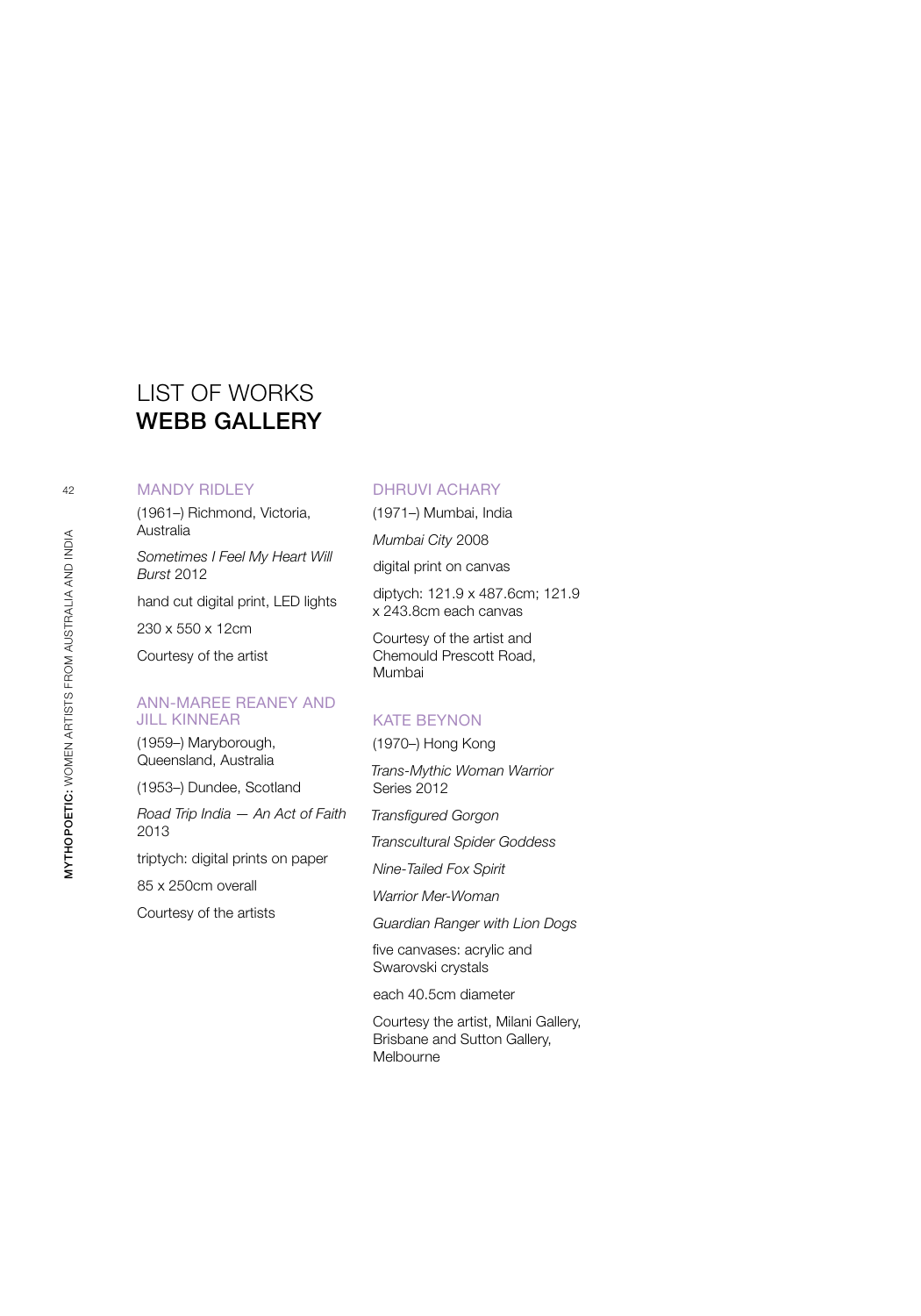# CURATOR'S A

*Mythopoetic* surveys art and  $\frac{1}{4}$  with the generous and inspiring  $\frac{1}{4}$ creative practice as an example of a developing visual culture that is re-defining the image of women in the South Asian and Asia Pacific regions. Thanks to the longstanding support of Queensland College of Art (Galleries) and Griffith University Art Gallery, this exhibition provides a platform that showcases the very best intent of Indian and Australian cultural practice. It is with this celebratory accord that Mythopoetic shares a wider participation in Griffith University's festival *Encounters: India*.

The exhibition *Mythopoetic: Women Artists from Australia and India* has been made possible due to the initiation of Cassandra Schultz, Professor Pat Hoffie, Naomi Evans and Simon P. Wright, with the support of Professor Paul Cleveland. In India, I would like to thank the Australian High Commission and the Department of Foreign Affairs who supported the exhibition I curated as part of their Ozfest initiative and the Kochi Muziris Biennale, from which this exhibition *Mythopoetic*  has emerged. I would also like to acknowledge and thank the indomitable curator Johan Pijnappel for all his help, together

Nalini Malani for her guidance, continuing encouragement and example of professionalism.

I would like to thank several artists included in this exhibition, who were physically with me in India they are (alphabetically) Di Ball, Kate Beynon, Fiona Hall, Pat Hoffie. Sonia Khurana, Pushpamala N., Shambhavi and Mandy Ridley, for their commitment to this cross-cultural dialogue and equally I would also like to thank artists Dhruvi Acharya, Laini Burton, Simone Eisler, Sangeeta Sandrasegar (who participated in both exhibitions also) and Ann-Maree Reaney and Jill Kinnear for all their wonderful contributions to *Mythopoetic*. My awesome colleagues in this exhibition, Naomi Evans and Cassandra Schultz, have cleverly devised the first joint exhibition housed across Galleries on Griffith Universities' Southbank campus, in Griffith University Art Gallery (GUAG) and Queensland College of Art Galleries (QCA Galleries) Webb and Project spaces and I thank them for their invaluable contributions that have helped shape this exhibition.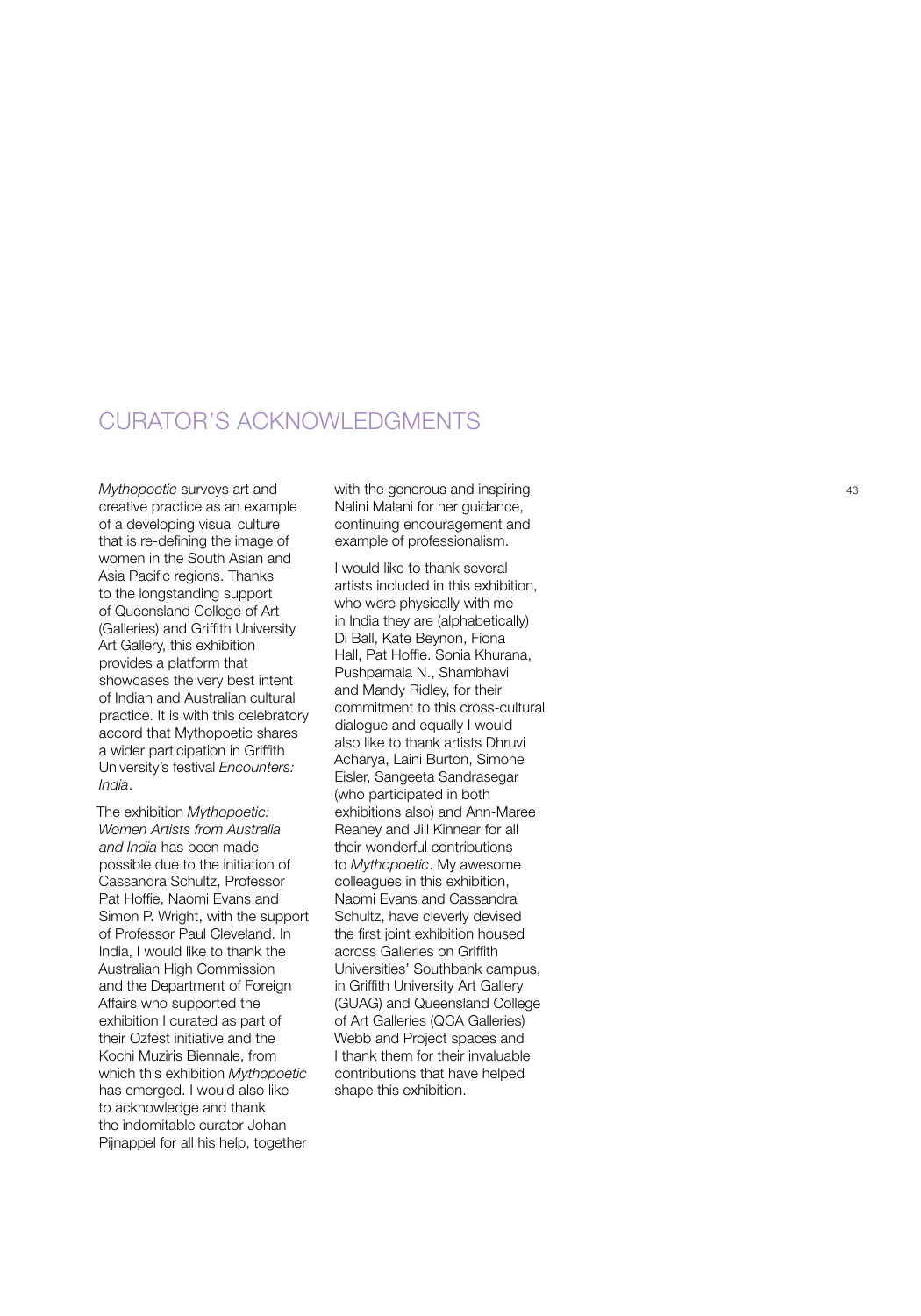# acknowledgments

Griffith University Art Gallery and QCA Galleries wish to acknowledge the special contribution of Marnie Dean, artist and emerging curator of this project, and all of the exhibiting artists and their representatives who made it possible for artworks to be loaned and to feature in Brisbane. Our thanks to Professor Paul Cleveland, Director, Queensland College of Art and Earle Bridger, Deputy Director (Development) and Senior Lecturer, Queensland College of Art, for their valuable support of this exhibition from its inception, and for their generous contribution toward this publication. We thank the Queensland Conservatorium of Music, and the Encounters: India team for the opportunity to partner with the precinct wide festival. Naomi Evans wishes to thank the staff of Griffith Artworks and Griffith University Art Gallery, our skilled art preparators, interns, volunteers and curatorial students of Craig Douglas for their assistance in realising the exhibition. Cassandra Schultz wishes to thank all staff, interns and volunteers for their invaluable help in mounting *Mythopoetic*.

# **GRIFFITH UNIVERSITY** Art Gallery Staff

Naomi Evans Acting Director | Curator

Karen La Rocca Administrator

Jo Duke Art Collection Manager

Camille Serisier Curatorial and Collections Officer

Robert Corless Exhibitions and Public Programs **Officer** 

Kathryn Sawyer Collections Assistant

Lisa Bryan-Brown Curatorial volunteer

Art preparators Dr Chris Bennie, Audrey Lam, Michael Littler, Kathryn Sawyer

Gallery Invigilators Lisa Bryan-Brown, Simone Eisler, Gabrielle McTaggert, Nicola Scott, Kylie Spear.

### **QCA GALLERIES STAFF**

Cassandra Schultz QCA Galleries Coordinator

Emily Gray Curatorial Intern

Jodie Cunneen QCA Galleries Intern

Francesca Vanderwoude QCA Galleries Volunteer

Brian Sanstrom Art preparator and Technical Support

Kieron Wilson Volunteer Technician, QCA Gallery

and, the wonderful team of Volunteer Gallery Attendants

 $\overline{A}A$